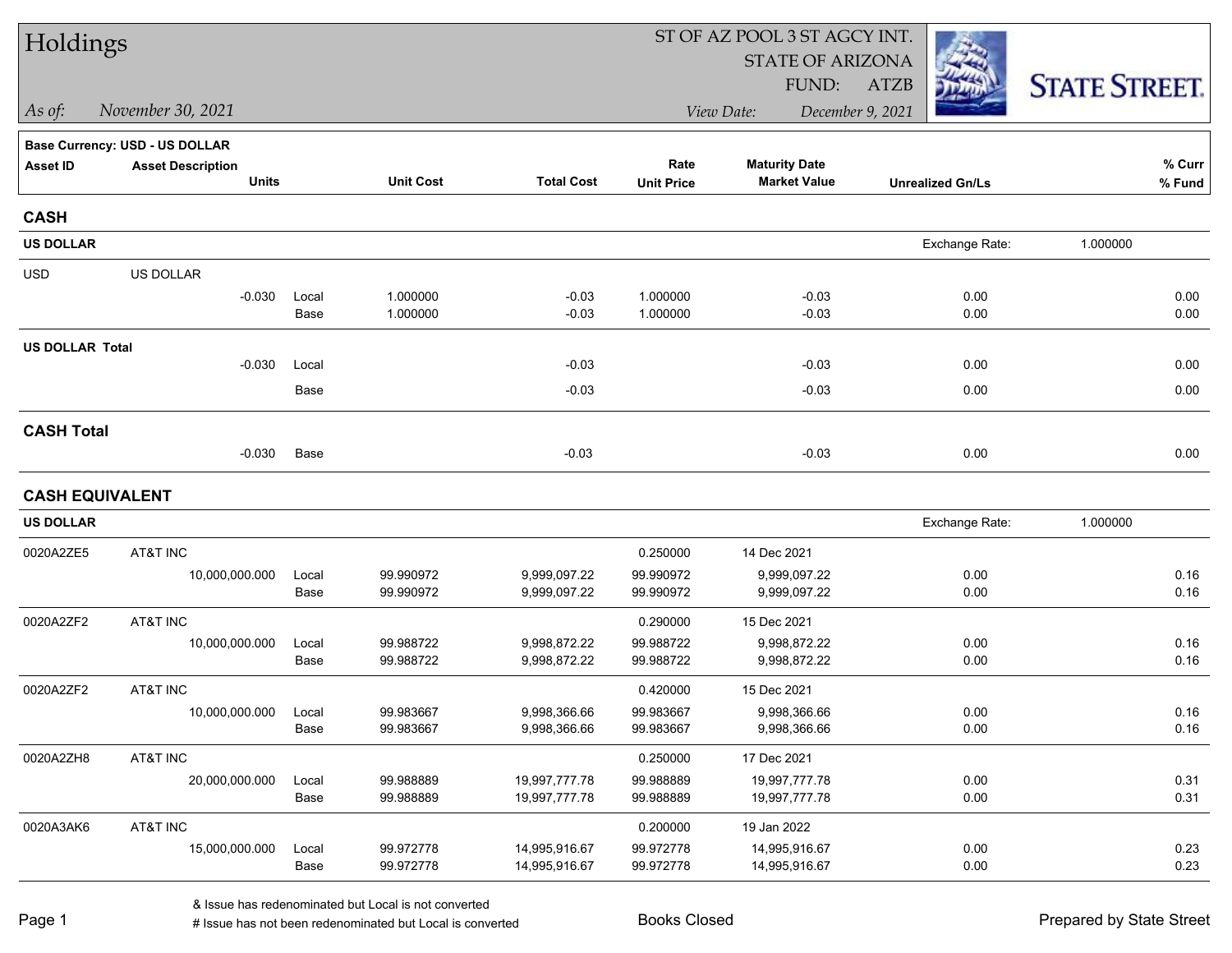| Holdings  |                                                |               |                          | ST OF AZ POOL 3 ST AGCY INT.   |                           |                                             |                            |                      |  |  |
|-----------|------------------------------------------------|---------------|--------------------------|--------------------------------|---------------------------|---------------------------------------------|----------------------------|----------------------|--|--|
|           |                                                |               |                          |                                |                           | <b>STATE OF ARIZONA</b>                     |                            |                      |  |  |
|           |                                                |               |                          |                                |                           | FUND:                                       | <b>ATZB</b>                | <b>STATE STREET.</b> |  |  |
| $As$ of:  | November 30, 2021                              |               |                          |                                |                           | View Date:                                  | December 9, 2021           |                      |  |  |
|           | Base Currency: USD - US DOLLAR                 |               |                          |                                |                           |                                             |                            |                      |  |  |
| Asset ID  | <b>Asset Description</b><br><b>Units</b>       |               | <b>Unit Cost</b>         | <b>Total Cost</b>              | Rate<br><b>Unit Price</b> | <b>Maturity Date</b><br><b>Market Value</b> | <b>Unrealized Gn/Ls</b>    | % Curr<br>% Fund     |  |  |
| 0020A3BE9 | AT&T INC                                       |               |                          |                                | 0.210000                  | 14 Feb 2022                                 |                            |                      |  |  |
|           | 10,000,000.000                                 | Local<br>Base | 99.956250<br>99.956250   | 9,995,625.00<br>9,995,625.00   | 99.956250<br>99.956250    | 9,995,625.00<br>9,995,625.00                | 0.00<br>0.00               | 0.16<br>0.16         |  |  |
| 02314PZ12 | AMAZON COM INC DISC COML                       |               |                          |                                | 0.060000                  | 01 Dec 2021                                 |                            |                      |  |  |
|           | 10,000,000.000                                 | Local<br>Base | 100.000000<br>100.000000 | 10,000,000.00<br>10,000,000.00 | 100.000000<br>100.000000  | 10,000,000.00<br>10,000,000.00              | 0.00<br>0.00               | 0.16<br>0.16         |  |  |
| 02314QBP3 | AMAZON COM INC DISC COML                       |               |                          |                                | 0.060000                  | 23 Feb 2022                                 |                            |                      |  |  |
|           | 25,000,000.000                                 | Local<br>Base | 99.986000<br>99.986000   | 24,996,500.00<br>24,996,500.00 | 99.986000<br>99.986000    | 24,996,500.00<br>24,996,500.00              | 0.00<br>0.00               | 0.39<br>0.39         |  |  |
| 02665WDC2 | AMERICAN HONDA FINANCE SR UNSECURED 01/23 2.05 |               |                          |                                | 2.050000                  | 10 Jan 2023                                 |                            |                      |  |  |
|           | 5,000,000.000                                  | Local<br>Base | 99.987697<br>99.987697   | 4,999,384.85<br>4,999,384.85   | 101.676237<br>101.676237  | 5,083,811.85<br>5,083,811.85                | 84,427.00<br>84,427.00     | 0.08<br>0.08         |  |  |
| 0347M3B11 | ANGLESEA FDG PLC and ANG                       |               |                          |                                | 0.150000                  | 01 Feb 2022                                 |                            |                      |  |  |
|           | 25,000,000.000                                 | Local<br>Base | 99.974167<br>99.974167   | 24,993,541.67<br>24,993,541.67 | 99.974167<br>99.974167    | 24,993,541.67<br>24,993,541.67              | 0.00<br>0.00               | 0.39<br>0.39         |  |  |
| 05253CBJ4 | <b>AUST &amp; NEW ZEA</b>                      |               |                          |                                | 0.140000                  | 18 Feb 2022                                 |                            |                      |  |  |
|           | 10,000,000.000                                 | Local<br>Base | 99.969278<br>99.969278   | 9,996,927.78<br>9,996,927.78   | 99.969278<br>99.969278    | 9,996,927.78<br>9,996,927.78                | 0.00<br>0.00               | 0.16<br>0.16         |  |  |
| 06367CFG7 | <b>BANK OF MONTREAL-</b>                       |               |                          |                                | 0.220000                  | 18 May 2022                                 |                            |                      |  |  |
|           | 10,000,000.000                                 | Local<br>Base | 100.000000<br>100.000000 | 10,000,000.00<br>10,000,000.00 | 99.982143<br>99.982143    | 9,998,214.30<br>9,998,214.30                | $-1,785.70$<br>$-1,785.70$ | 0.16<br>0.16         |  |  |
| 06367CJQ1 | <b>BANK OF MONTREAL-</b>                       |               |                          |                                | 0.200000                  | 02 Sep 2022                                 |                            |                      |  |  |
|           | 10,000,000.000                                 | Local<br>Base | 100.000000<br>100.000000 | 10,000,000.00<br>10,000,000.00 | 99.953000<br>99.953000    | 9,995,300.00<br>9,995,300.00                | $-4,700.00$<br>$-4,700.00$ | 0.16<br>0.16         |  |  |
| 06367KA33 | <b>BANK OF MONTREAL-</b>                       |               |                          |                                | 0.080000                  | 03 Jan 2022                                 |                            |                      |  |  |
|           | 15,000,000.000                                 | Local<br>Base | 99.992667<br>99.992667   | 14,998,900.00<br>14,998,900.00 | 99.992667<br>99.992667    | 14,998,900.00<br>14,998,900.00              | 0.00<br>0.00               | 0.23<br>0.23         |  |  |

06417KDN6 BANK OF NOVA SCOTIA/THE 0.20000 22 Apr 2022

Base 99.921111 24,980,277.78 99.921111 24,980,277.78 0.00 0.39

25,000,000.000 Local 99.921111 24,980,277.78 99.921111 24,980,277.78 0.00 0.39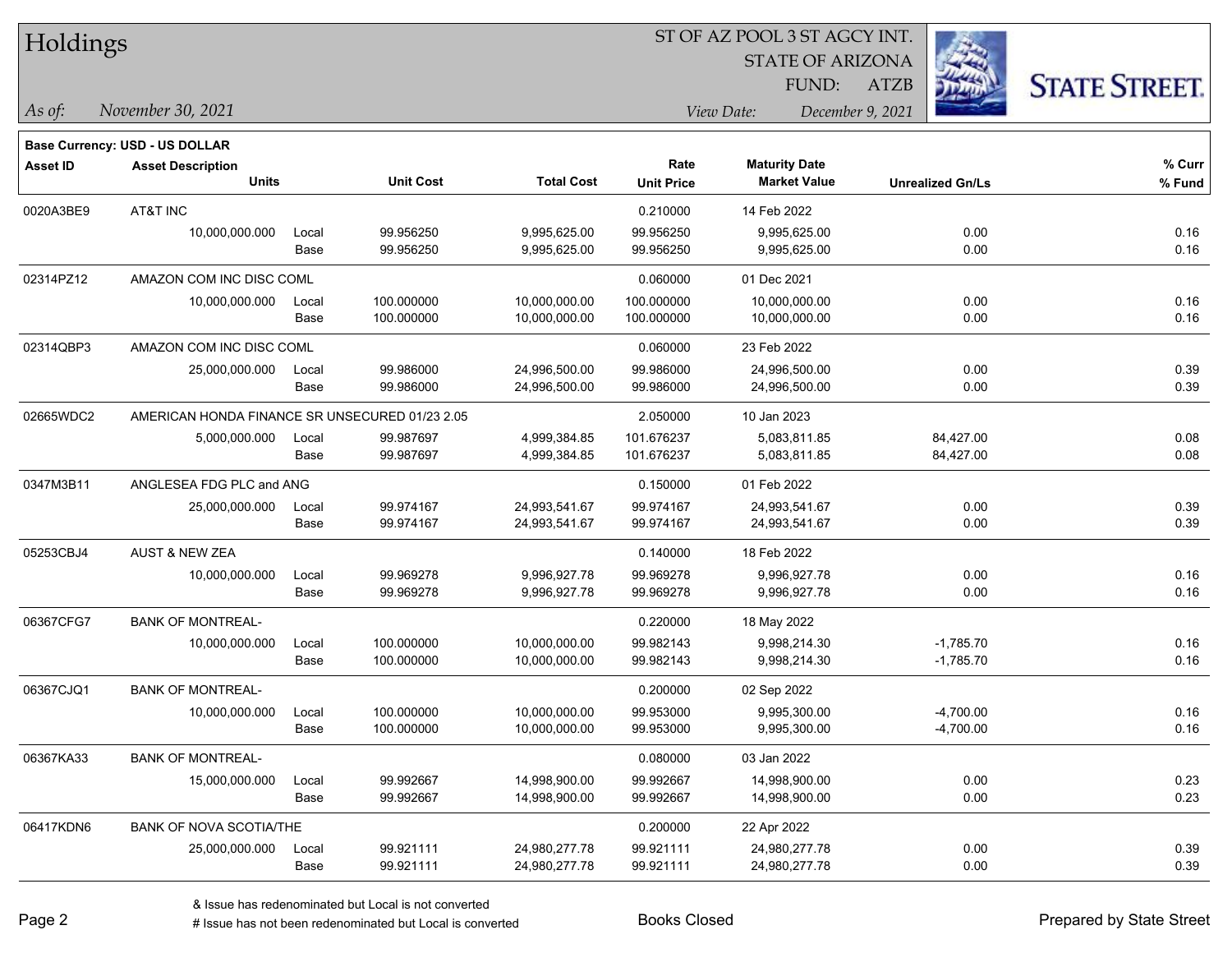| Holdings        |                                |       |                  |                   | ST OF AZ POOL 3 ST AGCY INT. |                         |                         |                      |  |  |
|-----------------|--------------------------------|-------|------------------|-------------------|------------------------------|-------------------------|-------------------------|----------------------|--|--|
|                 |                                |       |                  |                   |                              | <b>STATE OF ARIZONA</b> |                         |                      |  |  |
|                 |                                |       |                  |                   |                              | FUND:                   | <b>ATZB</b>             | <b>STATE STREET.</b> |  |  |
| As of:          | November 30, 2021              |       |                  |                   |                              | View Date:              | December 9, 2021        |                      |  |  |
|                 | Base Currency: USD - US DOLLAR |       |                  |                   |                              |                         |                         |                      |  |  |
| <b>Asset ID</b> | <b>Asset Description</b>       |       |                  |                   | Rate                         | <b>Maturity Date</b>    |                         | % Curr               |  |  |
|                 | <b>Units</b>                   |       | <b>Unit Cost</b> | <b>Total Cost</b> | <b>Unit Price</b>            | <b>Market Value</b>     | <b>Unrealized Gn/Ls</b> | % Fund               |  |  |
| 06417KEA3       | <b>BANK OF NOVA SCOTIA/THE</b> |       |                  |                   | 0.200000                     | 10 May 2022             |                         |                      |  |  |
|                 | 14,000,000.000                 | Local | 99.911111        | 13,987,555.56     | 99.899111                    | 13,985,875.54           | $-1,680.02$             | 0.22                 |  |  |
|                 |                                | Base  | 99.911111        | 13,987,555.56     | 99.899111                    | 13,985,875.54           | $-1,680.02$             | 0.22                 |  |  |
| 06417KF20       | <b>BANK OF NOVA SCOTIA/THE</b> |       |                  |                   | 0.160000                     | 02 Jun 2022             |                         |                      |  |  |
|                 | 25,000,000.000                 | Local | 99.918667        | 24,979,666.66     | 99.867325                    | 24,966,831.25           | $-12,835.41$            | 0.39                 |  |  |
|                 |                                | Base  | 99.918667        | 24,979,666.66     | 99.867325                    | 24,966,831.25           | $-12,835.41$            | 0.39                 |  |  |
| 07010JZ20       | <b>BASIN ELEC PWR COOP</b>     |       |                  |                   | 0.090000                     | 02 Dec 2021             |                         |                      |  |  |
|                 | 10,000,000.000                 | Local | 99.999750        | 9,999,975.00      | 99.999750                    | 9,999,975.00            | 0.00                    | 0.16                 |  |  |
|                 |                                | Base  | 99.999750        | 9,999,975.00      | 99.999750                    | 9,999,975.00            | 0.00                    | 0.16                 |  |  |
| 07010JZG9       | <b>BASIN ELEC PWR COOP</b>     |       |                  |                   | 0.090000                     | 16 Dec 2021             |                         |                      |  |  |
|                 | 15,000,000.000                 | Local | 99.996250        | 14,999,437.50     | 99.996250                    | 14,999,437.50           | 0.00                    | 0.23                 |  |  |
|                 |                                | Base  | 99.996250        | 14,999,437.50     | 99.996250                    | 14,999,437.50           | 0.00                    | 0.23                 |  |  |
| 07644AZ72       | BEDFORD ROW FDG CORP           |       |                  |                   | 0.140000                     | 07 Dec 2021             |                         |                      |  |  |
|                 | 15,000,000.000                 | Local | 99.997667        | 14,999,650.00     | 99.997667                    | 14,999,650.00           | 0.00                    | 0.23                 |  |  |
|                 |                                | Base  | 99.997667        | 14,999,650.00     | 99.997667                    | 14,999,650.00           | 0.00                    | 0.23                 |  |  |
| 13608AZ17       | CANADIAN IMPERIAL BK           |       |                  |                   | 0.140000                     | 01 Dec 2021             |                         |                      |  |  |
|                 | 51,450,000.000                 | Local | 100.000000       | 51,450,000.00     | 100.000000                   | 51,450,000.00           | 0.00                    | 0.81                 |  |  |
|                 |                                | Base  | 100.000000       | 51,450,000.00     | 100.000000                   | 51,450,000.00           | 0.00                    | 0.81                 |  |  |
| 13608BG57       | CANADIAN IMPERIAL BK           |       |                  |                   | 0.180000                     | 05 Jul 2022             |                         |                      |  |  |
|                 | 25,000,000.000                 | Local | 99.892000        | 24,973,000.00     | 99.806800                    | 24,951,700.00           | $-21,300.00$            | 0.39                 |  |  |
|                 |                                | Base  | 99.892000        | 24,973,000.00     | 99.806800                    | 24,951,700.00           | $-21,300.00$            | 0.39                 |  |  |
| 138994009       | CANTOR FITZGERALD REPO REPO    |       |                  |                   | 0.040000                     | 01 Dec 2021             |                         |                      |  |  |
|                 | 450,000,000.000                | Local | 100.000000       | 450,000,000.00    | 100.000000                   | 450,000,000.00          | 0.00                    | 7.04                 |  |  |
|                 |                                | Base  | 100.000000       | 450,000,000.00    | 100.000000                   | 450,000,000.00          | 0.00                    | 7.04                 |  |  |
| 138994009       | CANTOR FITZGERALD REPO REPO    |       |                  |                   | 0.200000                     | 09 Dec 2021             |                         |                      |  |  |
|                 | 25,000,000.000                 | Local | 100.000000       | 25,000,000.00     | 100.000000                   | 25,000,000.00           | 0.00                    | 0.39                 |  |  |
|                 |                                | Base  | 100.000000       | 25,000,000.00     | 100.000000                   | 25,000,000.00           | 0.00                    | 0.39                 |  |  |
| 138994009       | CANTOR FITZGERALD REPO REPO    |       |                  |                   | 0.300000                     | 18 Jan 2022             |                         |                      |  |  |
|                 | 15,000,000.000                 | Local | 100.000000       | 15,000,000.00     | 100.000000                   | 15,000,000.00           | 0.00                    | 0.23                 |  |  |
|                 |                                | Base  | 100.000000       | 15,000,000.00     | 100.000000                   | 15,000,000.00           | 0.00                    | 0.23                 |  |  |

 $\overline{\phantom{0}}$ 

 $\overline{\phantom{a}}$ 

 $\overline{\phantom{0}}$ 

 $\overline{\phantom{0}}$ 

 $\overline{\phantom{a}}$ 

 $\overline{\phantom{0}}$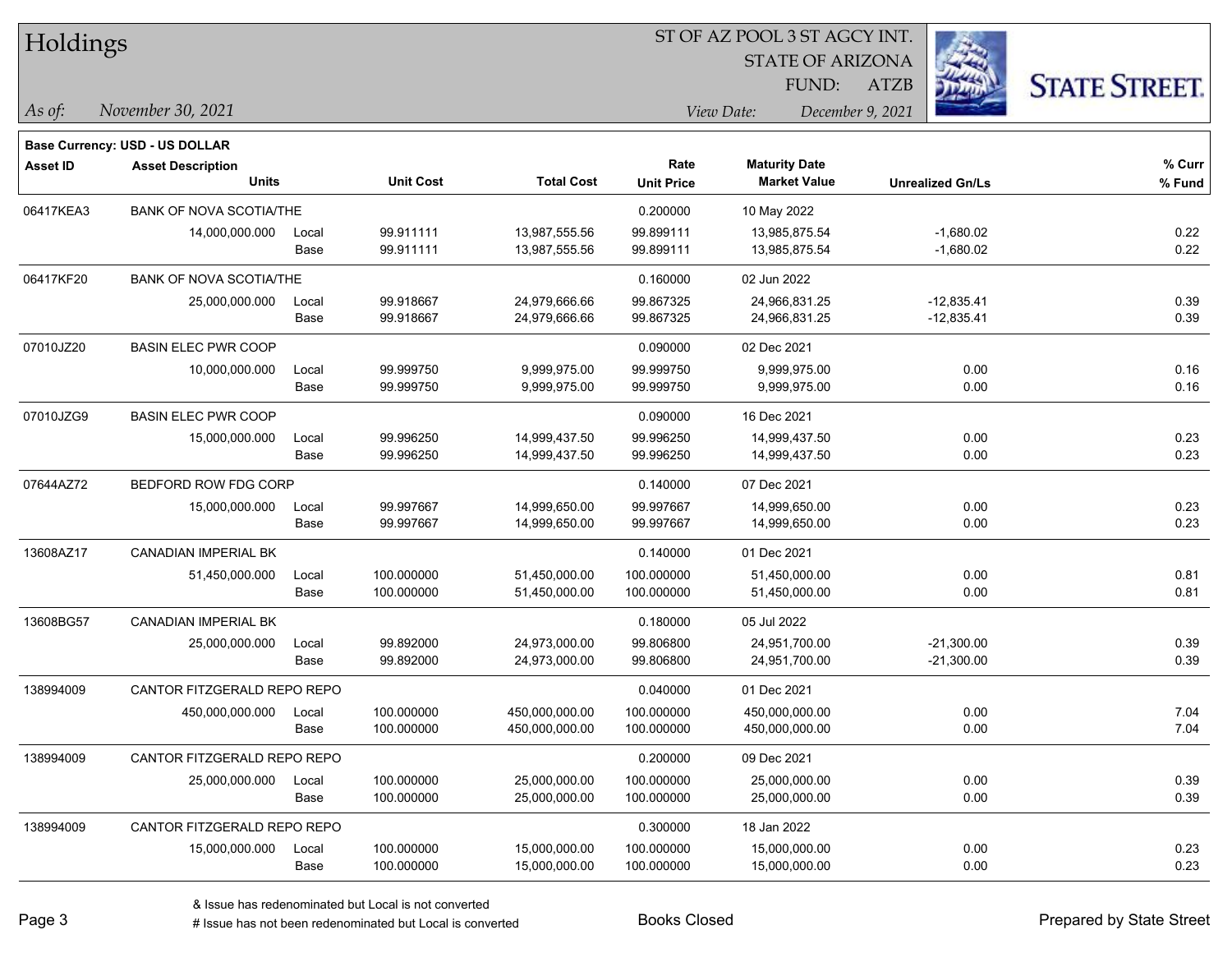|  | Holdings |
|--|----------|
|--|----------|

STATE OF ARIZONA

ATZB



*November 30, 2021 As of: View Date: December 9, 2021*

**Base Currency: USD - US DOLLAR**

FUND:

| <b>Asset ID</b> | <b>Asset Description</b>    |       |                  |                   | Rate              | <b>Maturity Date</b> |                         | % Curr |
|-----------------|-----------------------------|-------|------------------|-------------------|-------------------|----------------------|-------------------------|--------|
|                 | Units                       |       | <b>Unit Cost</b> | <b>Total Cost</b> | <b>Unit Price</b> | <b>Market Value</b>  | <b>Unrealized Gn/Ls</b> | % Fund |
| 138994009       | CANTOR FITZGERALD REPO REPO |       |                  |                   | 0.300000          | 27 Jan 2022          |                         |        |
|                 | 20,000,000.000              | Local | 100.000000       | 20,000,000.00     | 100.000000        | 20,000,000.00        | 0.00                    | 0.31   |
|                 |                             | Base  | 100.000000       | 20,000,000.00     | 100.000000        | 20,000,000.00        | 0.00                    | 0.31   |
| 138994009       | CANTOR FITZGERALD REPO REPO |       |                  |                   | 0.300000          | 01 Feb 2022          |                         |        |
|                 | 20,000,000.000              | Local | 100.000000       | 20,000,000.00     | 100.000000        | 20,000,000.00        | 0.00                    | 0.31   |
|                 |                             | Base  | 100.000000       | 20,000,000.00     | 100.000000        | 20,000,000.00        | 0.00                    | 0.31   |
| 138994009       | CANTOR FITZGERALD REPO REPO |       |                  |                   | 0.320000          | 01 Feb 2022          |                         |        |
|                 | 10,000,000.000              | Local | 100.000000       | 10,000,000.00     | 100.000000        | 10,000,000.00        | 0.00                    | 0.16   |
|                 |                             | Base  | 100.000000       | 10,000,000.00     | 100.000000        | 10,000,000.00        | 0.00                    | 0.16   |
| 138994009       | CANTOR FITZGERALD REPO REPO |       |                  |                   | 0.300000          | 07 Feb 2022          |                         |        |
|                 | 18,000,000.000              | Local | 100.000000       | 18,000,000.00     | 100.000000        | 18,000,000.00        | 0.00                    | 0.28   |
|                 |                             | Base  | 100.000000       | 18,000,000.00     | 100.000000        | 18,000,000.00        | 0.00                    | 0.28   |
| 17327BKQ7       | CITIGROUP GLOBAL MKTS INC S |       |                  |                   | 0.260000          | 24 Oct 2022          |                         |        |
|                 | 10,000,000.000              | Local | 99.763833        | 9,976,383.33      | 99.632125         | 9,963,212.50         | $-13,170.83$            | 0.16   |
|                 |                             | Base  | 99.763833        | 9,976,383.33      | 99.632125         | 9,963,212.50         | $-13,170.83$            | 0.16   |
| 19121BH10       | COCA-COLA COMPANY           |       |                  |                   | 0.120000          | 01 Aug 2022          |                         |        |
|                 | 10,000,000.000              | Local | 99.919000        | 9,991,900.00      | 99.879175         | 9,987,917.50         | $-3,982.50$             | 0.16   |
|                 |                             | Base  | 99.919000        | 9,991,900.00      | 99.879175         | 9,987,917.50         | $-3,982.50$             | 0.16   |
| 19121BJD2       | COCA-COLA COMPANY           |       |                  |                   | 0.110000          | 13 Sep 2022          |                         |        |
|                 | 40,000,000.000              | Local | 99.912611        | 39,965,044.44     | 99.829194         | 39,931,677.60        | $-33,366.84$            | 0.62   |
|                 |                             | Base  | 99.912611        | 39,965,044.44     | 99.829194         | 39,931,677.60        | $-33,366.84$            | 0.62   |
| 2546R3AJ3       | DISNEY (WALT) CO THE        |       |                  |                   | 0.200000          | 18 Jan 2022          |                         |        |
|                 | 25,000,000.000              | Local | 99.973333        | 24,993,333.33     | 99.973333         | 24,993,333.33        | 0.00                    | 0.39   |
|                 |                             | Base  | 99.973333        | 24,993,333.33     | 99.973333         | 24,993,333.33        | 0.00                    | 0.39   |
| 2546R3DL5       | DISNEY (WALT) CO THE        |       |                  |                   | 0.240000          | 20 Apr 2022          |                         |        |
|                 | 8,000,000.000               | Local | 99.906667        | 7,992,533.33      | 99.906667         | 7,992,533.33         | 0.00                    | 0.13   |
|                 |                             | Base  | 99.906667        | 7,992,533.33      | 99.906667         | 7,992,533.33         | 0.00                    | 0.13   |
| 2546R3DV3       | DISNEY (WALT) CO THE        |       |                  |                   | 0.270000          | 29 Apr 2022          |                         |        |
|                 | 10,000,000.000              | Local | 99.888250        | 9,988,825.00      | 99.913497         | 9,991,349.70         | 2,524.70                | 0.16   |
|                 |                             | Base  | 99.888250        | 9,988,825.00      | 99.913497         | 9,991,349.70         | 2,524.70                | 0.16   |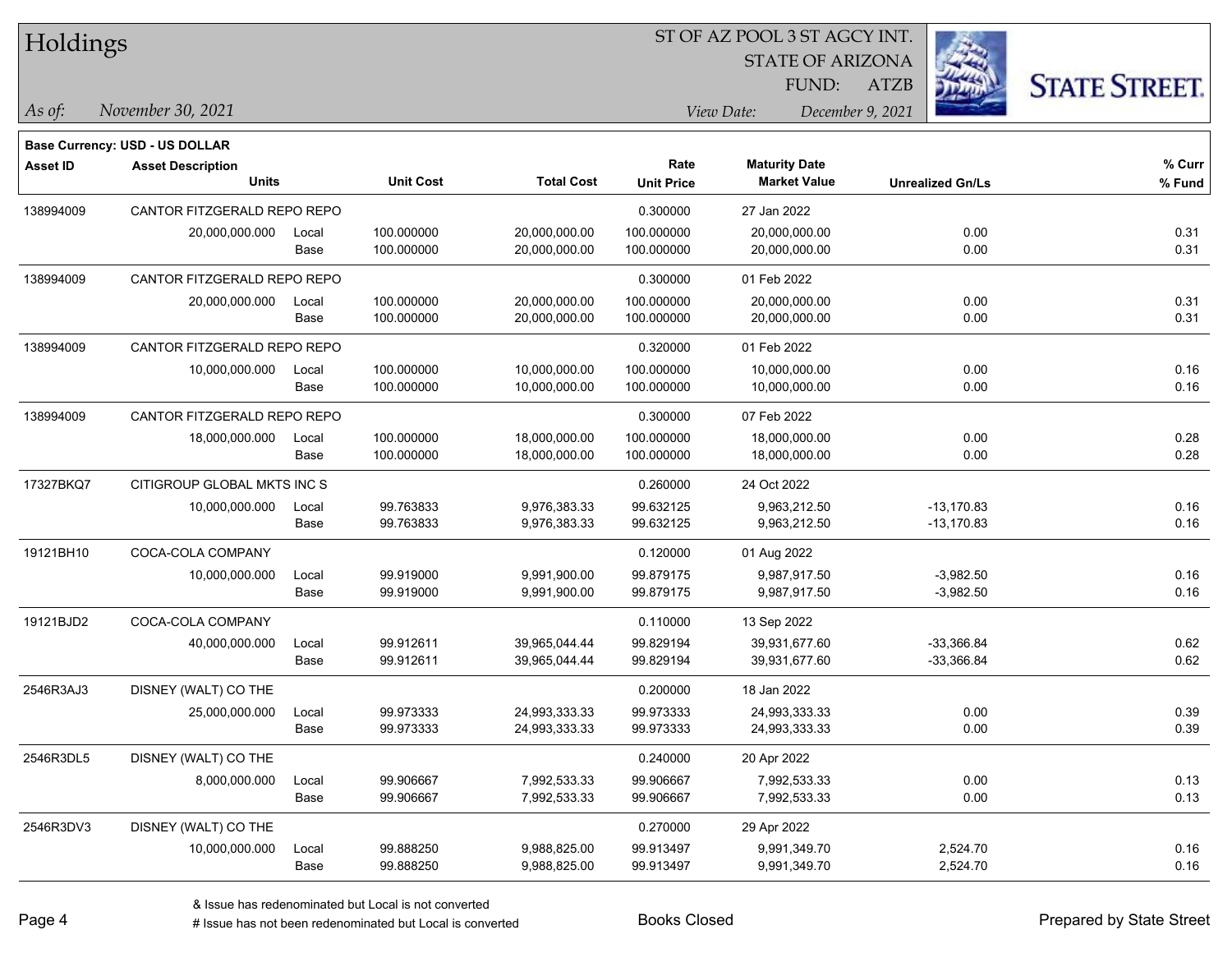| Holdings  |                                                           |       |                  |                   | ST OF AZ POOL 3 ST AGCY INT. |                                |                           |                      |  |  |
|-----------|-----------------------------------------------------------|-------|------------------|-------------------|------------------------------|--------------------------------|---------------------------|----------------------|--|--|
|           |                                                           |       |                  |                   |                              | <b>STATE OF ARIZONA</b>        |                           |                      |  |  |
|           |                                                           |       |                  |                   |                              | FUND:                          | $\mathcal{L}_\mu$<br>ATZB | <b>STATE STREET.</b> |  |  |
| As of:    | November 30, 2021                                         |       |                  |                   |                              | View Date:<br>December 9, 2021 |                           |                      |  |  |
|           | <b>Base Currency: USD - US DOLLAR</b>                     |       |                  |                   |                              |                                |                           |                      |  |  |
| Asset ID  | <b>Asset Description</b>                                  |       |                  |                   | Rate                         | <b>Maturity Date</b>           |                           | % Curr               |  |  |
|           | <b>Units</b>                                              |       | <b>Unit Cost</b> | <b>Total Cost</b> | <b>Unit Price</b>            | <b>Market Value</b>            | <b>Unrealized Gn/Ls</b>   | % Fund               |  |  |
| 2546R3FW9 | DISNEY (WALT) CO THE                                      |       |                  |                   | 0.210000                     | 30 Jun 2022                    |                           |                      |  |  |
|           | 20,000,000.000                                            | Local | 99.876917        | 19,975,383.33     | 99.847025                    | 19,969,405.00                  | $-5,978.33$               | 0.31                 |  |  |
|           |                                                           | Base  | 99.876917        | 19,975,383.33     | 99.847025                    | 19,969,405.00                  | $-5,978.33$               | 0.31                 |  |  |
| 2546R3GF5 | DISNEY (WALT) CO THE                                      |       |                  |                   | 0.240000                     | 15 Jul 2022                    |                           |                      |  |  |
|           | 20,000,000.000                                            | Local | 99.849333        | 19,969,866.67     | 99.828617                    | 19,965,723.40                  | $-4,143.27$               | 0.31                 |  |  |
|           |                                                           | Base  | 99.849333        | 19,969,866.67     | 99.828617                    | 19,965,723.40                  | $-4,143.27$               | 0.31                 |  |  |
| 26244JB73 | DUKE ENERGY CORP                                          |       |                  |                   | 0.200000                     | 07 Feb 2022                    |                           |                      |  |  |
|           | 15,000,000.000                                            | Local | 99.962222        | 14,994,333.33     | 99.962222                    | 14,994,333.33                  | 0.00                      | 0.23                 |  |  |
|           |                                                           | Base  | 99.962222        | 14,994,333.33     | 99.962222                    | 14,994,333.33                  | 0.00                      | 0.23                 |  |  |
| 30229BC13 | <b>EXXON MOBIL CORP</b>                                   |       |                  |                   | 0.100000                     | 01 Mar 2022                    |                           |                      |  |  |
|           | 10,000,000.000                                            | Local | 99.975000        | 9,997,500.00      | 99.977500                    | 9,997,750.00                   | 250.00                    | 0.16                 |  |  |
|           |                                                           | Base  | 99.975000        | 9,997,500.00      | 99.977500                    | 9,997,750.00                   | 250.00                    | 0.16                 |  |  |
| 30601WAU3 | <b>FAIRWAY FINANCE CORP</b>                               |       |                  |                   | 0.130000                     | 28 Jan 2022                    |                           |                      |  |  |
|           | 20,000,000.000                                            | Local | 99.979056        | 19,995,811.11     | 99.979056                    | 19,995,811.11                  | 0.00                      | 0.31                 |  |  |
|           |                                                           | Base  | 99.979056        | 19,995,811.11     | 99.979056                    | 19,995,811.11                  | 0.00                      | 0.31                 |  |  |
| 30601WBB4 | FAIRWAY FINANCE CORP                                      |       |                  |                   | 0.140000                     | 11 Feb 2022                    |                           |                      |  |  |
|           | 10,000,000.000                                            | Local | 99.972000        | 9,997,200.00      | 99.972000                    | 9,997,200.00                   | 0.00                      | 0.16                 |  |  |
|           |                                                           | Base  | 99.972000        | 9,997,200.00      | 99.972000                    | 9,997,200.00                   | 0.00                      | 0.16                 |  |  |
| 30601WE21 | <b>FAIRWAY FINANCE CORP</b>                               |       |                  |                   | 0.150000                     | 02 May 2022                    |                           |                      |  |  |
|           | 10,000,000.000                                            | Local | 99.936667        | 9,993,666.67      | 99.905844                    | 9,990,584.40                   | $-3,082.27$               | 0.16                 |  |  |
|           |                                                           | Base  | 99.936667        | 9,993,666.67      | 99.905844                    | 9,990,584.40                   | $-3,082.27$               | 0.16                 |  |  |
| 31607A703 | FIDELITY GOVERNMENT PORTFOLIO FIDELITY INV MMKT GOVT INST |       |                  |                   | 0.000000                     | 01 Dec 2021                    |                           |                      |  |  |
|           | 10,057,736.200                                            | Local | 100.000000       | 10,057,736.20     | 100.000000                   | 10,057,736.20                  | 0.00                      | 0.16                 |  |  |
|           |                                                           | Base  | 100.000000       | 10,057,736.20     | 100.000000                   | 10,057,736.20                  | $0.00\,$                  | 0.16                 |  |  |
| 38141W273 | GOLDMAN SACHS FINANCIAL SQUARE GLDMN SCHS FIN SQ GV FST   |       |                  |                   | 0.000000                     | 01 Dec 2021                    |                           |                      |  |  |
|           | 45,013,239.490                                            | Local | 100.000000       | 45,013,239.49     | 100.000000                   | 45,013,239.49                  | 0.00                      | 0.70                 |  |  |
|           |                                                           | Base  | 100.000000       | 45,013,239.49     | 100.000000                   | 45,013,239.49                  | 0.00                      | 0.70                 |  |  |
| 38346MBH6 | <b>GOTHAM FDG CORP</b>                                    |       |                  |                   | 0.120000                     | 17 Feb 2022                    |                           |                      |  |  |
|           | 15,000,000.000                                            | Local | 99.974000        | 14,996,100.00     | 99.974000                    | 14,996,100.00                  | 0.00                      | 0.23                 |  |  |
|           |                                                           | Base  | 99.974000        | 14,996,100.00     | 99.974000                    | 14,996,100.00                  | 0.00                      | 0.23                 |  |  |

-

۰

-

 $\overline{\phantom{0}}$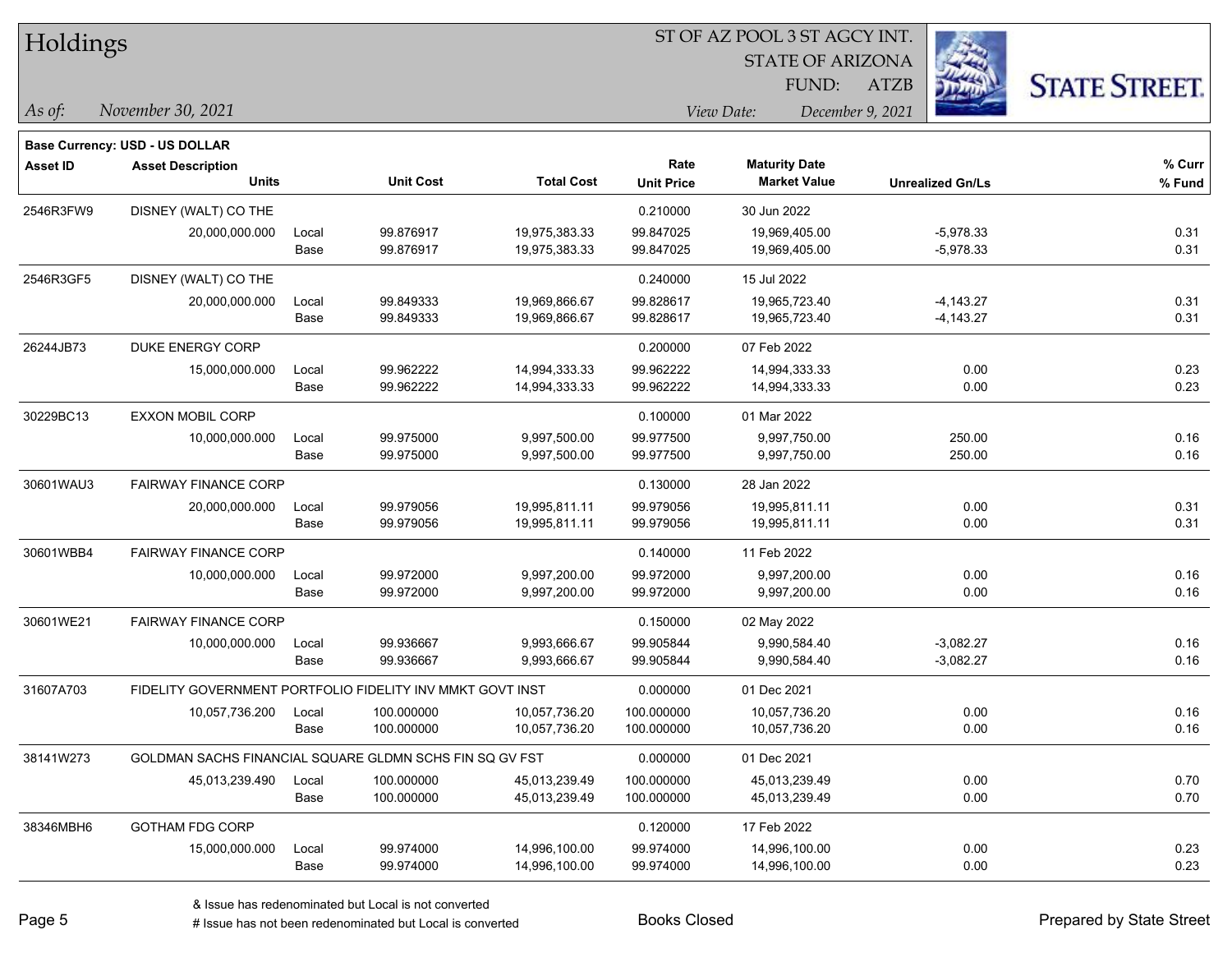| Holdings        |                                |       |                  |                   |                   | ST OF AZ POOL 3 ST AGCY INT.   |                         |                      |
|-----------------|--------------------------------|-------|------------------|-------------------|-------------------|--------------------------------|-------------------------|----------------------|
|                 |                                |       |                  |                   |                   | <b>STATE OF ARIZONA</b>        |                         |                      |
|                 |                                |       |                  |                   |                   | FUND:                          | <b>ATZB</b>             | <b>STATE STREET.</b> |
| As of:          | November 30, 2021              |       |                  |                   |                   | View Date:<br>December 9, 2021 |                         |                      |
|                 | Base Currency: USD - US DOLLAR |       |                  |                   |                   |                                |                         |                      |
| <b>Asset ID</b> | <b>Asset Description</b>       |       |                  |                   | Rate              | <b>Maturity Date</b>           |                         | % Curr               |
|                 | <b>Units</b>                   |       | <b>Unit Cost</b> | <b>Total Cost</b> | <b>Unit Price</b> | <b>Market Value</b>            | <b>Unrealized Gn/Ls</b> | % Fund               |
| 38346MBJ2       | <b>GOTHAM FDG CORP</b>         |       |                  |                   | 0.180000          | 18 Feb 2022                    |                         |                      |
|                 | 25,000,000.000                 | Local | 99.960500        | 24,990,125.00     | 99.960500         | 24,990,125.00                  | 0.00                    | 0.39                 |
|                 |                                | Base  | 99.960500        | 24,990,125.00     | 99.960500         | 24,990,125.00                  | 0.00                    | 0.39                 |
| 43851UEG4       | HONEYWELL INTERNATN'           |       |                  |                   | 0.160000          | 16 May 2022                    |                         |                      |
|                 | 25,000,000.000                 | Local | 99.926222        | 24,981,555.56     | 99.928067         | 24,982,016.75                  | 461.19                  | 0.39                 |
|                 |                                | Base  | 99.926222        | 24,981,555.56     | 99.928067         | 24,982,016.75                  | 461.19                  | 0.39                 |
| 43851UHK2       | HONEYWELL INTERNATN'           |       |                  |                   | 0.110000          | 19 Aug 2022                    |                         |                      |
|                 | 20,000,000.000                 | Local | 99.920250        | 19,984,050.00     | 99.833975         | 19,966,795.00                  | $-17,255.00$            | 0.31                 |
|                 |                                | Base  | 99.920250        | 19,984,050.00     | 99.833975         | 19,966,795.00                  | $-17,255.00$            | 0.31                 |
| 43851UK51       | HONEYWELL INTERNATN'           |       |                  |                   | 0.130000          | 05 Oct 2022                    |                         |                      |
|                 | 10,000,000.000                 | Local | 99.888778        | 9,988,877.78      | 99.784400         | 9,978,440.00                   | $-10,437.78$            | 0.16                 |
|                 |                                | Base  | 99.888778        | 9,988,877.78      | 99.784400         | 9,978,440.00                   | $-10,437.78$            | 0.16                 |
| 43851UK69       | HONEYWELL INTERNATN'           |       |                  |                   | 0.130000          | 06 Oct 2022                    |                         |                      |
|                 | 20,000,000.000                 | Local | 99.888417        | 19,977,683.34     | 99.783700         | 19,956,740.00                  | $-20,943.34$            | 0.31                 |
|                 |                                | Base  | 99.888417        | 19,977,683.34     | 99.783700         | 19,956,740.00                  | $-20,943.34$            | 0.31                 |
| 4523EMBP7       | <b>ILLINOIS TOOL WORKS INC</b> |       |                  |                   | 0.110000          | 23 Feb 2022                    |                         |                      |
|                 | 10,000,000.000                 | Local | 99.974333        | 9,997,433.33      | 99.974333         | 9,997,433.33                   | 0.00                    | 0.16                 |
|                 |                                | Base  | 99.974333        | 9,997,433.33      | 99.974333         | 9,997,433.33                   | 0.00                    | 0.16                 |
| 46514TZN1       | <b>ISRAEL ST 05/26 0</b>       |       |                  |                   | 1.830000          | 01 May 2026                    |                         |                      |
|                 | 1,500,000.000                  | Local | 100.000000       | 1,500,000.00      | 100.000000        | 1,500,000.00                   | 0.00                    | 0.02                 |
|                 |                                | Base  | 100.000000       | 1,500,000.00      | 100.000000        | 1,500,000.00                   | 0.00                    | 0.02                 |
| 46590EG85       | J.P. MORGAN SECURITIES         |       |                  |                   | 0.200000          | 08 Jul 2022                    |                         |                      |
|                 | 40,000,000.000                 | Local | 99.878333        | 39,951,333.33     | 99.815675         | 39,926,270.00                  | -25,063.33              | 0.62                 |
|                 |                                | Base  | 99.878333        | 39,951,333.33     | 99.815675         | 39,926,270.00                  | $-25,063.33$            | 0.62                 |
| 46590EK56       | J.P. MORGAN SECURITIES         |       |                  |                   | 0.200000          | 05 Oct 2022                    |                         |                      |
|                 | 10,000,000.000                 | Local | 99.828889        | 9,982,888.89      | 100.000000        | 10,000,000.00                  | 17,111.11               | 0.16                 |
|                 |                                | Base  | 99.828889        | 9,982,888.89      | 100.000000        | 10,000,000.00                  | 17,111.11               | 0.16                 |
| 46640QF14       | <b>J.P. MORGAN SECURITIES</b>  |       |                  |                   | 0.240000          | 01 Jun 2022                    |                         |                      |
|                 | 40,000,000.000                 | Local | 99.878667        | 39,951,466.67     | 99.878667         | 39,951,466.67                  | 0.00                    | 0.63                 |

Base 99.878667 39,951,466.67 99.878667 39,951,466.67 0.00 0.63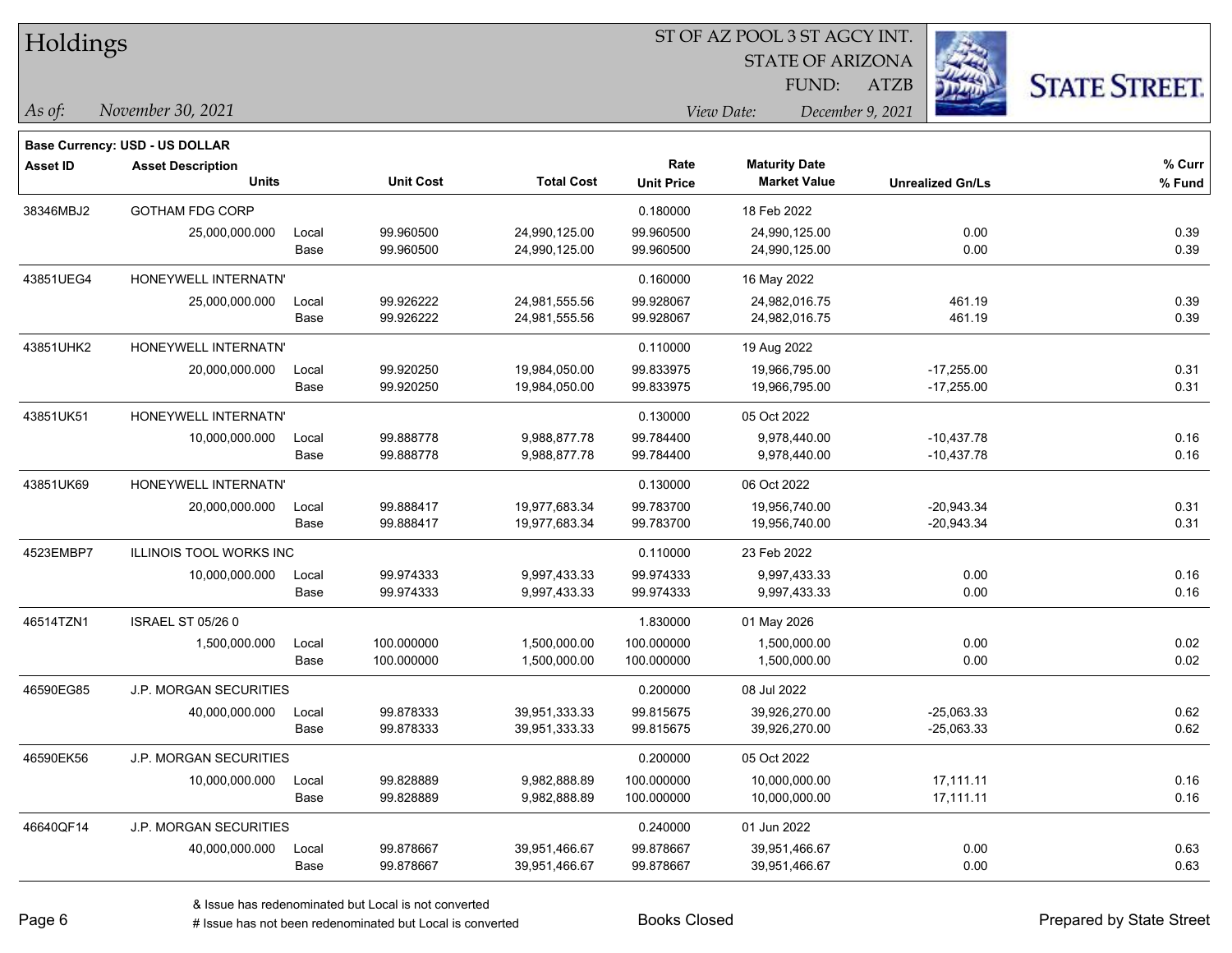| Holdings        |                                       |       |                                                      |                   |                   | ST OF AZ POOL 3 ST AGCY INT |                         |                         |                      |
|-----------------|---------------------------------------|-------|------------------------------------------------------|-------------------|-------------------|-----------------------------|-------------------------|-------------------------|----------------------|
|                 |                                       |       |                                                      |                   |                   |                             | <b>STATE OF ARIZONA</b> |                         |                      |
|                 |                                       |       |                                                      |                   |                   | FUND:                       | <b>ATZB</b>             |                         | <b>STATE STREET.</b> |
| As of:          | November 30, 2021                     |       |                                                      |                   |                   | View Date:                  | December 9, 2021        |                         |                      |
|                 | <b>Base Currency: USD - US DOLLAR</b> |       |                                                      |                   |                   |                             |                         |                         |                      |
| <b>Asset ID</b> | <b>Asset Description</b>              |       |                                                      |                   | Rate              | <b>Maturity Date</b>        |                         |                         | % Curr               |
|                 | <b>Units</b>                          |       | <b>Unit Cost</b>                                     | <b>Total Cost</b> | <b>Unit Price</b> | <b>Market Value</b>         |                         | <b>Unrealized Gn/Ls</b> | % Fund               |
| 47816FZ87       | <b>JOHNSON &amp; JOHNSON</b>          |       |                                                      |                   | 0.060000          | 08 Dec 2021                 |                         |                         |                      |
|                 | 10,000,000.000                        | Local | 99.998833                                            | 9,999,883.33      | 99.998833         | 9,999,883.33                |                         | 0.00                    | 0.16                 |
|                 |                                       | Base  | 99.998833                                            | 9,999,883.33      | 99.998833         | 9,999,883.33                |                         | 0.00                    | 0.16                 |
| 47816GBB4       | JOHNSON & JOHNSON                     |       |                                                      |                   | 0.070000          | 11 Feb 2022                 |                         |                         |                      |
|                 | 10,000,000.000                        | Local | 99.986000                                            | 9,998,600.00      | 99.986000         | 9,998,600.00                |                         | 0.00                    | 0.16                 |
|                 |                                       | Base  | 99.986000                                            | 9,998,600.00      | 99.986000         | 9,998,600.00                |                         | 0.00                    | 0.16                 |
| 4812CA561       |                                       |       | JPMORGAN US GOVERNMENT MONEY M JPMORGAN US GOVT MMKT |                   | 0.000000          | 01 Dec 2021                 |                         |                         |                      |
|                 | 50,068,584.460                        | Local | 100.000000                                           | 50,068,584.46     | 100.000000        | 50,068,584.46               |                         | 0.00                    | 0.78                 |
|                 |                                       | Base  | 100.000000                                           | 50,068,584.46     | 100.000000        | 50,068,584.46               |                         | 0.00                    | 0.78                 |
| 58934AZD1       | MERCK & CO. INC                       |       |                                                      |                   | 0.060000          | 13 Dec 2021                 |                         |                         |                      |
|                 | 25,000,000.000                        | Local | 99.998000                                            | 24,999,500.00     | 99.998000         | 24,999,500.00               |                         | 0.00                    | 0.39                 |
|                 |                                       | Base  | 99.998000                                            | 24,999,500.00     | 99.998000         | 24,999,500.00               |                         | 0.00                    | 0.39                 |
| 60689GAJ5       | <b>MIZUHO BANK LTD</b>                |       |                                                      |                   | 0.110000          | 18 Jan 2022                 |                         |                         |                      |
|                 | 25,000,000.000                        | Local | 99.985333                                            | 24,996,333.34     | 99.985333         | 24,996,333.34               |                         | 0.00                    | 0.39                 |
|                 |                                       | Base  | 99.985333                                            | 24,996,333.34     | 99.985333         | 24,996,333.34               |                         | 0.00                    | 0.39                 |
| 61747C707       |                                       |       | MSILF GOVERNMENT PORTFOLIO MSILF GOVERNMENT INST     |                   | 0.000000          | 01 Dec 2021                 |                         |                         |                      |
|                 | 40,005,368.480                        | Local | 100.000000                                           | 40,005,368.48     | 100.000000        | 40,005,368.48               |                         | 0.00                    | 0.63                 |
|                 |                                       | Base  | 100.000000                                           | 40,005,368.48     | 100.000000        | 40,005,368.48               |                         | 0.00                    | 0.63                 |
| 63254FC47       | NATL AUSTRALIA BK LT                  |       |                                                      |                   | 0.120000          | 04 Mar 2022                 |                         |                         |                      |
|                 | 20,000,000.000                        | Local | 99.969000                                            | 19,993,800.00     | 99.969000         | 19,993,800.00               |                         | 0.00                    | 0.31                 |
|                 |                                       | Base  | 99.969000                                            | 19,993,800.00     | 99.969000         | 19,993,800.00               |                         | 0.00                    | 0.31                 |
| 63307MG52       | NATIONAL BK OF CANAD                  |       |                                                      |                   | 0.180000          | 05 Jul 2022                 |                         |                         |                      |
|                 | 25,000,000.000                        | Local | 99.892000                                            | 24,973,000.00     | 99.812800         | 24,953,200.00               |                         | $-19,800.00$            | 0.39                 |
|                 |                                       | Base  | 99.892000                                            | 24,973,000.00     | 99.812800         | 24,953,200.00               |                         | $-19,800.00$            | 0.39                 |
| 63743CZ89       | NATL RURAL UTIL COOP                  |       |                                                      |                   | 0.080000          | 08 Dec 2021                 |                         |                         |                      |
|                 | 7,000,000.000                         | Local | 99.998444                                            | 6,999,891.11      | 99.998444         | 6,999,891.11                |                         | 0.00                    | 0.11                 |
|                 |                                       | Base  | 99.998444                                            | 6,999,891.11      | 99.998444         | 6,999,891.11                |                         | 0.00                    | 0.11                 |
| 64106HA50       | NESTLE FIN FRANCE S.                  |       |                                                      |                   | 0.060000          | 05 Jan 2022                 |                         |                         |                      |
|                 | 10,000,000.000                        | Local | 99.994167                                            | 9,999,416.67      | 99.994167         | 9,999,416.67                |                         | 0.00                    | 0.16                 |
|                 |                                       | Base  | 99.994167                                            | 9,999,416.67      | 99.994167         | 9,999,416.67                |                         | 0.00                    | 0.16                 |

 $\overline{\phantom{0}}$ 

 $\overline{\phantom{a}}$ 

 $\overline{\phantom{0}}$ 

 $\overline{\phantom{0}}$ 

 $\overline{\phantom{0}}$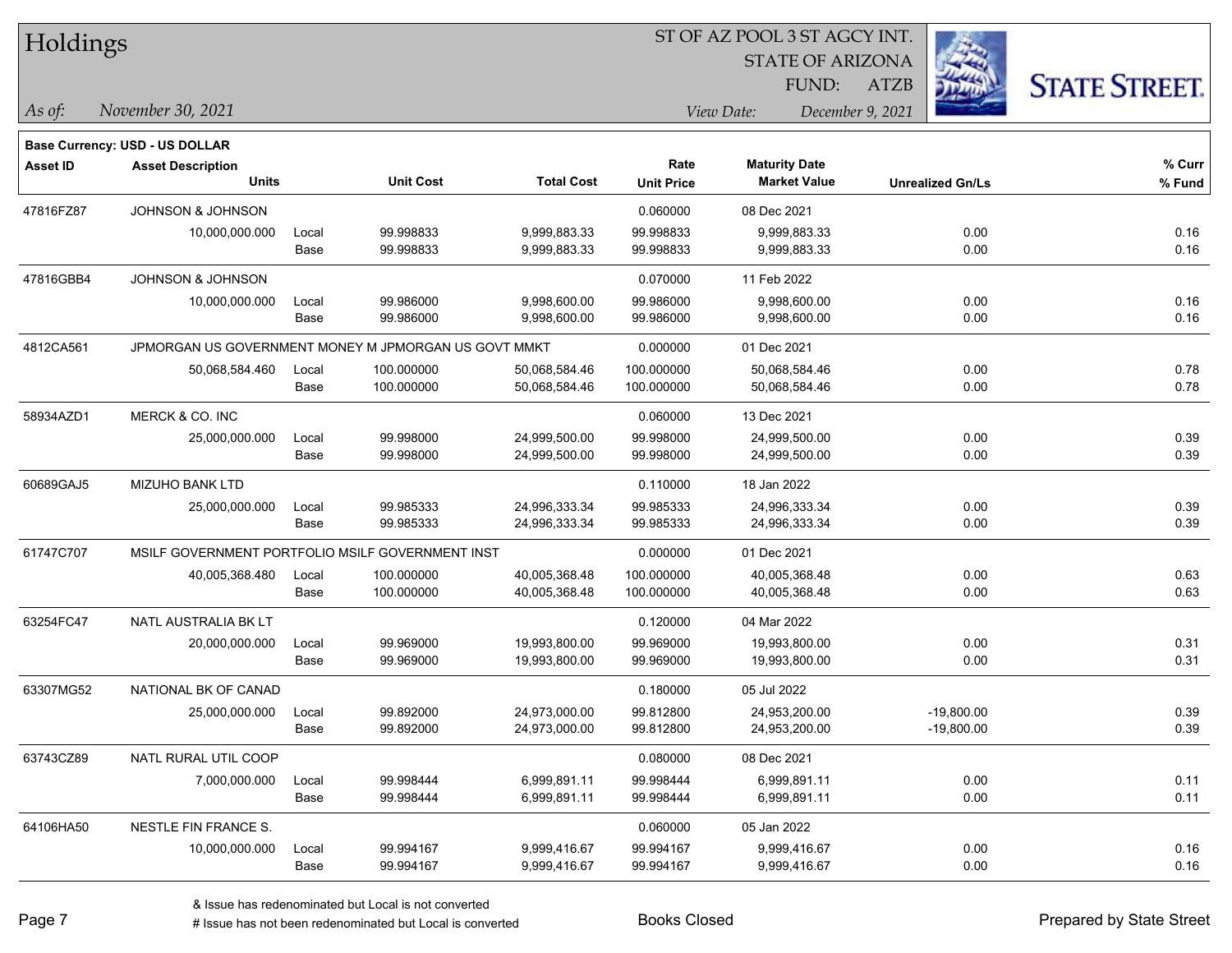| Holdings        |                                |       |                  | ST OF AZ POOL 3 ST AGCY INT. |                   |                                |                         |                      |  |  |
|-----------------|--------------------------------|-------|------------------|------------------------------|-------------------|--------------------------------|-------------------------|----------------------|--|--|
|                 |                                |       |                  |                              |                   | <b>STATE OF ARIZONA</b>        |                         |                      |  |  |
|                 |                                |       |                  |                              |                   | FUND:                          | <b>ATZB</b>             | <b>STATE STREET.</b> |  |  |
| As of:          | November 30, 2021              |       |                  |                              |                   | View Date:<br>December 9, 2021 |                         |                      |  |  |
|                 | Base Currency: USD - US DOLLAR |       |                  |                              |                   |                                |                         |                      |  |  |
| <b>Asset ID</b> | <b>Asset Description</b>       |       |                  |                              | Rate              | <b>Maturity Date</b>           |                         | % Curr               |  |  |
|                 | <b>Units</b>                   |       | <b>Unit Cost</b> | <b>Total Cost</b>            | <b>Unit Price</b> | <b>Market Value</b>            | <b>Unrealized Gn/Ls</b> | % Fund               |  |  |
| 64106HBE0       | NESTLE FIN FRANCE S.           |       |                  |                              | 0.090000          | 14 Feb 2022                    |                         |                      |  |  |
|                 | 25,000,000.000                 | Local | 99.981250        | 24,995,312.50                | 99.981250         | 24,995,312.50                  | 0.00                    | 0.39                 |  |  |
|                 |                                | Base  | 99.981250        | 24,995,312.50                | 99.981250         | 24,995,312.50                  | 0.00                    | 0.39                 |  |  |
| 65339MZW9       | NEXTERA ENERGY CAP HLDGS INC   |       |                  |                              | 0.160000          | 30 Dec 2021                    |                         |                      |  |  |
|                 | 20,400,000.000                 | Local | 99.987111        | 20,397,370.67                | 99.987111         | 20,397,370.67                  | 0.00                    | 0.32                 |  |  |
|                 |                                | Base  | 99.987111        | 20,397,370.67                | 99.987111         | 20,397,370.67                  | 0.00                    | 0.32                 |  |  |
| 66844CZV9       | NORTHWESTERN UNIVERS           |       |                  |                              | 0.080000          | 29 Dec 2021                    |                         |                      |  |  |
|                 | 25,000,000.000                 | Local | 99.993778        | 24,998,444.44                | 99.993778         | 24,998,444.44                  | 0.00                    | 0.39                 |  |  |
|                 |                                | Base  | 99.993778        | 24,998,444.44                | 99.993778         | 24,998,444.44                  | 0.00                    | 0.39                 |  |  |
| 67983UBN2       | OLD LINE FUNDING LLC           |       |                  |                              | 0.140000          | 22 Feb 2022                    |                         |                      |  |  |
|                 | 8,000,000.000                  | Local | 99.967722        | 7,997,417.78                 | 99.967722         | 7,997,417.78                   | 0.00                    | 0.13                 |  |  |
|                 |                                | Base  | 99.967722        | 7,997,417.78                 | 99.967722         | 7,997,417.78                   | 0.00                    | 0.13                 |  |  |
| 7426M2ZL8       | PRIVATE EXP. FUNDING           |       |                  |                              | 0.070000          | 20 Dec 2021                    |                         |                      |  |  |
|                 | 10,000,000.000                 | Local | 99.996306        | 9,999,630.55                 | 99.996306         | 9,999,630.55                   | 0.00                    | 0.16                 |  |  |
|                 |                                | Base  | 99.996306        | 9,999,630.55                 | 99.996306         | 9,999,630.55                   | 0.00                    | 0.16                 |  |  |
| 74271UAX8       | PROCTOR GAMBLE AND CO          |       |                  |                              | 0.060000          | 31 Jan 2022                    |                         |                      |  |  |
|                 | 15,000,000.000                 | Local | 99.989833        | 14,998,475.00                | 99.989833         | 14,998,475.00                  | 0.00                    | 0.23                 |  |  |
|                 |                                | Base  | 99.989833        | 14,998,475.00                | 99.989833         | 14,998,475.00                  | 0.00                    | 0.23                 |  |  |
| 74271UC16       | PROCTOR GAMBLE AND CO          |       |                  |                              | 0.070000          | 01 Mar 2022                    |                         |                      |  |  |
|                 | 25,000,000.000                 | Local | 99.982500        | 24,995,625.00                | 99.985000         | 24,996,250.00                  | 625.00                  | 0.39                 |  |  |
|                 |                                | Base  | 99.982500        | 24,995,625.00                | 99.985000         | 24,996,250.00                  | 625.00                  | 0.39                 |  |  |
| 78009BC18       | ROYAL BK OF CANADA             |       |                  |                              | 0.120000          | 01 Mar 2022                    |                         |                      |  |  |
|                 | 25,000,000.000                 | Local | 99.970000        | 24,992,500.00                | 99.960000         | 24,990,000.00                  | $-2,500.00$             | 0.39                 |  |  |
|                 |                                | Base  | 99.970000        | 24,992,500.00                | 99.960000         | 24,990,000.00                  | $-2,500.00$             | 0.39                 |  |  |
| 78012UY58       | ROYAL BK OF CANADA             |       |                  |                              | 0.200000          | 09 Aug 2022                    |                         |                      |  |  |
|                 | 10,000,000.000                 | Local | 100.000000       | 10,000,000.00                | 100.000000        | 10,000,000.00                  | 0.00                    | 0.16                 |  |  |
|                 |                                | Base  | 100.000000       | 10,000,000.00                | 100.000000        | 10,000,000.00                  | 0.00                    | 0.16                 |  |  |
| 78013WFU9       | ROYAL BANK OF CANADA           |       |                  |                              | 0.160000          | 28 Jun 2022                    |                         |                      |  |  |
|                 | 20,000,000.000                 | Local | 99.907111        | 19,981,422.22                | 99.832219         | 19,966,443.80                  | $-14,978.42$            | 0.31                 |  |  |
|                 |                                | Base  | 99.907111        | 19,981,422.22                | 99.832219         | 19,966,443.80                  | $-14,978.42$            | 0.31                 |  |  |

 $\overline{\phantom{0}}$ 

 $\overline{\phantom{0}}$ 

 $\overline{\phantom{a}}$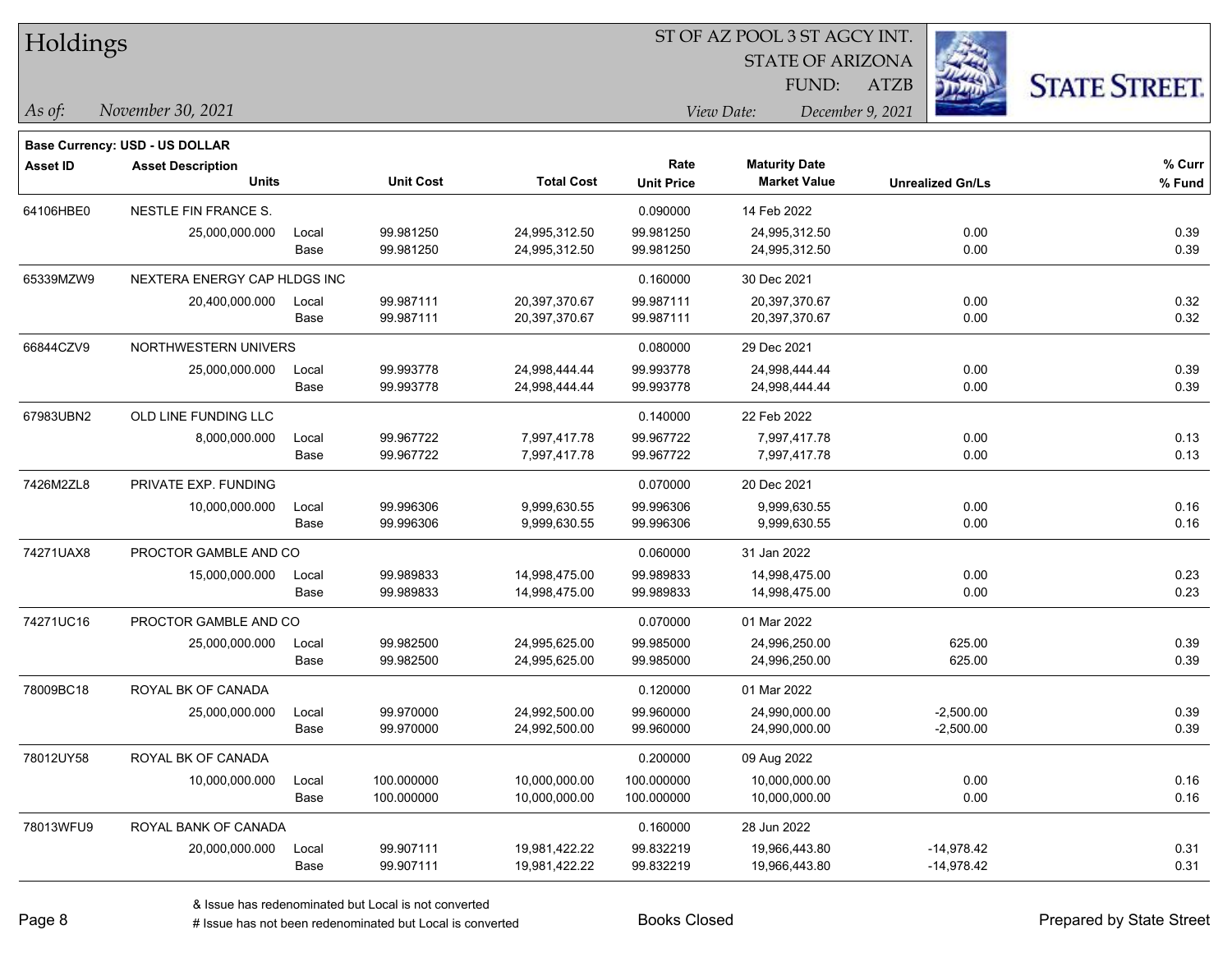| Holdings        |                                       |       |                  |                   |                   |                         |                         |                      |
|-----------------|---------------------------------------|-------|------------------|-------------------|-------------------|-------------------------|-------------------------|----------------------|
|                 |                                       |       |                  |                   |                   | <b>STATE OF ARIZONA</b> |                         |                      |
|                 |                                       |       |                  |                   |                   | FUND:                   | <b>ATZB</b>             | <b>STATE STREET.</b> |
| As of:          | November 30, 2021                     |       |                  |                   |                   | View Date:              | December 9, 2021        |                      |
|                 | <b>Base Currency: USD - US DOLLAR</b> |       |                  |                   |                   |                         |                         |                      |
| <b>Asset ID</b> | <b>Asset Description</b>              |       |                  |                   | Rate              | <b>Maturity Date</b>    |                         | % Curr               |
|                 | <b>Units</b>                          |       | <b>Unit Cost</b> | <b>Total Cost</b> | <b>Unit Price</b> | <b>Market Value</b>     | <b>Unrealized Gn/Ls</b> | % Fund               |
| 78013WG12       | ROYAL BANK OF CANADA                  |       |                  |                   | 0.150000          | 01 Jul 2022             |                         |                      |
|                 | 25,000,000.000                        | Local | 99.911667        | 24,977,916.66     | 99.828633         | 24,957,158.25           | $-20,758.41$            | 0.39                 |
|                 |                                       | Base  | 99.911667        | 24,977,916.66     | 99.828633         | 24,957,158.25           | $-20,758.41$            | 0.39                 |
| 8085A3CA1       | <b>SCHWAB CHARLES CORP</b>            |       |                  |                   | 0.170000          | 10 Mar 2022             |                         |                      |
|                 | 25,000,000.000                        | Local | 99.953250        | 24,988,312.50     | 99.953250         | 24,988,312.50           | 0.00                    | 0.39                 |
|                 |                                       | Base  | 99.953250        | 24,988,312.50     | 99.953250         | 24,988,312.50           | 0.00                    | 0.39                 |
| 82124MBG4       | SHEFFIELD RECEIVABLE                  |       |                  |                   | 0.140000          | 16 Feb 2022             |                         |                      |
|                 | 5,000,000.000                         | Local | 99.970056        | 4,998,502.78      | 99.970056         | 4,998,502.78            | 0.00                    | 0.08                 |
|                 |                                       | Base  | 99.970056        | 4,998,502.78      | 99.970056         | 4,998,502.78            | 0.00                    | 0.08                 |
| 83369X4B1       | SOCIETE GENERALE NY                   |       |                  |                   | 0.160000          | 21 Mar 2022             |                         |                      |
|                 | 25,000,000.000                        | Local | 100.000000       | 25,000,000.00     | 99.999048         | 24,999,762.00           | $-238.00$               | 0.39                 |
|                 |                                       | Base  | 100.000000       | 25,000,000.00     | 99.999048         | 24,999,762.00           | $-238.00$               | 0.39                 |
| 8678T3008       | SUNTRUST BKS INC DTC CP GENERIC CUSIP |       |                  |                   | 0.060000          | 01 Dec 2021             |                         |                      |
|                 | 329,000,000.000                       | Local | 100.000000       | 329,000,000.00    | 100.000000        | 329,000,000.00          | 0.00                    | 5.15                 |
|                 |                                       | Base  | 100.000000       | 329,000,000.00    | 100.000000        | 329,000,000.00          | 0.00                    | 5.15                 |
| 8678T3008       | SUNTRUST BKS INC DTC CP GENERIC CUSIP |       |                  |                   | 0.050000          | 03 Dec 2021             |                         |                      |
|                 | 75,000,000.000                        | Local | 100.000000       | 75,000,000.00     | 100.000000        | 75,000,000.00           | 0.00                    | 1.17                 |
|                 |                                       | Base  | 100.000000       | 75,000,000.00     | 100.000000        | 75,000,000.00           | 0.00                    | 1.17                 |
| 8678T3008       | SUNTRUST BKS INC DTC CP GENERIC CUSIP |       |                  |                   | 0.300000          | 07 Feb 2022             |                         |                      |
|                 | 10,000,000.000                        | Local | 100.000000       | 10,000,000.00     | 100.000000        | 10,000,000.00           | 0.00                    | 0.16                 |
|                 |                                       | Base  | 100.000000       | 10,000,000.00     | 100.000000        | 10,000,000.00           | 0.00                    | 0.16                 |
| 88602UC16       | THUNDER BAY FNDNG LLC                 |       |                  |                   | 0.150000          | 01 Mar 2022             |                         |                      |
|                 | 25,000,000.000                        | Local | 99.962500        | 24,990,625.00     | 99.962500         | 24,990,625.00           | 0.00                    | 0.39                 |
|                 |                                       | Base  | 99.962500        | 24,990,625.00     | 99.962500         | 24,990,625.00           | 0.00                    | 0.39                 |
| 89114NZL2       | TORONTO-DOMINION                      |       |                  |                   | 0.210000          | 04 Mar 2022             |                         |                      |
|                 | 25,000,000.000                        | Local | 100.000000       | 25,000,000.00     | 100.004302        | 25,001,075.50           | 1,075.50                | 0.39                 |
|                 |                                       | Base  | 100.000000       | 25,000,000.00     | 100.004302        | 25,001,075.50           | 1,075.50                | 0.39                 |
| 89119AZ68       | TORONTO DOMINION BANK                 |       |                  |                   | 0.170000          | 06 Dec 2021             |                         |                      |
|                 | 25,000,000.000                        | Local | 99.997639        | 24,999,409.72     | 99.997639         | 24,999,409.72           | 0.00                    | 0.39                 |
|                 |                                       | Base  | 99.997639        | 24,999,409.72     | 99.997639         | 24,999,409.72           | 0.00                    | 0.39                 |

 $\overline{\phantom{a}}$ 

 $\overline{\phantom{a}}$ 

 $\overline{\phantom{0}}$ 

 $\overline{\phantom{0}}$ 

 $\overline{\phantom{a}}$ 

 $\overline{\phantom{0}}$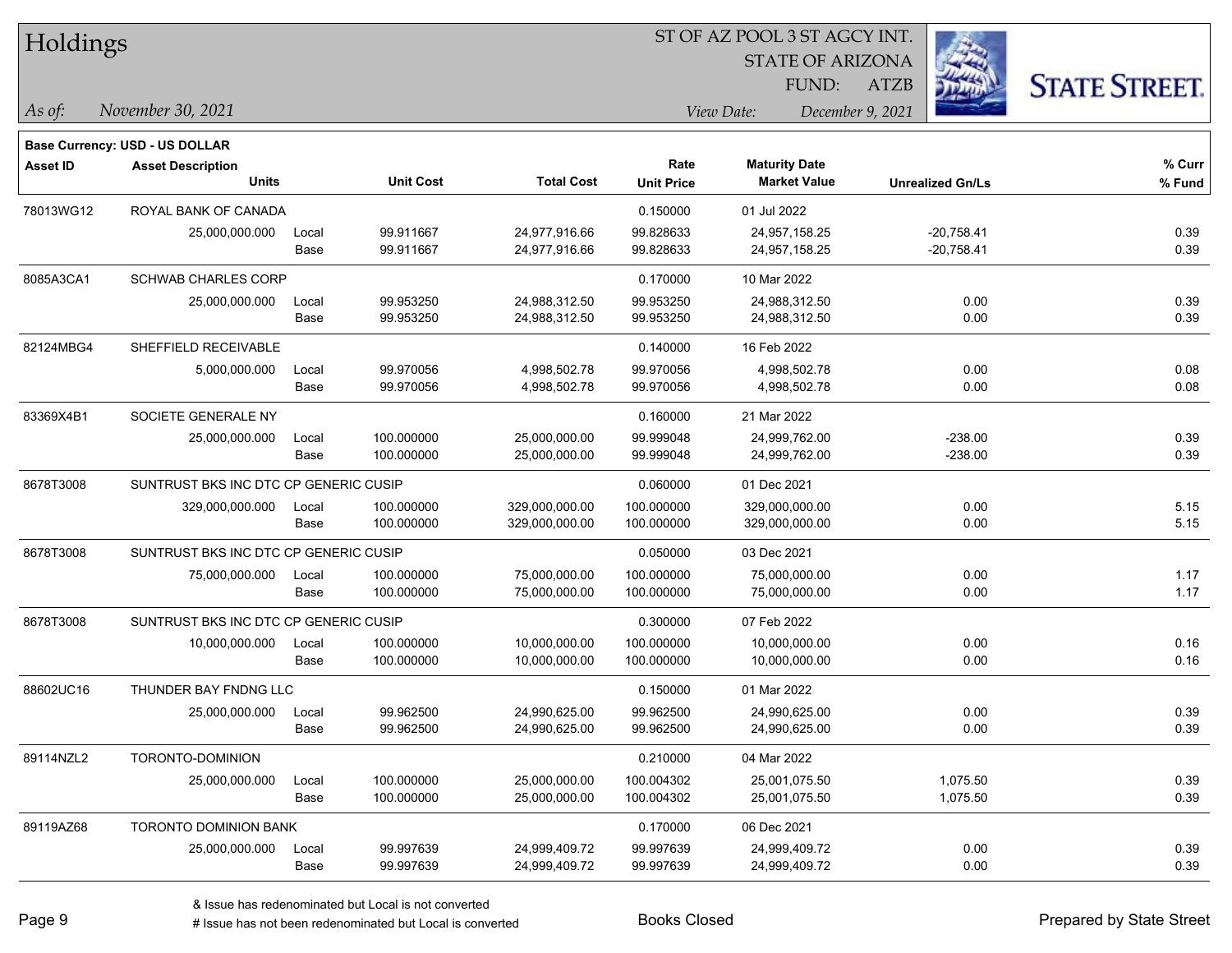| Holdings        |                                                 |       |                  |                   |                   |                         |                         |                      |
|-----------------|-------------------------------------------------|-------|------------------|-------------------|-------------------|-------------------------|-------------------------|----------------------|
|                 |                                                 |       |                  |                   |                   | <b>STATE OF ARIZONA</b> |                         |                      |
|                 |                                                 |       |                  |                   |                   | FUND:                   | <b>ATZB</b>             | <b>STATE STREET.</b> |
| $\vert$ As of:  | November 30, 2021                               |       |                  |                   |                   | View Date:              | December 9, 2021        |                      |
|                 |                                                 |       |                  |                   |                   |                         |                         |                      |
|                 | <b>Base Currency: USD - US DOLLAR</b>           |       |                  |                   | Rate              | <b>Maturity Date</b>    |                         | % Curr               |
| <b>Asset ID</b> | <b>Asset Description</b><br><b>Units</b>        |       | <b>Unit Cost</b> | <b>Total Cost</b> | <b>Unit Price</b> | <b>Market Value</b>     | <b>Unrealized Gn/Ls</b> | % Fund               |
| 89119BCW4       | <b>TORONTO DOMINION BANK</b>                    |       |                  |                   | 0.150000          | 30 Mar 2022             |                         |                      |
|                 | 20,000,000.000                                  | Local | 99.950417        | 19,990,083.34     | 99.930914         | 19,986,182.80           | $-3,900.54$             | 0.31                 |
|                 |                                                 | Base  | 99.950417        | 19,990,083.34     | 99.930914         | 19,986,182.80           | $-3,900.54$             | 0.31                 |
| 89119BGJ9       | TORONTO DOMINION BANK                           |       |                  |                   | 0.250000          | 18 Jul 2022             |                         |                      |
|                 | 20,000,000.000                                  | Local | 99.840972        | 19,968,194.44     | 99.840972         | 19,968,194.44           | 0.00                    | 0.31                 |
|                 |                                                 | Base  | 99.840972        | 19,968,194.44     | 99.840972         | 19,968,194.44           | 0.00                    | 0.31                 |
| 91058TZW9       | UNITED HEALTHCARE CO                            |       |                  |                   | 0.120000          | 30 Dec 2021             |                         |                      |
|                 | 15,000,000.000                                  | Local | 99.990333        | 14,998,550.00     | 99.990333         | 14,998,550.00           | 0.00                    | 0.23                 |
|                 |                                                 | Base  | 99.990333        | 14,998,550.00     | 99.990333         | 14,998,550.00           | 0.00                    | 0.23                 |
| 91411UAK1       | <b>RGTS OF UNIV OF CA</b>                       |       |                  |                   | 0.080000          | 19 Jan 2022             |                         |                      |
|                 | 5,100,000.000                                   | Local | 99.989111        | 5,099,444.66      | 99.989111         | 5,099,444.66            | 0.00                    | 0.08                 |
|                 |                                                 | Base  | 99.989111        | 5,099,444.66      | 99.989111         | 5,099,444.66            | 0.00                    | 0.08                 |
| 91842KAR7       | VW CR INC                                       |       |                  |                   | 0.210000          | 25 Jan 2022             |                         |                      |
|                 | 20,000,000.000                                  | Local | 99.967917        | 19,993,583.33     | 99.967917         | 19,993,583.33           | 0.00                    | 0.31                 |
|                 |                                                 | Base  | 99.967917        | 19,993,583.33     | 99.967917         | 19,993,583.33           | 0.00                    | 0.31                 |
| 91842KHV1       | VW CR INC                                       |       |                  |                   | 0.320000          | 29 Aug 2022             |                         |                      |
|                 | 10,000,000.000                                  | Local | 99.759111        | 9,975,911.11      | 99.680000         | 9,968,000.00            | $-7,911.11$             | 0.16                 |
|                 |                                                 | Base  | 99.759111        | 9,975,911.11      | 99.680000         | 9,968,000.00            | $-7,911.11$             | 0.16                 |
| 921FRK000       | BMO TRIPARTY MTGE CLAS/ISIT/RTRP MATU//20121224 |       |                  |                   | 0.030000          | 01 Dec 2021             |                         |                      |
|                 | 100,000,000.000                                 | Local | 100.000000       | 100,000,000.00    | 100.000000        | 100,000,000.00          | 0.00                    | 1.56                 |
|                 |                                                 | Base  | 100.000000       | 100,000,000.00    | 100.000000        | 100,000,000.00          | 0.00                    | 1.56                 |
| 92344LZ99       | <b>VERIZON COMMNTN INC</b>                      |       |                  |                   | 0.140000          | 09 Dec 2021             |                         |                      |
|                 | 25,000,000.000                                  | Local | 99.996889        | 24,999,222.22     | 99.996889         | 24,999,222.22           | 0.00                    | 0.39                 |
|                 |                                                 | Base  | 99.996889        | 24,999,222.22     | 99.996889         | 24,999,222.22           | 0.00                    | 0.39                 |
| 926NKW009       | AMHERST PIERPONT 04/15 VAR                      |       |                  |                   | 0.040000          | 01 Dec 2021             |                         |                      |
|                 | 400,000,000.000                                 | Local | 100.000000       | 400,000,000.00    | 100.000000        | 400,000,000.00          | 0.00                    | 6.26                 |
|                 |                                                 | Base  | 100.000000       | 400,000,000.00    | 100.000000        | 400,000,000.00          | 0.00                    | 6.26                 |
| 926NKW009       | AMHERST PIERPONT 04/15 VAR                      |       |                  |                   | 0.120000          | 14 Jan 2022             |                         |                      |
|                 | 30,000,000.000                                  | Local | 100.000000       | 30,000,000.00     | 100.000000        | 30,000,000.00           | 0.00                    | 0.47                 |
|                 |                                                 | Base  | 100.000000       | 30,000,000.00     | 100.000000        | 30,000,000.00           | 0.00                    | 0.47                 |

# Issue has not been redenominated but Local is converted Books Closed Prepared by State Street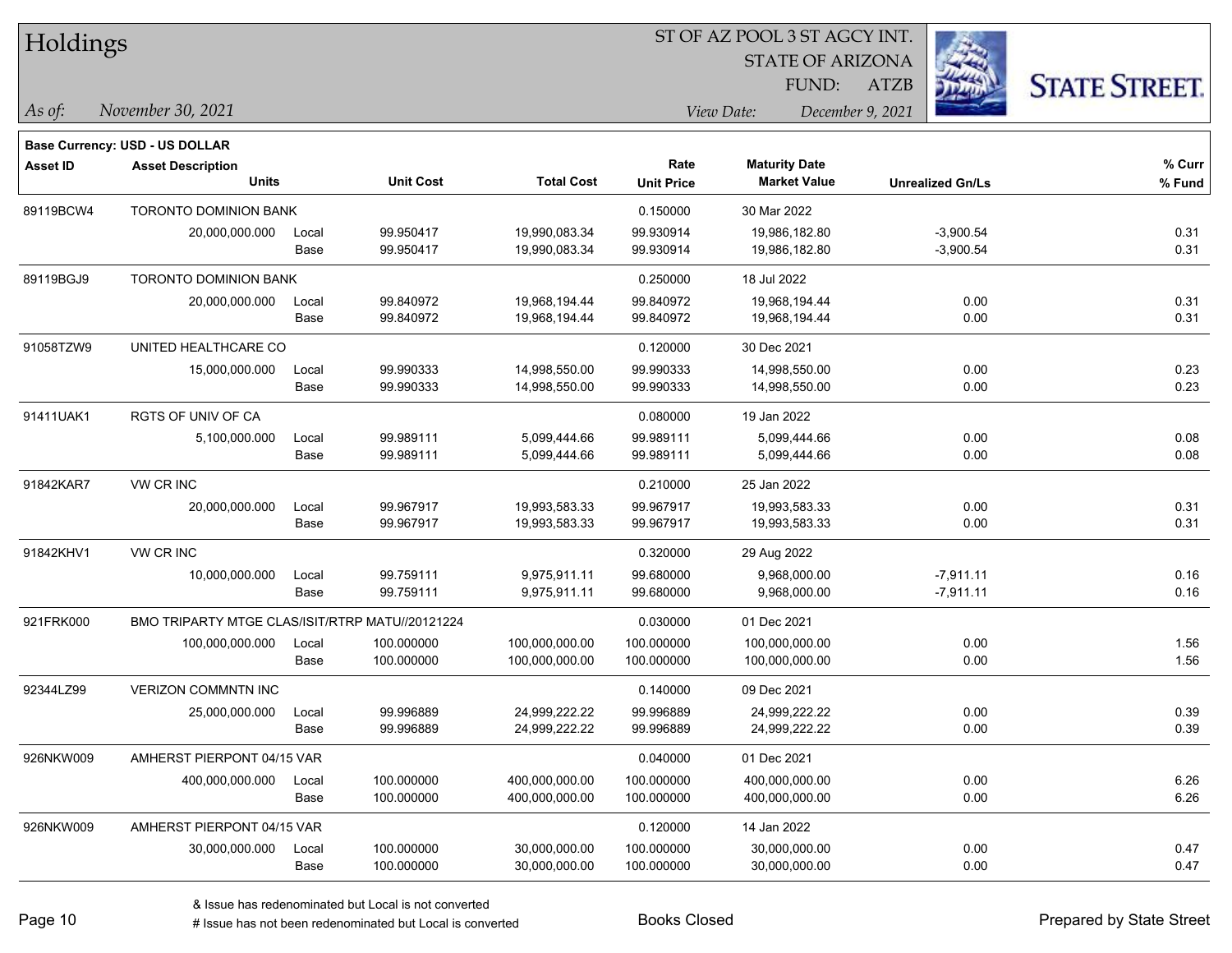|  |  | Holdings |
|--|--|----------|
|--|--|----------|

**Base Currency: USD - US DOLLAR**

#### ST OF AZ POOL 3 ST AGCY INT.

STATE OF ARIZONA FUND:

ATZB



**% Fund**

**% Curr**

*November 30, 2021 As of: View Date: December 9, 2021*

| Asset ID  | <b>Asset Description</b><br>Units |               | <b>Unit Cost</b>         | <b>Total Cost</b>                | Rate<br><b>Unit Price</b> | <b>Maturity Date</b><br><b>Market Value</b> | <b>Unrealized Gn/Ls</b>      | % Cur<br>% Fun |
|-----------|-----------------------------------|---------------|--------------------------|----------------------------------|---------------------------|---------------------------------------------|------------------------------|----------------|
| 93142XBJ9 | <b>WALGREENS BOOTS</b>            |               |                          |                                  | 0.300000                  | 18 Feb 2022                                 |                              |                |
|           | 10,000,000.000                    | Local<br>Base | 99.934167<br>99.934167   | 9,993,416.67<br>9,993,416.67     | 99.934167<br>99.934167    | 9,993,416.67<br>9,993,416.67                | 0.00<br>0.00                 | 0.16<br>0.16   |
| 93142XBR1 | <b>WALGREENS BOOTS</b>            |               |                          |                                  | 0.330000                  | 25 Feb 2022                                 |                              |                |
|           | 5,932,000.000                     | Local<br>Base | 99.921167<br>99.921167   | 5,927,323.60<br>5,927,323.60     | 99.921167<br>99.921167    | 5,927,323.60<br>5,927,323.60                | 0.00<br>0.00                 | 0.09<br>0.09   |
| 94107NH23 | WASTE MANAGEMENT INC              |               |                          |                                  | 0.310000                  | 02 Aug 2022                                 |                              |                |
|           | 15,000,000.000                    | Local<br>Base | 99.789889<br>99.789889   | 14,968,483.33<br>14,968,483.33   | 99.767522<br>99.767522    | 14,965,128.30<br>14,965,128.30              | $-3,355.03$<br>$-3,355.03$   | 0.23<br>0.23   |
| 94107NKD5 | WASTE MANAGEMENT INC              |               |                          |                                  | 0.310000                  | 13 Oct 2022                                 |                              |                |
|           | 10,000,000.000                    | Local<br>Base | 99.727889<br>99.727889   | 9,972,788.88<br>9,972,788.88     | 99.643622<br>99.643622    | 9,964,362.20<br>9,964,362.20                | $-8,426.68$<br>$-8,426.68$   | 0.16<br>0.16   |
| 94107PAA7 | WASTE MANAGEMENT INC              |               |                          |                                  | 0.340000                  | 28 Apr 2022                                 |                              |                |
|           | 25,000,000.000                    | Local<br>Base | 99.860222<br>99.860222   | 24,965,055.55<br>24,965,055.55   | 99.650500<br>99.650500    | 24,912,625.00<br>24,912,625.00              | $-52,430.55$<br>$-52,430.55$ | 0.39<br>0.39   |
| 9612C1ED5 | <b>WESTPAC BANKING CORP.</b>      |               |                          |                                  | 0.190000                  | 13 May 2022                                 |                              |                |
|           | 15,000,000.000                    | Local<br>Base | 99.913972<br>99.913972   | 14,987,095.83<br>14,987,095.83   | 99.896314<br>99.896314    | 14,984,447.10<br>14,984,447.10              | $-2,648.73$<br>$-2,648.73$   | 0.23<br>0.23   |
| 9612C1GF8 | WESTPAC BANKING CORP.             |               |                          |                                  | 0.190000                  | 15 Jul 2022                                 |                              |                |
|           | 20,000,000.000                    | Local<br>Base | 99.880722<br>99.880722   | 19,976,144.44<br>19,976,144.44   | 99.795344<br>99.795344    | 19,959,068.80<br>19,959,068.80              | $-17,075.64$<br>$-17,075.64$ | 0.31<br>0.31   |
| 979QHR003 | SOUTH STREET REPO                 |               |                          |                                  | 0.050000                  | 01 Dec 2021                                 |                              |                |
|           | 120,000,000.000                   | Local<br>Base | 100.000000<br>100.000000 | 120,000,000.00<br>120,000,000.00 | 100.000000<br>100.000000  | 120,000,000.00<br>120,000,000.00            | 0.00<br>0.00                 | 1.88<br>1.88   |
| 979QHR003 | SOUTH STREET REPO                 |               |                          |                                  | 0.060000                  | 01 Dec 2021                                 |                              |                |
|           | 402,116,650.740                   | Local<br>Base | 100.000000<br>100.000000 | 402,116,650.74<br>402,116,650.74 | 100.000000<br>100.000000  | 402,116,650.74<br>402,116,650.74            | 0.00<br>0.00                 | 6.29<br>6.29   |
| 985FHY004 | MITSUBISHI UFJ REPO               |               |                          |                                  | 0.040000                  | 01 Dec 2021                                 |                              |                |
|           | 709,954,297.430                   | Local         | 100.000000               | 709,954,297.43                   | 100.000000                | 709,954,297.43                              | 0.00                         | 11.11          |

# Issue has not been redenominated but Local is converted Books Closed Prepared by State Street

Base 100.000000 709,954,297.43 100.000000 709,954,297.43 0.00 11.11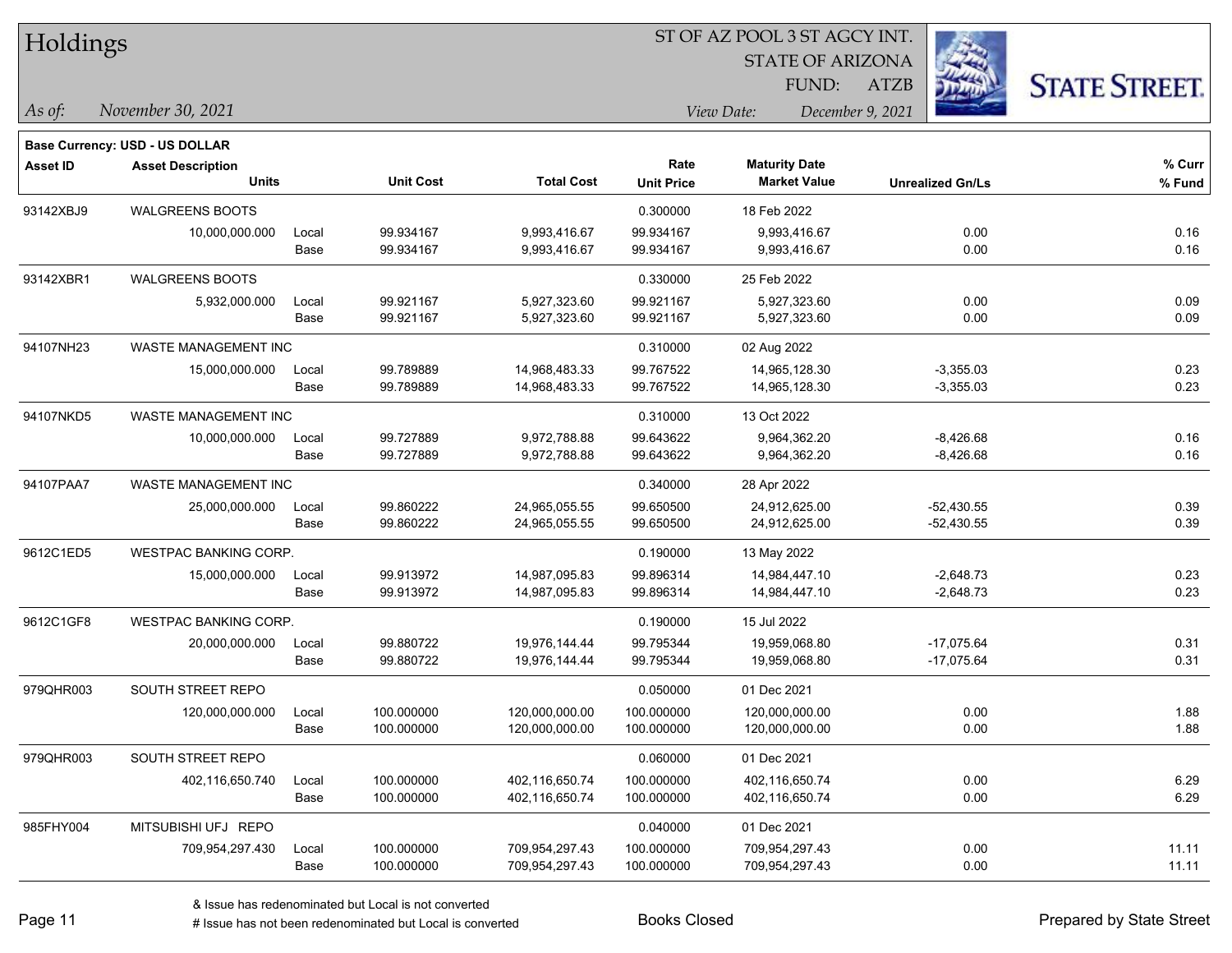| Holdings               |                                                |       |                  |                   |                   | ST OF AZ POOL 3 ST AGCY INT. |                         |                      |  |
|------------------------|------------------------------------------------|-------|------------------|-------------------|-------------------|------------------------------|-------------------------|----------------------|--|
|                        |                                                |       |                  |                   |                   | <b>STATE OF ARIZONA</b>      |                         |                      |  |
|                        |                                                |       |                  |                   |                   | FUND:                        | <b>ATZB</b>             | <b>STATE STREET.</b> |  |
| $ $ As of:             | November 30, 2021                              |       |                  |                   | View Date:        |                              |                         |                      |  |
|                        | <b>Base Currency: USD - US DOLLAR</b>          |       |                  |                   |                   |                              |                         |                      |  |
| <b>Asset ID</b>        | <b>Asset Description</b>                       |       |                  |                   | Rate              | <b>Maturity Date</b>         |                         | % Curr               |  |
|                        | <b>Units</b>                                   |       | <b>Unit Cost</b> | <b>Total Cost</b> | <b>Unit Price</b> | <b>Market Value</b>          | <b>Unrealized Gn/Ls</b> | % Fund               |  |
| <b>US DOLLAR Total</b> |                                                |       |                  |                   |                   |                              |                         |                      |  |
|                        | 4,355,597,876.800                              | Local |                  | 4,354,776,330.26  |                   | 4,354,549,057.03             | $-227,273.23$           | 68.14                |  |
|                        |                                                | Base  |                  | 4,354,776,330.26  |                   | 4,354,549,057.03             | $-227,273.23$           | 68.14                |  |
|                        | <b>CASH EQUIVALENT Total</b>                   |       |                  |                   |                   |                              |                         |                      |  |
|                        | 4,355,597,876.800                              | Base  |                  | 4,354,776,330.26  |                   | 4,354,549,057.03             | $-227,273.23$           | 68.14                |  |
| <b>FIXED INCOME</b>    |                                                |       |                  |                   |                   |                              |                         |                      |  |
| <b>US DOLLAR</b>       |                                                |       |                  |                   |                   |                              | Exchange Rate:          | 1.000000             |  |
| 00206RMJ8              | AT+T INC SR UNSECURED 03/24 0.9                |       |                  |                   | 0.900000          | 25 Mar 2024                  |                         |                      |  |
|                        | 7,000,000.000                                  | Local | 99.970490        | 6,997,934.33      | 99.404040         | 6,958,282.80                 | $-39,651.53$            | 0.11                 |  |
|                        |                                                | Base  | 99.970490        | 6,997,934.33      | 99.404040         | 6,958,282.80                 | $-39,651.53$            | 0.11                 |  |
| 00206RML3              | AT+T INC SR UNSECURED 03/26 1.7                |       |                  |                   | 1.700000          | 25 Mar 2026                  |                         |                      |  |
|                        | 7,000,000.000                                  | Local | 99.890720        | 6,992,350.39      | 99.876310         | 6,991,341.70                 | $-1,008.69$             | 0.11                 |  |
|                        |                                                | Base  | 99.890720        | 6,992,350.39      | 99.876310         | 6,991,341.70                 | $-1,008.69$             | 0.11                 |  |
| 00287YBC2              | ABBVIE INC SR UNSECURED 11/23 3.75             |       |                  |                   | 3.750000          | 14 Nov 2023                  |                         |                      |  |
|                        | 5,500,000.000                                  | Local | 105.805543       | 5,819,304.88      | 105.052841        | 5,777,906.26                 | -41,398.62              | 0.09                 |  |
|                        |                                                | Base  | 105.805543       | 5,819,304.88      | 105.052841        | 5,777,906.26                 | -41,398.62              | 0.09                 |  |
| 023135AW6              | AMAZON.COM INC SR UNSECURED 02/23 2.4          |       |                  |                   | 2.400000          | 22 Feb 2023                  |                         |                      |  |
|                        | 5,000,000.000                                  | Local | 99.595334        | 4,979,766.71      | 102.122180        | 5,106,109.00                 | 126,342.29              | 0.08                 |  |
|                        |                                                | Base  | 99.595334        | 4,979,766.71      | 102.122180        | 5,106,109.00                 | 126,342.29              | 0.08                 |  |
| 023135BW5              | AMAZON.COM INC SR UNSECURED 05/24 0.45         |       |                  |                   | 0.450000          | 12 May 2024                  |                         |                      |  |
|                        | 10,000,000.000                                 | Local | 99.881042        | 9,988,104.20      | 98.940878         | 9,894,087.80                 | -94,016.40              | 0.15                 |  |
|                        |                                                | Base  | 99.881042        | 9,988,104.20      | 98.940878         | 9,894,087.80                 | $-94,016.40$            | 0.15                 |  |
| 025537AR2              | AMERICAN ELECTRIC POWER SR UNSECURED 11/25 1   |       |                  |                   | 1.000000          | 01 Nov 2025                  |                         |                      |  |
|                        | 3,000,000.000                                  | Local | 99.817905        | 2,994,537.16      | 97.531693         | 2,925,950.79                 | $-68,586.37$            | 0.05                 |  |
|                        |                                                | Base  | 99.817905        | 2,994,537.16      | 97.531693         | 2,925,950.79                 | $-68,586.37$            | 0.05                 |  |
| 025537AS0              | AMERICAN ELECTRIC POWER SR UNSECURED 11/23 VAR |       |                  |                   | 0.611630          | 01 Nov 2023                  |                         |                      |  |
|                        | 5,000,000.000                                  | Local | 100.000000       | 5,000,000.00      | 100.027668        | 5,001,383.40                 | 1,383.40                | 0.08                 |  |
|                        |                                                | Base  | 100.000000       | 5,000,000.00      | 100.027668        | 5,001,383.40                 | 1,383.40                | 0.08                 |  |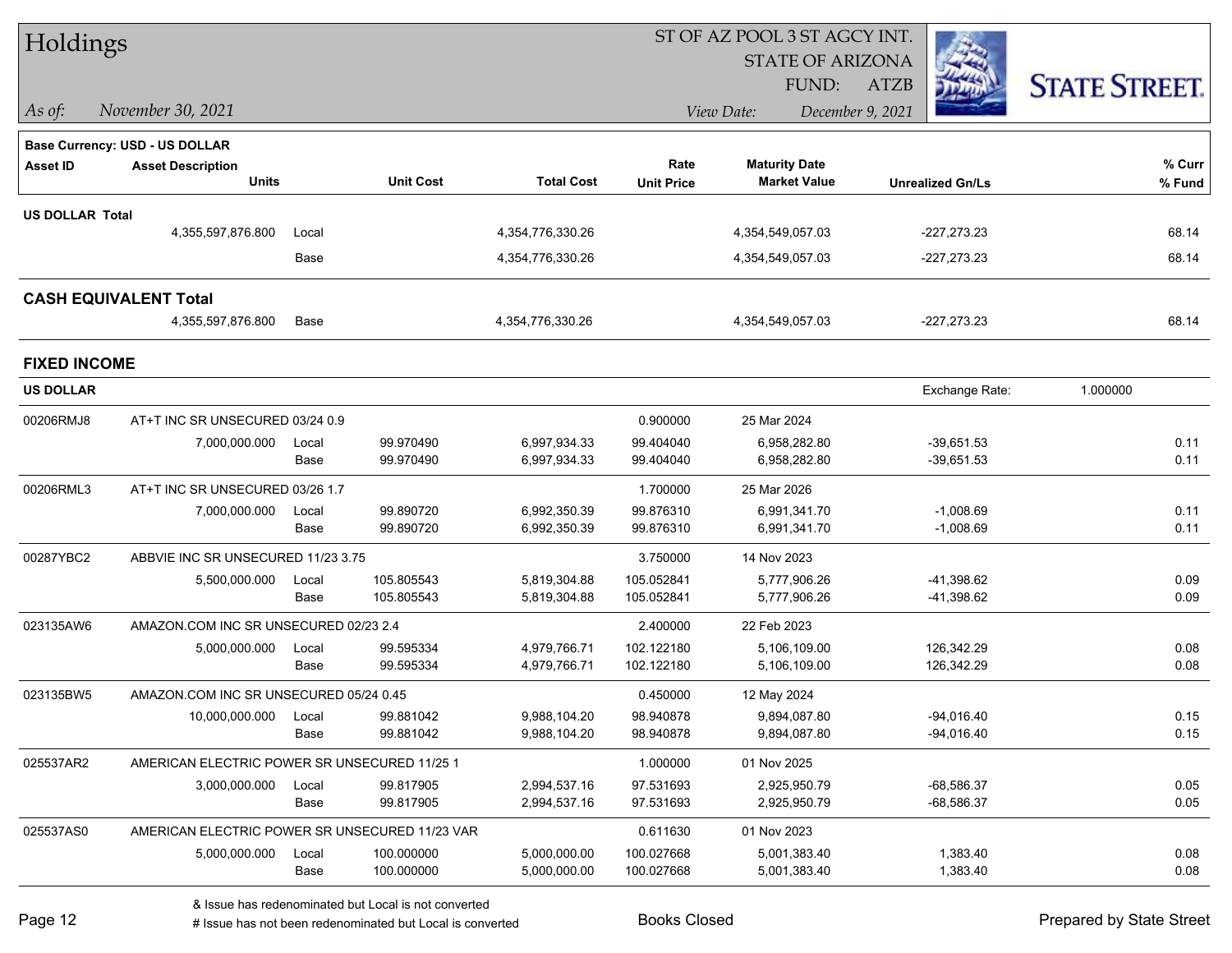| Holdings |  |
|----------|--|
|----------|--|

STATE OF ARIZONA

ATZB



*November 30, 2021 As of: View Date: December 9, 2021*

**Base Currency: USD - US DOLLAR**

FUND:

| <b>Asset ID</b> | <b>Asset Description</b>                       |       |                  |                   | Rate              | <b>Maturity Date</b> |                         | % Curr |
|-----------------|------------------------------------------------|-------|------------------|-------------------|-------------------|----------------------|-------------------------|--------|
|                 | <b>Units</b>                                   |       | <b>Unit Cost</b> | <b>Total Cost</b> | <b>Unit Price</b> | <b>Market Value</b>  | <b>Unrealized Gn/Ls</b> | % Fund |
| 025816CD9       | AMERICAN EXPRESS CO SR UNSECURED 05/22 2.75    |       |                  |                   | 2.750000          | 20 May 2022          |                         |        |
|                 | 16,569,000.000                                 | Local | 100.502052       | 16,652,185.01     | 100.893046        | 16,716,968.79        | 64,783.78               | 0.26   |
|                 |                                                | Base  | 100.502052       | 16,652,185.01     | 100.893046        | 16,716,968.79        | 64,783.78               | 0.26   |
| 025816CG2       | AMERICAN EXPRESS CO SR UNSECURED 07/24 2.5     |       |                  |                   | 2.500000          | 30 Jul 2024          |                         |        |
|                 | 10,000,000.000                                 | Local | 99.828690        | 9,982,868.96      | 103.305556        | 10,330,555.60        | 347,686.64              | 0.16   |
|                 |                                                | Base  | 99.828690        | 9,982,868.96      | 103.305556        | 10,330,555.60        | 347,686.64              | 0.16   |
| 02587AAN4       | AMERICAN EXPRESS CREDIT ACCOUN AMXCA 2019 2 A  |       |                  |                   | 2.670000          | 15 Nov 2024          |                         |        |
|                 | 4,500,000.000                                  | Local | 99.996878        | 4,499,859.50      | 100.910280        | 4,540,962.60         | 41,103.10               | 0.07   |
| Original Face:  | 4,500,000.000                                  | Base  | 99.996878        | 4,499,859.50      | 100.910280        | 4,540,962.60         | 41,103.10               | 0.07   |
| 02588QAB4       | AMERICAN EXPRESS CREDIT ACCOUN AMXCA 2019 1 A  |       |                  |                   | 2.870000          | 15 Oct 2024          |                         |        |
|                 | 3,000,000.000                                  | Local | 99.991451        | 2,999,743.52      | 100.761460        | 3,022,843.80         | 23,100.28               | 0.05   |
| Original Face:  | 3,000,000.000                                  | Base  | 99.991451        | 2,999,743.52      | 100.761460        | 3,022,843.80         | 23,100.28               | 0.05   |
| 0258M0EG0       | AMERICAN EXPRESS CREDIT SR UNSECURED 03/22 2.7 |       |                  |                   | 2.700000          | 03 Mar 2022          |                         |        |
|                 | 3,110,000.000                                  | Local | 100.429906       | 3,123,370.09      | 100.380074        | 3,121,820.30         | $-1,549.79$             | 0.05   |
|                 |                                                | Base  | 100.429906       | 3,123,370.09      | 100.380074        | 3,121,820.30         | $-1,549.79$             | 0.05   |
| 026609AC1       | WYETH LLC COMPANY GUAR 03/23 7.25              |       |                  |                   | 7.250000          | 01 Mar 2023          |                         |        |
|                 | 1,410,000.000                                  | Local | 108.495689       | 1,529,789.21      | 108.320575        | 1,527,320.11         | $-2,469.10$             | 0.02   |
|                 |                                                | Base  | 108.495689       | 1,529,789.21      | 108.320575        | 1,527,320.11         | $-2,469.10$             | 0.02   |
| 02665WDQ1       | AMERICAN HONDA FINANCE SR UNSECURED 01/22 VAR  |       |                  |                   | 0.249500          | 21 Jan 2022          |                         |        |
|                 | 15,000,000.000                                 | Local | 100.000000       | 15,000,000.00     | 100.001744        | 15,000,261.60        | 261.60                  | 0.23   |
|                 |                                                | Base  | 100.000000       | 15,000,000.00     | 100.001744        | 15,000,261.60        | 261.60                  | 0.23   |
| 02665WDX6       | AMERICAN HONDA FINANCE SR UNSECURED 04/23 0.35 |       |                  |                   | 0.350000          | 20 Apr 2023          |                         |        |
|                 | 30,000,000.000                                 | Local | 99.998557        | 29,999,567.14     | 99.702405         | 29,910,721.50        | $-88,845.64$            | 0.47   |
|                 |                                                | Base  | 99.998557        | 29,999,567.14     | 99.702405         | 29,910,721.50        | $-88,845.64$            | 0.47   |
| 02665WDY4       | AMERICAN HONDA FINANCE SR UNSECURED 08/24 0.75 |       |                  |                   | 0.750000          | 09 Aug 2024          |                         |        |
|                 | 8,000,000.000                                  | Local | 99.939057        | 7,995,124.59      | 99.146196         | 7,931,695.68         | $-63,428.91$            | 0.12   |
|                 |                                                | Base  | 99.939057        | 7,995,124.59      | 99.146196         | 7,931,695.68         | $-63,428.91$            | 0.12   |
| 03027XBR0       | AMERICAN TOWER CORP SR UNSECURED 09/26 1.45    |       |                  |                   | 1.450000          | 15 Sep 2026          |                         |        |
|                 | 3,000,000.000                                  | Local | 99.499138        | 2,984,974.15      | 97.874556         | 2,936,236.68         | -48,737.47              | 0.05   |
|                 |                                                | Base  | 99.499138        | 2,984,974.15      | 97.874556         | 2,936,236.68         | -48,737.47              | 0.05   |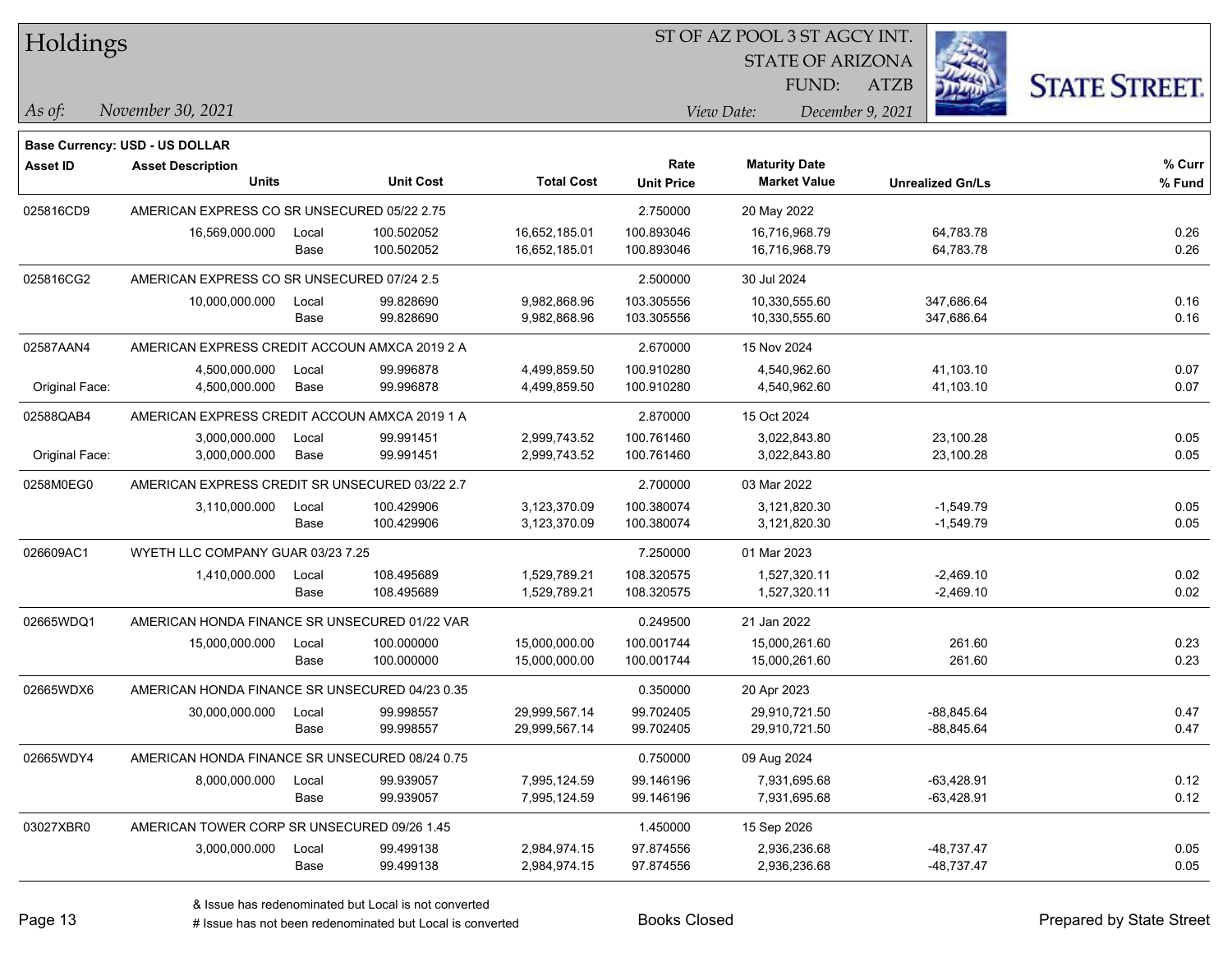| Holdings  |                                                |       |                  |                   |                                | ST OF AZ POOL 3 ST AGCY INT. |                         |                      |  |  |  |
|-----------|------------------------------------------------|-------|------------------|-------------------|--------------------------------|------------------------------|-------------------------|----------------------|--|--|--|
|           |                                                |       |                  |                   |                                | <b>STATE OF ARIZONA</b>      |                         |                      |  |  |  |
|           |                                                |       |                  |                   |                                | FUND:                        | ATZB                    | <b>STATE STREET.</b> |  |  |  |
| As of:    | November 30, 2021                              |       |                  |                   | View Date:<br>December 9, 2021 |                              |                         |                      |  |  |  |
|           | <b>Base Currency: USD - US DOLLAR</b>          |       |                  |                   |                                |                              |                         |                      |  |  |  |
| Asset ID  | <b>Asset Description</b>                       |       |                  |                   | Rate                           | <b>Maturity Date</b>         |                         | % Curr               |  |  |  |
|           | <b>Units</b>                                   |       | <b>Unit Cost</b> | <b>Total Cost</b> | <b>Unit Price</b>              | <b>Market Value</b>          | <b>Unrealized Gn/Ls</b> | % Fund               |  |  |  |
| 031162BN9 | AMGEN INC SR UNSECURED 05/22 3.625             |       |                  |                   | 3.625000                       | 15 May 2022                  |                         |                      |  |  |  |
|           | 898,000.000                                    | Local | 100.677710       | 904,085.84        | 100.689387                     | 904,190.70                   | 104.86                  | 0.01                 |  |  |  |
|           |                                                | Base  | 100.677710       | 904,085.84        | 100.689387                     | 904,190.70                   | 104.86                  | 0.01                 |  |  |  |
| 036752AQ6 | ANTHEM INC SR UNSECURED 03/23 0.45             |       |                  |                   | 0.450000                       | 15 Mar 2023                  |                         |                      |  |  |  |
|           | 5,000,000.000                                  | Local | 99.983250        | 4,999,162.50      | 99.609495                      | 4,980,474.75                 | $-18,687.75$            | 0.08                 |  |  |  |
|           |                                                | Base  | 99.983250        | 4,999,162.50      | 99.609495                      | 4,980,474.75                 | $-18,687.75$            | 0.08                 |  |  |  |
| 037833DC1 | APPLE INC SR UNSECURED 09/22 2.1               |       |                  |                   | 2.100000                       | 12 Sep 2022                  |                         |                      |  |  |  |
|           | 10,000,000.000                                 | Local | 100.230909       | 10,023,090.91     | 101.179710                     | 10,117,971.00                | 94,880.09               | 0.16                 |  |  |  |
|           |                                                | Base  | 100.230909       | 10,023,090.91     | 101.179710                     | 10,117,971.00                | 94,880.09               | 0.16                 |  |  |  |
| 037833DV9 | APPLE INC SR UNSECURED 05/23 0.75              |       |                  |                   | 0.750000                       | 11 May 2023                  |                         |                      |  |  |  |
|           | 15,500,000.000                                 | Local | 99.869341        | 15,479,747.79     | 100.277787                     | 15,543,056.99                | 63,309.20               | 0.24                 |  |  |  |
|           |                                                | Base  | 99.869341        | 15,479,747.79     | 100.277787                     | 15,543,056.99                | 63,309.20               | 0.24                 |  |  |  |
| 037833DX5 | APPLE INC SR UNSECURED 08/25 0.55              |       |                  |                   | 0.550000                       | 20 Aug 2025                  |                         |                      |  |  |  |
|           | 10,000,000.000                                 | Local | 99.825531        | 9,982,553.09      | 97.710355                      | 9,771,035.50                 | $-211,517.59$           | 0.15                 |  |  |  |
|           |                                                | Base  | 99.825531        | 9,982,553.09      | 97.710355                      | 9,771,035.50                 | $-211,517.59$           | 0.15                 |  |  |  |
| 037833EB2 | APPLE INC SR UNSECURED 02/26 0.7               |       |                  |                   | 0.700000                       | 08 Feb 2026                  |                         |                      |  |  |  |
|           | 5,000,000.000                                  | Local | 99.812103        | 4,990,605.15      | 97.657976                      | 4,882,898.80                 | -107,706.35             | 0.08                 |  |  |  |
|           |                                                | Base  | 99.812103        | 4,990,605.15      | 97.657976                      | 4,882,898.80                 | -107,706.35             | 0.08                 |  |  |  |
| 040555CS1 | ARIZONA PUBLIC SERVICE SR UNSECURED 05/25 3.15 |       |                  |                   | 3.150000                       | 15 May 2025                  |                         |                      |  |  |  |
|           | 5,000,000.000                                  | Local | 107.493457       | 5,374,672.85      | 104.930755                     | 5,246,537.75                 | $-128, 135.10$          | 0.08                 |  |  |  |
|           |                                                | Base  | 107.493457       | 5,374,672.85      | 104.930755                     | 5,246,537.75                 | -128,135.10             | 0.08                 |  |  |  |
| 05531FBJ1 | TRUIST FINANCIAL CORP SR UNSECURED 03/23 2.2   |       |                  |                   | 2.200000                       | 16 Mar 2023                  |                         |                      |  |  |  |
|           | 10,000,000.000                                 | Local | 99.973928        | 9,997,392.77      | 101.847010                     | 10,184,701.00                | 187,308.23              | 0.16                 |  |  |  |
|           |                                                | Base  | 99.973928        | 9,997,392.77      | 101.847010                     | 10,184,701.00                | 187,308.23              | 0.16                 |  |  |  |
| 06048WK66 | BANK OF AMERICA CORP SR UNSECURED 12/25 VAR    |       |                  |                   | 0.650000                       | 23 Dec 2025                  |                         |                      |  |  |  |
|           | 5,000,000.000                                  | Local | 99.753518        | 4,987,675.90      | 96.225509                      | 4,811,275.45                 | $-176,400.45$           | 0.08                 |  |  |  |
|           |                                                | Base  | 99.753518        | 4,987,675.90      | 96.225509                      | 4,811,275.45                 | $-176,400.45$           | 0.08                 |  |  |  |
| 06048WK74 | BANK OF AMERICA CORP SR SECURED 06/23 VAR      |       |                  |                   | 0.400000                       | 21 Jun 2023                  |                         |                      |  |  |  |
|           | 5,000,000.000                                  | Local | 100.000000       | 5,000,000.00      | 98.553626                      | 4,927,681.30                 | $-72,318.70$            | 0.08                 |  |  |  |
|           |                                                | Base  | 100.000000       | 5,000,000.00      | 98.553626                      | 4,927,681.30                 | $-72,318.70$            | 0.08                 |  |  |  |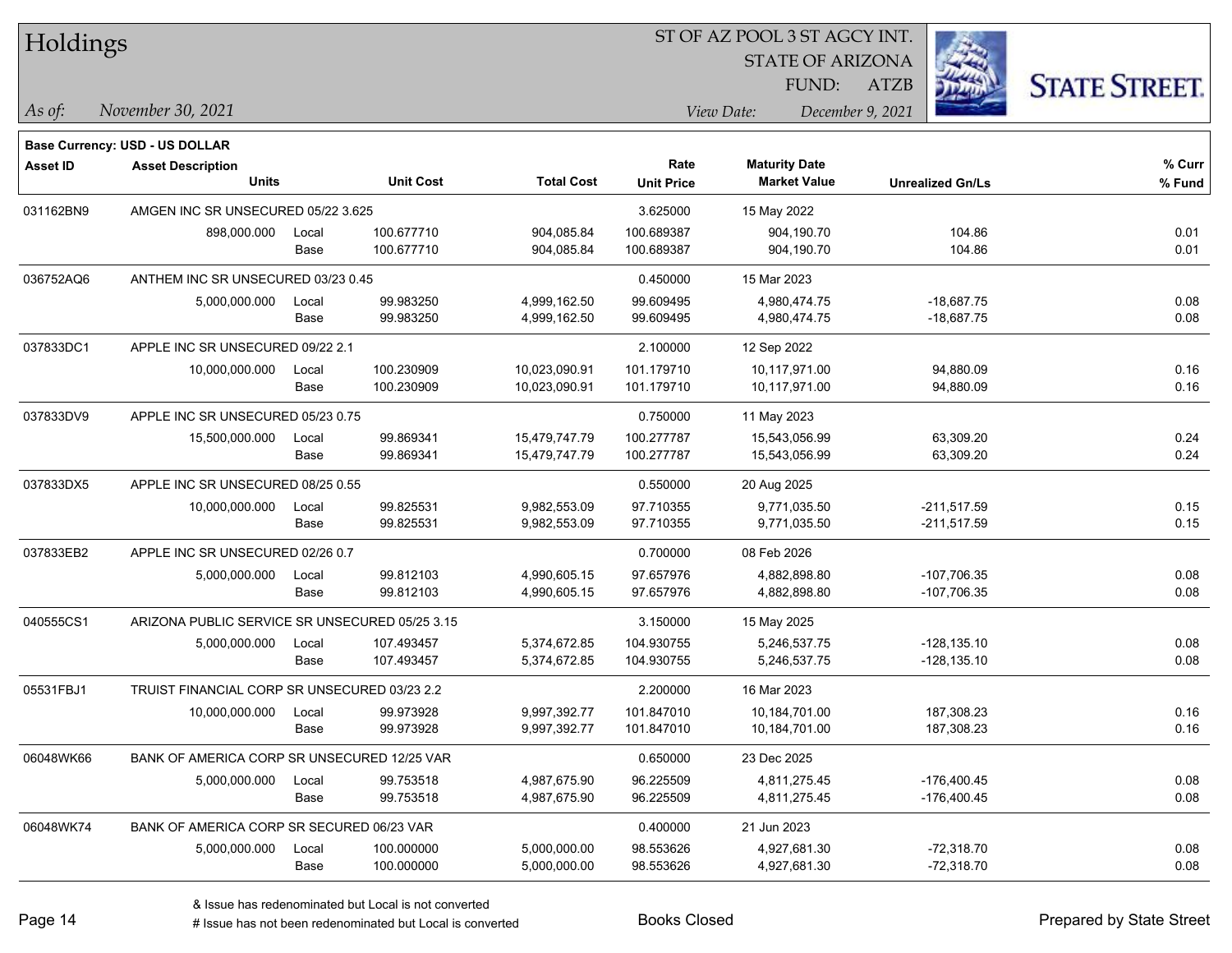| Holdings        |                                               |       |                  |                   | ST OF AZ POOL 3 ST AGCY INT. |                         |                         |                      |  |  |
|-----------------|-----------------------------------------------|-------|------------------|-------------------|------------------------------|-------------------------|-------------------------|----------------------|--|--|
|                 |                                               |       |                  |                   |                              | <b>STATE OF ARIZONA</b> |                         |                      |  |  |
|                 |                                               |       |                  |                   |                              | <b>FUND:</b>            | <b>ATZB</b>             | <b>STATE STREET.</b> |  |  |
| As of:          | November 30, 2021                             |       |                  |                   |                              | View Date:              | December 9, 2021        |                      |  |  |
|                 | <b>Base Currency: USD - US DOLLAR</b>         |       |                  |                   |                              |                         |                         |                      |  |  |
| <b>Asset ID</b> | <b>Asset Description</b>                      |       |                  |                   | Rate                         | <b>Maturity Date</b>    |                         | % Curr               |  |  |
|                 | <b>Units</b>                                  |       | <b>Unit Cost</b> | <b>Total Cost</b> | <b>Unit Price</b>            | <b>Market Value</b>     | <b>Unrealized Gn/Ls</b> | % Fund               |  |  |
| 06048WL24       | BANK OF AMERICA CORP SR UNSECURED 02/24 VAR   |       |                  |                   | 0.300000                     | 16 Feb 2024             |                         |                      |  |  |
|                 | 25,000,000.000                                | Local | 99.889452        | 24,972,363.01     | 97.868422                    | 24,467,105.50           | $-505,257.51$           | 0.38                 |  |  |
|                 |                                               | Base  | 99.889452        | 24,972,363.01     | 97.868422                    | 24,467,105.50           | $-505,257.51$           | 0.38                 |  |  |
| 06048WL32       | BANK OF AMERICA CORP SR UNSECURED 02/26 0.8   |       |                  |                   | 0.800000                     | 24 Feb 2026             |                         |                      |  |  |
|                 | 5,371,000.000                                 | Local | 99.134956        | 5,324,538.47      | 96.371025                    | 5,176,087.75            | $-148,450.72$           | 0.08                 |  |  |
|                 |                                               | Base  | 99.134956        | 5,324,538.47      | 96.371025                    | 5,176,087.75            | -148,450.72             | 0.08                 |  |  |
| 06048WL81       | BANK OF AMERICA CORP SR UNSECURED 09/24 0.75  |       |                  |                   | 0.750000                     | 26 Sep 2024             |                         |                      |  |  |
|                 | 15,000,000.000                                | Local | 99.921233        | 14,988,184.93     | 97.382447                    | 14,607,367.05           | $-380,817.88$           | 0.23                 |  |  |
|                 |                                               | Base  | 99.921233        | 14,988,184.93     | 97.382447                    | 14,607,367.05           | $-380,817.88$           | 0.23                 |  |  |
| 06048WM23       | BANK OF AMERICA CORP SR UNSECURED 05/24 0.65  |       |                  |                   | 0.650000                     | 14 May 2024             |                         |                      |  |  |
|                 | 10,000,000.000                                | Local | 100.000000       | 10,000,000.00     | 98.872454                    | 9.887.245.40            | $-112,754.60$           | 0.15                 |  |  |
|                 |                                               | Base  | 100.000000       | 10,000,000.00     | 98.872454                    | 9,887,245.40            | $-112,754.60$           | 0.15                 |  |  |
| 06367UBV8       | BANK OF MONTREAL SR UNSECURED 144A 11/26 VAR  |       |                  |                   | 1.000000                     | 18 Nov 2026             |                         |                      |  |  |
|                 | 10,000,000.000                                | Local | 100.000000       | 10,000,000.00     | 99.780000                    | 9,978,000.00            | $-22,000.00$            | 0.16                 |  |  |
|                 |                                               | Base  | 100.000000       | 10,000,000.00     | 99.780000                    | 9,978,000.00            | $-22,000.00$            | 0.16                 |  |  |
| 06367WF99       | BANK OF MONTREAL SR UNSECURED 05/23 VAR       |       |                  |                   | 1.100000                     | 12 May 2023             |                         |                      |  |  |
|                 | 10,000,000.000                                | Local | 100.000000       | 10,000,000.00     | 100.914000                   | 10,091,400.00           | 91,400.00               | 0.16                 |  |  |
|                 |                                               | Base  | 100.000000       | 10,000,000.00     | 100.914000                   | 10,091,400.00           | 91,400.00               | 0.16                 |  |  |
| 06367WX81       | BANK OF MONTREAL SR UNSECURED 07/25 VAR       |       |                  |                   | 1.000000                     | 30 Jul 2025             |                         |                      |  |  |
|                 | 10,000,000.000                                | Local | 100.000000       | 10,000,000.00     | 98.393075                    | 9,839,307.50            | $-160,692.50$           | 0.15                 |  |  |
|                 |                                               | Base  | 100.000000       | 10,000,000.00     | 98.393075                    | 9,839,307.50            | $-160,692.50$           | 0.15                 |  |  |
| 06368EA44       | BANK OF MONTREAL SR UNSECURED 12/23 VAR       |       |                  |                   | 0.400000                     | 08 Dec 2023             |                         |                      |  |  |
|                 | 10,000,000.000                                | Local | 100.000000       | 10,000,000.00     | 100.000000                   | 10,000,000.00           | 0.00                    | 0.16                 |  |  |
|                 |                                               | Base  | 100.000000       | 10,000,000.00     | 100.000000                   | 10,000,000.00           | 0.00                    | 0.16                 |  |  |
| 06368FAA7       | BANK OF MONTREAL SR UNSECURED 09/23 0.4       |       |                  |                   | 0.400000                     | 15 Sep 2023             |                         |                      |  |  |
|                 | 10,000,000.000                                | Local | 99.924904        | 9,992,490.38      | 99.507098                    | 9,950,709.80            | -41,780.58              | 0.16                 |  |  |
|                 |                                               | Base  | 99.924904        | 9,992,490.38      | 99.507098                    | 9,950,709.80            | -41,780.58              | 0.16                 |  |  |
| 06406RAA5       | BANK OF NY MELLON CORP SR UNSECURED 02/22 2.6 |       |                  |                   | 2.600000                     | 07 Feb 2022             |                         |                      |  |  |
|                 | 20,000,000.000                                | Local | 100.247169       | 20,049,433.86     | 100.235807                   | 20,047,161.40           | $-2,272.46$             | 0.31                 |  |  |
|                 |                                               | Base  | 100.247169       | 20,049,433.86     | 100.235807                   | 20,047,161.40           | $-2,272.46$             | 0.31                 |  |  |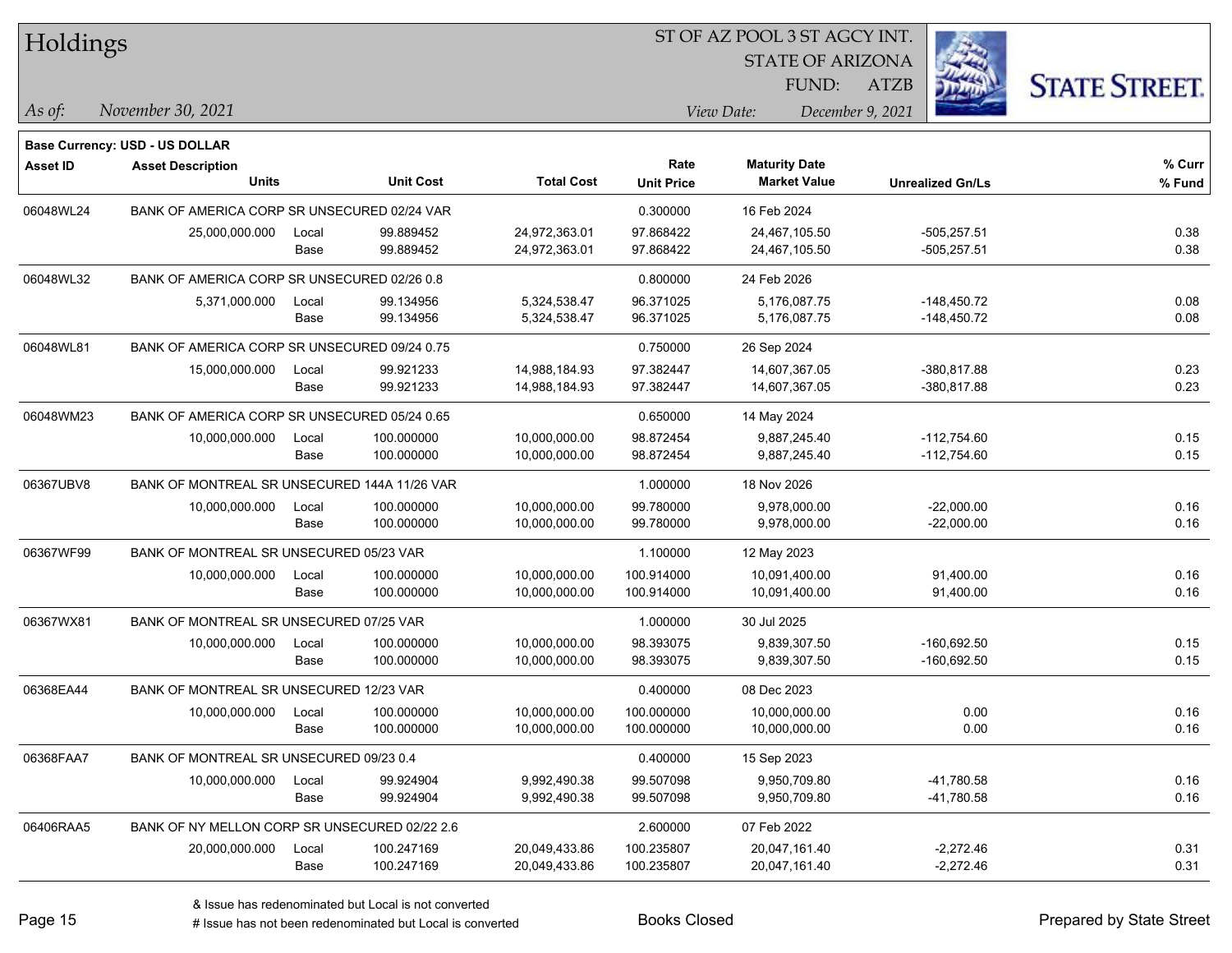| Holdings        |                                                        |       |                  |                   |                   |                      |                     | <b>STATE OF ARIZONA</b> |                         |                      |
|-----------------|--------------------------------------------------------|-------|------------------|-------------------|-------------------|----------------------|---------------------|-------------------------|-------------------------|----------------------|
|                 |                                                        |       |                  |                   |                   |                      | FUND:               | <b>ATZB</b>             |                         | <b>STATE STREET.</b> |
| $\vert$ As of:  | November 30, 2021                                      |       |                  |                   |                   | View Date:           |                     | December 9, 2021        |                         |                      |
|                 | <b>Base Currency: USD - US DOLLAR</b>                  |       |                  |                   |                   |                      |                     |                         |                         |                      |
| <b>Asset ID</b> | <b>Asset Description</b>                               |       |                  |                   | Rate              | <b>Maturity Date</b> |                     |                         |                         | $%$ Curr             |
|                 | <b>Units</b>                                           |       | <b>Unit Cost</b> | <b>Total Cost</b> | <b>Unit Price</b> |                      | <b>Market Value</b> |                         | <b>Unrealized Gn/Ls</b> | % Fund               |
| 06406RAG2       | BANK OF NY MELLON CORP SR UNSECURED 04/23 3.5          |       |                  |                   | 3.500000          | 28 Apr 2023          |                     |                         |                         |                      |
|                 | 7,000,000.000                                          | Local | 99.969344        | 6,997,854.06      | 103.845630        |                      | 7,269,194.10        |                         | 271,340.04              | 0.11                 |
|                 |                                                        | Base  | 99.969344        | 6,997,854.06      | 103.845630        | 7,269,194.10         |                     |                         | 271,340.04              | 0.11                 |
| 06406RAL1       | BANK OF NY MELLON CORP SR UNSECURED 10/24 2.1          |       |                  |                   | 2.100000          | 24 Oct 2024          |                     |                         |                         |                      |
|                 | 7,000,000.000                                          | Local | 99.898659        | 6,992,906.13      | 102.857038        | 7,199,992.66         |                     |                         | 207,086.53              | 0.11                 |
|                 |                                                        | Base  | 99.898659        | 6,992,906.13      | 102.857038        | 7,199,992.66         |                     |                         | 207,086.53              | 0.11                 |
| 06406RAM9       | BANK OF NY MELLON CORP SR UNSECURED 01/23 1.85         |       |                  |                   | 1.850000          | 27 Jan 2023          |                     |                         |                         |                      |
|                 | 5,000,000.000                                          | Local | 99.974028        | 4,998,701.40      | 101.430191        | 5,071,509.55         |                     |                         | 72,808.15               | 0.08                 |
|                 |                                                        | Base  | 99.974028        | 4,998,701.40      | 101.430191        | 5,071,509.55         |                     |                         | 72,808.15               | 0.08                 |
| 06406RAP2       | BANK OF NY MELLON CORP SR UNSECURED 12/23 0.35         |       |                  |                   | 0.350000          | 07 Dec 2023          |                     |                         |                         |                      |
|                 | 10,000,000.000                                         | Local | 99.929069        | 9,992,906.85      | 99.317064         |                      | 9,931,706.40        |                         | $-61,200.45$            | 0.16                 |
|                 |                                                        | Base  | 99.929069        | 9,992,906.85      | 99.317064         | 9,931,706.40         |                     |                         | $-61,200.45$            | 0.16                 |
| 06406RAQ0       | BANK OF NY MELLON CORP SR UNSECURED 01/26 0.75         |       |                  |                   | 0.750000          | 28 Jan 2026          |                     |                         |                         |                      |
|                 | 7,000,000.000                                          | Local | 99.821772        | 6,987,524.01      | 97.489455         | 6,824,261.85         |                     |                         | $-163,262.16$           | 0.11                 |
|                 |                                                        | Base  | 99.821772        | 6,987,524.01      | 97.489455         | 6,824,261.85         |                     |                         | $-163,262.16$           | 0.11                 |
| 06406RAS6       | BANK OF NY MELLON CORP SR UNSECURED 04/24 0.5          |       |                  |                   | 0.500000          | 26 Apr 2024          |                     |                         |                         |                      |
|                 | 10,000,000.000                                         | Local | 99.915003        | 9,991,500.28      | 99.023007         | 9,902,300.70         |                     |                         | $-89,199.58$            | 0.15                 |
|                 |                                                        | Base  | 99.915003        | 9,991,500.28      | 99.023007         | 9,902,300.70         |                     |                         | $-89,199.58$            | 0.15                 |
| 06406RAT4       | BANK OF NY MELLON CORP SR UNSECURED 04/24 VAR          |       |                  |                   | 0.310000          | 26 Apr 2024          |                     |                         |                         |                      |
|                 | 8,000,000.000                                          | Local | 100.000000       | 8,000,000.00      | 100.163421        |                      | 8,013,073.68        |                         | 13,073.68               | 0.13                 |
|                 |                                                        | Base  | 100.000000       | 8,000,000.00      | 100.163421        | 8,013,073.68         |                     |                         | 13,073.68               | 0.13                 |
| 064159KD7       | BANK OF NOVA SCOTIA SR UNSECURED 09/22 2.45            |       |                  |                   | 2.450000          | 19 Sep 2022          |                     |                         |                         |                      |
|                 | 17,000,000.000                                         | Local | 100.511271       | 17,086,916.14     | 101.648805        | 17,280,296.85        |                     |                         | 193,380.71              | 0.27                 |
|                 |                                                        | Base  | 100.511271       | 17,086,916.14     | 101.648805        | 17,280,296.85        |                     |                         | 193,380.71              | 0.27                 |
| 064159SH0       | BANK OF NOVA SCOTIA SR UNSECURED 11/22 2               |       |                  |                   | 2.000000          | 15 Nov 2022          |                     |                         |                         |                      |
|                 | 15,000,000.000                                         | Local | 99.990400        | 14,998,560.02     | 101.401783        | 15,210,267.45        |                     |                         | 211,707.43              | 0.24                 |
|                 |                                                        | Base  | 99.990400        | 14,998,560.02     | 101.401783        | 15,210,267.45        |                     |                         | 211,707.43              | 0.24                 |
| 071813CF4       | BAXTER INTERNATIONAL INC SR UNSECURED 144A 11/24 1.322 |       |                  |                   | 1.322000          | 29 Nov 2024          |                     |                         |                         |                      |
|                 | 25,000,000.000                                         | Local | 100.000000       | 25,000,000.00     | 99.755643         | 24,938,910.75        |                     |                         | $-61,089.25$            | 0.39                 |
|                 |                                                        | Base  | 100.000000       | 25,000,000.00     | 99.755643         | 24,938,910.75        |                     |                         | $-61,089.25$            | 0.39                 |

**CONSTRUCTION** 

 $TT.1.1:$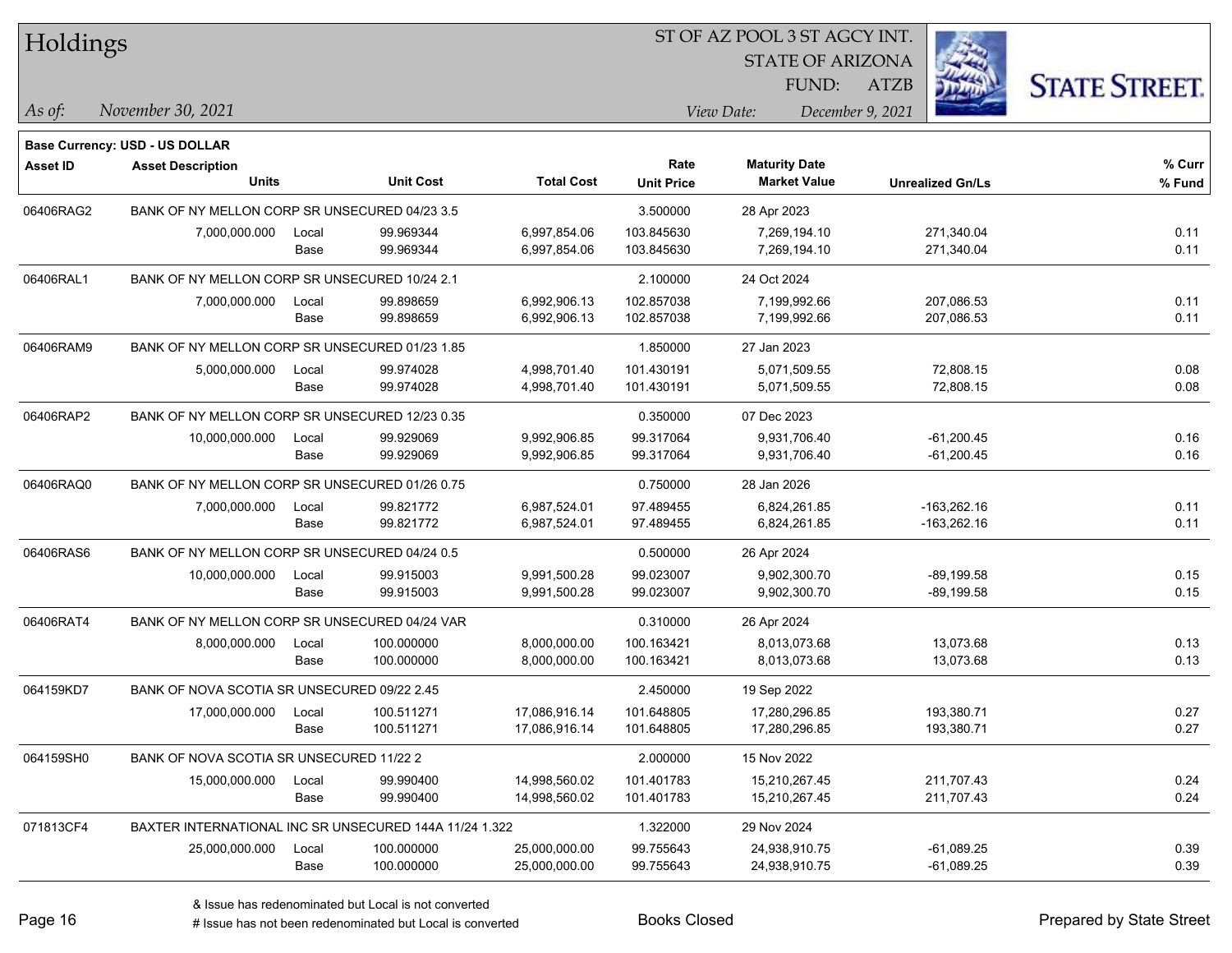| Holdings        |                                                 |       |                  |                   |                   | 51 OF AZ POOL 351 AGCY INT. |                         |                      |
|-----------------|-------------------------------------------------|-------|------------------|-------------------|-------------------|-----------------------------|-------------------------|----------------------|
|                 |                                                 |       |                  |                   |                   | <b>STATE OF ARIZONA</b>     |                         |                      |
|                 |                                                 |       |                  |                   |                   | FUND:                       | <b>ATZB</b>             | <b>STATE STREET.</b> |
| As of:          | November 30, 2021                               |       |                  |                   |                   | View Date:                  | December 9, 2021        |                      |
|                 |                                                 |       |                  |                   |                   |                             |                         |                      |
|                 | <b>Base Currency: USD - US DOLLAR</b>           |       |                  |                   |                   |                             |                         |                      |
| <b>Asset ID</b> | <b>Asset Description</b>                        |       |                  |                   | Rate              | <b>Maturity Date</b>        |                         | % Curr               |
|                 | <b>Units</b>                                    |       | <b>Unit Cost</b> | <b>Total Cost</b> | <b>Unit Price</b> | <b>Market Value</b>         | <b>Unrealized Gn/Ls</b> | % Fund               |
| 07330NAT2       | TRUIST BANK SR UNSECURED 12/24 2.15             |       |                  |                   | 2.150000          | 06 Dec 2024                 |                         |                      |
|                 | 2,000,000.000                                   | Local | 99.898719        | 1,997,974.38      | 102.754633        | 2,055,092.66                | 57,118.28               | 0.03                 |
|                 |                                                 | Base  | 99.898719        | 1,997,974.38      | 102.754633        | 2,055,092.66                | 57,118.28               | 0.03                 |
| 084664BT7       | BERKSHIRE HATHAWAY FIN COMPANY GUAR 05/22 3     |       |                  |                   | 3.000000          | 15 May 2022                 |                         |                      |
|                 | 3,667,000.000                                   | Local | 101.302931       | 3,714,778.48      | 101.173929        | 3,710,047.98                | $-4,730.50$             | 0.06                 |
|                 |                                                 | Base  | 101.302931       | 3,714,778.48      | 101.173929        | 3,710,047.98                | $-4,730.50$             | 0.06                 |
| 097023CG8       | BOEING CO SR UNSECURED 05/22 2.7                |       |                  |                   | 2.700000          | 01 May 2022                 |                         |                      |
|                 | 5,000,000.000                                   | Local | 99.975592        | 4,998,779.59      | 100.821166        | 5,041,058.30                | 42,278.71               | 0.08                 |
|                 |                                                 | Base  | 99.975592        | 4,998,779.59      | 100.821166        | 5,041,058.30                | 42,278.71               | 0.08                 |
| 097023CZ6       | BOEING CO SR UNSECURED 02/24 1.95               |       |                  |                   | 1.950000          | 01 Feb 2024                 |                         |                      |
|                 | 17,000,000.000                                  | Local | 99.909180        | 16,984,560.67     | 101.405536        | 17,238,941.12               | 254,380.45              | 0.27                 |
|                 |                                                 | Base  | 99.909180        | 16,984,560.67     | 101.405536        | 17,238,941.12               | 254,380.45              | 0.27                 |
| 097023DD4       | BOEING CO SR UNSECURED 02/23 1.167              |       |                  |                   | 1.167000          | 04 Feb 2023                 |                         |                      |
|                 | 5,000,000.000                                   | Local | 100.000000       | 5,000,000.00      | 100.042937        | 5,002,146.85                | 2,146.85                | 0.08                 |
|                 |                                                 | Base  | 100.000000       | 5,000,000.00      | 100.042937        | 5,002,146.85                | 2,146.85                | 0.08                 |
| 110122CL0       | BRISTOL MYERS SQUIBB CO SR UNSECURED 05/22 2.6  |       |                  |                   | 2.600000          | 16 May 2022                 |                         |                      |
|                 | 5,000,000.000                                   | Local | 99.959257        | 4,997,962.86      | 101.014482        | 5,050,724.10                | 52,761.24               | 0.08                 |
|                 |                                                 | Base  | 99.959257        | 4,997,962.86      | 101.014482        | 5,050,724.10                | 52,761.24               | 0.08                 |
| 110122CY2       | BRISTOL MYERS SQUIBB CO SR UNSECURED 02/23 2.75 |       |                  |                   | 2.750000          | 15 Feb 2023                 |                         |                      |
|                 | 4,750,000.000                                   | Local | 102.759099       | 4,881,057.18      | 102.377334        | 4,862,923.37                | $-18,133.81$            | 0.08                 |
|                 |                                                 | Base  | 102.759099       | 4,881,057.18      | 102.377334        | 4,862,923.37                | $-18,133.81$            | 0.08                 |
| 12598AAB6       | CNH EQUIPMENT TRUST CNH 2021 A A2               |       |                  |                   | 0.230000          | 15 Mar 2024                 |                         |                      |
|                 | 2,958,527.950                                   | Local | 99.997074        | 2,958,441.39      | 99.944830         | 2,956,895.73                | $-1,545.66$             | 0.05                 |
| Original Face:  | 4,000,000.000                                   | Base  | 99.997074        | 2,958,441.39      | 99.944830         | 2,956,895.73                | $-1,545.66$             | 0.05                 |
| 126650CV0       | CVS HEALTH CORP SR UNSECURED 03/23 3.7          |       |                  |                   | 3.700000          | 09 Mar 2023                 |                         |                      |
|                 | 10,964,000.000 Local                            |       | 103.994430       | 11,401,949.27     | 103.465335        | 11,343,939.33               | $-58,009.94$            | 0.18                 |
|                 |                                                 | Base  | 103.994430       | 11,401,949.27     | 103.465335        | 11,343,939.33               | -58,009.94              | 0.18                 |
| 126650DE7       | CVS HEALTH CORP SR UNSECURED 08/24 2.625        |       |                  |                   | 2.625000          | 15 Aug 2024                 |                         |                      |
|                 | 2,000,000.000                                   | Local | 99.725582        | 1,994,511.63      | 103.473129        | 2,069,462.58                | 74,950.95               | 0.03                 |
|                 |                                                 | Base  | 99.725582        | 1,994,511.63      | 103.473129        | 2,069,462.58                | 74,950.95               | 0.03                 |

 $STOTAT$   $17 DOOT$  3  $ST A GOX$  INT.

٦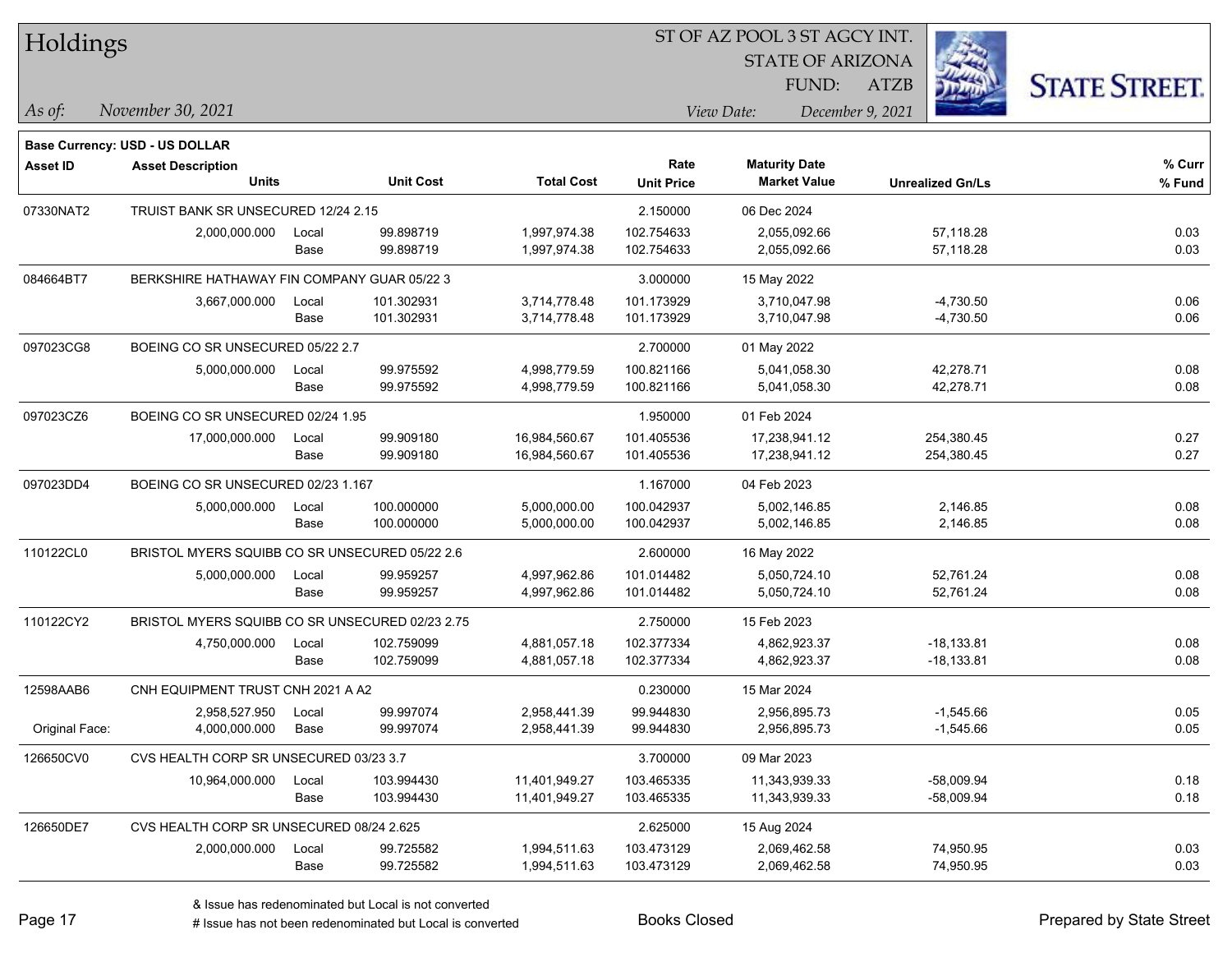| Holdings        |                                                  |       |                  |                   |                   | 51 OF AZ POOL 3 51 AGCY INT.   |                         |                     |
|-----------------|--------------------------------------------------|-------|------------------|-------------------|-------------------|--------------------------------|-------------------------|---------------------|
|                 |                                                  |       |                  |                   |                   | <b>STATE OF ARIZONA</b>        |                         |                     |
|                 |                                                  |       |                  |                   |                   | FUND:                          | <b>ATZB</b>             | <b>STATE STREET</b> |
| As of:          | November 30, 2021                                |       |                  |                   |                   | December 9, 2021<br>View Date: |                         |                     |
|                 | Base Currency: USD - US DOLLAR                   |       |                  |                   |                   |                                |                         |                     |
| <b>Asset ID</b> | <b>Asset Description</b>                         |       |                  |                   | Rate              | <b>Maturity Date</b>           |                         | % Curr              |
|                 | <b>Units</b>                                     |       | <b>Unit Cost</b> | <b>Total Cost</b> | <b>Unit Price</b> | <b>Market Value</b>            | <b>Unrealized Gn/Ls</b> | % Fund              |
| 13605W2F7       | CANADIAN IMPERIAL BANK SR UNSECURED 03/26 VAR    |       |                  |                   | 1.200000          | 23 Mar 2026                    |                         |                     |
|                 | 10,000,000.000                                   | Local | 100.000000       | 10,000,000.00     | 98.457000         | 9,845,700.00                   | $-154,300.00$           | 0.15                |
|                 |                                                  | Base  | 100.000000       | 10,000,000.00     | 98.457000         | 9,845,700.00                   | $-154,300.00$           | 0.15                |
| 13605W3A7       | CANADIAN IMPERIAL BANK SR UNSECURED 04/26 VAR    |       |                  |                   | 1.400000          | 14 Apr 2026                    |                         |                     |
|                 | 5,000,000.000                                    | Local | 100.000000       | 5,000,000.00      | 98.490000         | 4,924,500.00                   | $-75,500.00$            | 0.08                |
|                 |                                                  | Base  | 100.000000       | 5,000,000.00      | 98.490000         | 4,924,500.00                   | $-75,500.00$            | 0.08                |
| 13605WD32       | CANADIAN IMPERIAL BANK SR UNSECURED 09/25 0.9    |       |                  |                   | 0.900000          | 08 Sep 2025                    |                         |                     |
|                 | 15,000,000.000                                   | Local | 100.000000       | 15,000,000.00     | 96.609032         | 14,491,354.80                  | $-508,645.20$           | 0.23                |
|                 |                                                  | Base  | 100.000000       | 15,000,000.00     | 96.609032         | 14,491,354.80                  | $-508,645.20$           | 0.23                |
| 13605WF71       | CANADIAN IMPERIAL BANK SR UNSECURED 04/24 0.55   |       |                  |                   | 0.550000          | 06 Apr 2024                    |                         |                     |
|                 | 15,000,000.000                                   | Local | 100.000000       | 15,000,000.00     | 97.463563         | 14,619,534.45                  | $-380,465.55$           | 0.23                |
|                 |                                                  | Base  | 100.000000       | 15,000,000.00     | 97.463563         | 14,619,534.45                  | $-380,465.55$           | 0.23                |
| 13605WN23       | CANADIAN IMPERIAL BANK SR UNSECURED 11/25 0.9    |       |                  |                   | 0.900000          | 25 Nov 2025                    |                         |                     |
|                 | 10,000,000.000                                   | Local | 100.000000       | 10,000,000.00     | 96.842478         | 9,684,247.80                   | $-315,752.20$           | 0.15                |
|                 |                                                  | Base  | 100.000000       | 10,000,000.00     | 96.842478         | 9,684,247.80                   | $-315,752.20$           | 0.15                |
| 13605WWG2       | CANADIAN IMPERIAL BANK SR UNSECURED 03/25 VAR    |       |                  |                   | 1.750000          | 06 Mar 2025                    |                         |                     |
|                 | 10,000,000.000                                   | Local | 100.000000       | 10,000,000.00     | 97.864288         | 9,786,428.80                   | $-213,571.20$           | 0.15                |
|                 |                                                  | Base  | 100.000000       | 10,000,000.00     | 97.864288         | 9,786,428.80                   | $-213,571.20$           | 0.15                |
| 14042RHB0       | CAPITAL ONE NA SR UNSECURED 08/22 VAR            |       |                  |                   | 0.964380          | 08 Aug 2022                    |                         |                     |
|                 | 10,000,000.000                                   | Local | 100.000000       | 10,000,000.00     | 100.383833        | 10,038,383.30                  | 38,383.30               | 0.16                |
|                 |                                                  | Base  | 100.000000       | 10,000,000.00     | 100.383833        | 10,038,383.30                  | 38,383.30               | 0.16                |
| 141781BP8       | CARGILL INC SR UNSECURED 144A 02/24 0.4          |       |                  |                   | 0.400000          | 02 Feb 2024                    |                         |                     |
|                 | 8,000,000.000                                    | Local | 99.923370        | 7,993,869.62      | 98.974581         | 7,917,966.48                   | $-75,903.14$            | 0.12                |
|                 |                                                  | Base  | 99.923370        | 7,993,869.62      | 98.974581         | 7,917,966.48                   | $-75,903.14$            | 0.12                |
| 14314QAA2       | CARMAX AUTO OWNER TRUST CARMX 2021 2 A1          |       |                  |                   | 0.140900          | 15 Apr 2022                    |                         |                     |
|                 | 0.020                                            | Local | 100.000000       | 0.02              | 100.000000        | 0.02                           | 0.00                    | 0.00                |
| Original Face:  | 9,000,000.000                                    | Base  | 100.000000       | 0.02              | 100.000000        | 0.02                           | 0.00                    | 0.00                |
| 14913Q3C1       | CATERPILLAR FINL SERVICE SR UNSECURED 11/22 1.95 |       |                  |                   | 1.950000          | 18 Nov 2022                    |                         |                     |
|                 | 5,000,000.000                                    | Local | 101.568570       | 5,078,428.50      | 101.491756        | 5,074,587.80                   | $-3,840.70$             | 0.08                |
|                 |                                                  | Base  | 101.568570       | 5,078,428.50      | 101.491756        | 5,074,587.80                   | $-3,840.70$             | 0.08                |

ST OF A Z POOL 2 ST ACCV INT

**CONTRACTOR**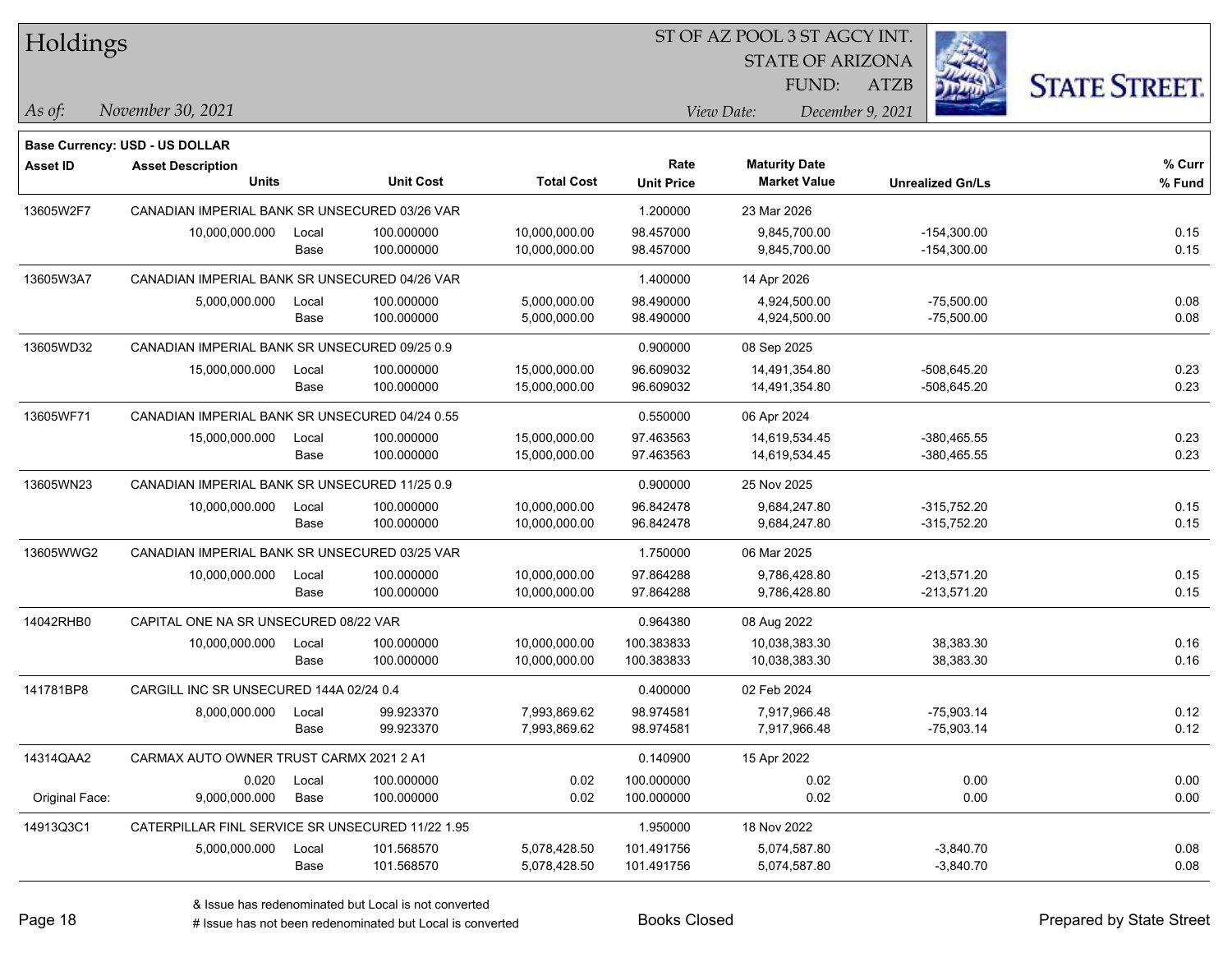| Holdings  |                                                  |               |                          |                                | 51 OF AZ POOL 3 51 AGCY INT. |                                             |                                |                     |  |  |  |
|-----------|--------------------------------------------------|---------------|--------------------------|--------------------------------|------------------------------|---------------------------------------------|--------------------------------|---------------------|--|--|--|
|           |                                                  |               |                          |                                |                              | <b>STATE OF ARIZONA</b>                     |                                |                     |  |  |  |
|           |                                                  |               |                          |                                |                              | FUND:                                       | ATZB                           | <b>STATE STREET</b> |  |  |  |
| As of:    | November 30, 2021                                |               |                          |                                |                              | View Date:<br>December 9, 2021              |                                |                     |  |  |  |
|           | <b>Base Currency: USD - US DOLLAR</b>            |               |                          |                                |                              |                                             |                                |                     |  |  |  |
| Asset ID  | <b>Asset Description</b><br><b>Units</b>         |               | <b>Unit Cost</b>         | <b>Total Cost</b>              | Rate<br><b>Unit Price</b>    | <b>Maturity Date</b><br><b>Market Value</b> | <b>Unrealized Gn/Ls</b>        | % Curr<br>% Fund    |  |  |  |
| 14913R2B2 | CATERPILLAR FINL SERVICE SR UNSECURED 05/22 0.95 |               |                          |                                | 0.950000                     | 13 May 2022                                 |                                |                     |  |  |  |
|           | 5,000,000.000                                    | Local<br>Base | 100.299494<br>100.299494 | 5,014,974.68<br>5,014,974.68   | 100.288808<br>100.288808     | 5,014,440.40<br>5,014,440.40                | $-534.28$<br>$-534.28$         | 0.08<br>0.08        |  |  |  |
| 14913R2E6 | CATERPILLAR FINL SERVICE SR UNSECURED 01/22 VAR  |               |                          |                                | 0.346630                     | 06 Jan 2022                                 |                                |                     |  |  |  |
|           | 10,000,000.000                                   | Local<br>Base | 100.000000<br>100.000000 | 10,000,000.00<br>10,000,000.00 | 100.010972<br>100.010972     | 10,001,097.20<br>10,001,097.20              | 1,097.20<br>1,097.20           | 0.16<br>0.16        |  |  |  |
| 14913R2P1 | CATERPILLAR FINL SERVICE SR UNSECURED 09/24 0.6  |               |                          |                                | 0.600000                     | 13 Sep 2024                                 |                                |                     |  |  |  |
|           | 10,000,000.000                                   | Local<br>Base | 99.873698<br>99.873698   | 9,987,369.84<br>9,987,369.84   | 98.895067<br>98.895067       | 9,889,506.70<br>9,889,506.70                | $-97,863.14$<br>$-97,863.14$   | 0.15<br>0.15        |  |  |  |
| 166756AJ5 | CHEVRON USA INC COMPANY GUAR 08/23 0.426         |               |                          |                                | 0.426000                     | 11 Aug 2023                                 |                                |                     |  |  |  |
|           | 5,000,000.000                                    | Local<br>Base | 100.090672<br>100.090672 | 5,004,533.59<br>5,004,533.59   | 99.703676<br>99.703676       | 4,985,183.80<br>4,985,183.80                | $-19,349.79$<br>$-19,349.79$   | 0.08<br>0.08        |  |  |  |
| 172967FT3 | CITIGROUP INC SR UNSECURED 01/22 4.5             |               |                          |                                | 4.500000                     | 14 Jan 2022                                 |                                |                     |  |  |  |
|           | 4,585,000.000                                    | Local<br>Base | 100.515468<br>100.515468 | 4,608,634.19<br>4,608,634.19   | 100.486602<br>100.486602     | 4,607,310.70<br>4,607,310.70                | $-1,323.49$<br>$-1,323.49$     | 0.07<br>0.07        |  |  |  |
| 17298CHQ4 | CITIGROUP INC SR UNSECURED 12/24 VAR             |               |                          |                                | 2.350000                     | 30 Dec 2024                                 |                                |                     |  |  |  |
|           | 10,000,000.000                                   | Local<br>Base | 100.000000<br>100.000000 | 10,000,000.00<br>10,000,000.00 | 100.779321<br>100.779321     | 10,077,932.10<br>10,077,932.10              | 77,932.10<br>77,932.10         | 0.16<br>0.16        |  |  |  |
| 17298CJN9 | CITIGROUP INC SR UNSECURED 06/25 1.4             |               |                          |                                | 1.400000                     | 19 Jun 2025                                 |                                |                     |  |  |  |
|           | 5,000,000.000                                    | Local<br>Base | 100.000000<br>100.000000 | 5,000,000.00<br>5,000,000.00   | 97.039053<br>97.039053       | 4,851,952.65<br>4,851,952.65                | $-148,047.35$<br>$-148,047.35$ | 0.08<br>0.08        |  |  |  |
| 17298CJP4 | CITIGROUP INC SR UNSECURED 06/25 VAR             |               |                          |                                | 1.250000                     | 30 Jun 2025                                 |                                |                     |  |  |  |
|           | 10,000,000.000                                   | Local<br>Base | 100.000000<br>100.000000 | 10,000,000.00<br>10,000,000.00 | 98.864760<br>98.864760       | 9,886,476.00<br>9,886,476.00                | $-113,524.00$<br>-113,524.00   | 0.15<br>0.15        |  |  |  |
| 17298CKU1 | CITIGROUP INC SR UNSECURED 11/25 VAR             |               |                          |                                | 1.000000                     | 25 Nov 2025                                 |                                |                     |  |  |  |
|           | 15,000,000.000                                   | Local<br>Base | 100.000000<br>100.000000 | 15,000,000.00<br>15,000,000.00 | 97.054248<br>97.054248       | 14,558,137.20<br>14,558,137.20              | -441,862.80<br>-441,862.80     | 0.23<br>0.23        |  |  |  |
| 17298CM39 | CITIGROUP INC SR UNSECURED 05/26 1.375           |               |                          |                                | 1.375000                     | 20 May 2026                                 |                                |                     |  |  |  |
|           | 5,000,000.000                                    | Local<br>Base | 100.000000<br>100.000000 | 5,000,000.00<br>5,000,000.00   | 98.440168<br>98.440168       | 4,922,008.40<br>4,922,008.40                | $-77,991.60$<br>$-77,991.60$   | 0.08<br>0.08        |  |  |  |

ST OF A Z POOL 2 ST AGGY INT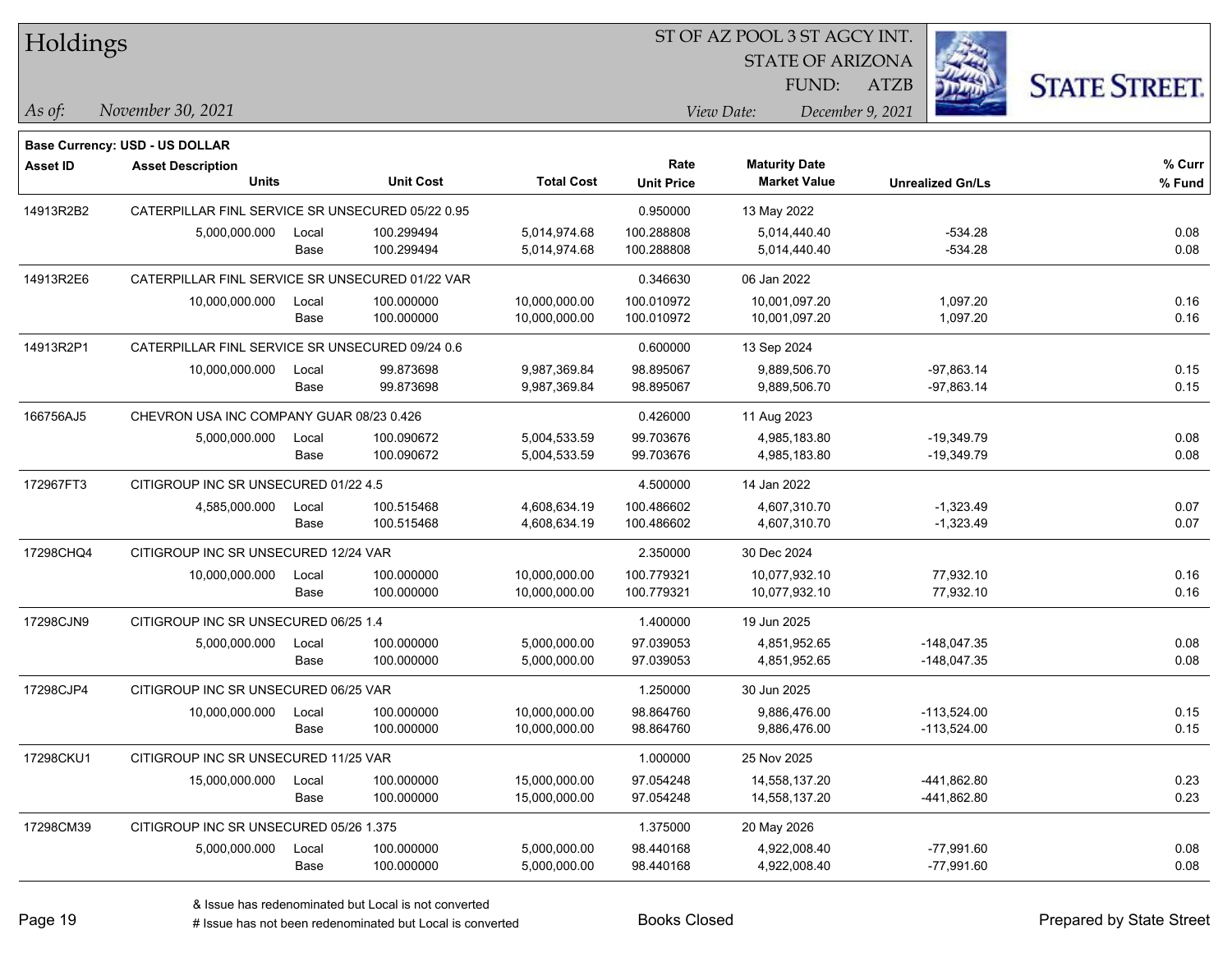| Holdings        |                                                 |       |                  |                   | ST OF AZ POOL 3 ST AGCY INT. |                                             |                         |                      |  |
|-----------------|-------------------------------------------------|-------|------------------|-------------------|------------------------------|---------------------------------------------|-------------------------|----------------------|--|
|                 |                                                 |       |                  |                   |                              | <b>STATE OF ARIZONA</b>                     |                         |                      |  |
|                 |                                                 |       |                  |                   |                              | FUND:                                       | <b>ATZB</b>             | <b>STATE STREET.</b> |  |
| $\vert$ As of:  | November 30, 2021                               |       |                  |                   |                              | View Date:                                  | December 9, 2021        |                      |  |
|                 |                                                 |       |                  |                   |                              |                                             |                         |                      |  |
|                 | <b>Base Currency: USD - US DOLLAR</b>           |       |                  |                   | Rate                         |                                             |                         | $%$ Curr             |  |
| <b>Asset ID</b> | <b>Asset Description</b><br><b>Units</b>        |       | <b>Unit Cost</b> | <b>Total Cost</b> | <b>Unit Price</b>            | <b>Maturity Date</b><br><b>Market Value</b> | <b>Unrealized Gn/Ls</b> | % Fund               |  |
| 17328W4G0       | CITIGROUP GLOBAL MARKETS COMPANY GUAR 07/25 VAR |       |                  |                   | 1.100000                     | 31 Jul 2025                                 |                         |                      |  |
|                 | 15,000,000.000                                  | Local | 100.000000       | 15,000,000.00     | 98.343452                    | 14,751,517.80                               | $-248,482.20$           | 0.23                 |  |
|                 |                                                 | Base  | 100.000000       | 15,000,000.00     | 98.343452                    | 14,751,517.80                               | $-248,482.20$           | 0.23                 |  |
| 17329FWZ3       | CITIGROUP GLOBAL COMPANY GUAR 09/23 0.5         |       |                  |                   | 0.500000                     | 25 Sep 2023                                 |                         |                      |  |
|                 | 10,000,000.000                                  | Local | 100.000000       | 10,000,000.00     | 99.491936                    | 9,949,193.60                                | $-50,806.40$            | 0.16                 |  |
|                 |                                                 | Base  | 100.000000       | 10,000,000.00     | 99.491936                    | 9,949,193.60                                | $-50,806.40$            | 0.16                 |  |
| 189054AT6       | CLOROX COMPANY SR UNSECURED 09/22 3.05          |       |                  |                   | 3.050000                     | 15 Sep 2022                                 |                         |                      |  |
|                 | 1,000,000.000                                   | Local | 101.530879       | 1,015,308.79      | 101.300455                   | 1,013,004.55                                | $-2,304.24$             | 0.02                 |  |
|                 |                                                 | Base  | 101.530879       | 1,015,308.79      | 101.300455                   | 1,013,004.55                                | $-2,304.24$             | 0.02                 |  |
| 191216CL2       | COCA COLA CO/THE SR UNSECURED 09/24 1.75        |       |                  |                   | 1.750000                     | 06 Sep 2024                                 |                         |                      |  |
|                 | 10,000,000.000                                  | Local | 101.691956       | 10,169,195.59     | 101.971749                   | 10,197,174.90                               | 27,979.31               | 0.16                 |  |
|                 |                                                 | Base  | 101.691956       | 10,169,195.59     | 101.971749                   | 10,197,174.90                               | 27,979.31               | 0.16                 |  |
| 205887CA8       | CONAGRA BRANDS INC SR UNSECURED 05/24 4.3       |       |                  |                   | 4.300000                     | 01 May 2024                                 |                         |                      |  |
|                 | 7,000,000.000                                   | Local | 107.774778       | 7,544,234.48      | 107.018424                   | 7,491,289.68                                | $-52,944.80$            | 0.12                 |  |
|                 |                                                 | Base  | 107.774778       | 7,544,234.48      | 107.018424                   | 7,491,289.68                                | $-52,944.80$            | 0.12                 |  |
| 24422ETV1       | JOHN DEERE CAPITAL CORP SR UNSECURED 09/22 2.15 |       |                  |                   | 2.150000                     | 08 Sep 2022                                 |                         |                      |  |
|                 | 2,000,000.000                                   | Local | 101.430223       | 2,028,604.46      | 101.373519                   | 2,027,470.38                                | $-1,134.08$             | 0.03                 |  |
|                 |                                                 | Base  | 101.430223       | 2,028,604.46      | 101.373519                   | 2,027,470.38                                | $-1,134.08$             | 0.03                 |  |
| 24422EVA4       | JOHN DEERE CAPITAL CORP SR UNSECURED 06/22 1.95 |       |                  |                   | 1.950000                     | 13 Jun 2022                                 |                         |                      |  |
|                 | 3,000,000.000                                   | Local | 100.882917       | 3,026,487.51      | 100.892062                   | 3,026,761.86                                | 274.35                  | 0.05                 |  |
|                 |                                                 | Base  | 100.882917       | 3,026,487.51      | 100.892062                   | 3,026,761.86                                | 274.35                  | 0.05                 |  |
| 24422EVH9       | JOHN DEERE CAPITAL CORP SR UNSECURED 07/23 0.7  |       |                  |                   | 0.700000                     | 05 Jul 2023                                 |                         |                      |  |
|                 | 5,000,000.000                                   | Local | 100.699587       | 5,034,979.33      | 100.272501                   | 5,013,625.05                                | $-21,354.28$            | 0.08                 |  |
|                 |                                                 | Base  | 100.699587       | 5,034,979.33      | 100.272501                   | 5,013,625.05                                | $-21,354.28$            | 0.08                 |  |
| 24422EVN6       | JOHN DEERE CAPITAL CORP SR UNSECURED 01/24 0.45 |       |                  |                   | 0.450000                     | 17 Jan 2024                                 |                         |                      |  |
|                 | 9,000,000.000                                   | Local | 99.947410        | 8,995,266.89      | 99.148433                    | 8,923,358.97                                | $-71,907.92$            | 0.14                 |  |
|                 |                                                 | Base  | 99.947410        | 8,995,266.89      | 99.148433                    | 8,923,358.97                                | $-71,907.92$            | 0.14                 |  |
| 254683CK9       | DISCOVER CARD EXECUTION NOTE T DCENT 2019 A1 A1 |       |                  |                   | 3.040000                     | 15 Jul 2024                                 |                         |                      |  |
|                 | 4,000,000.000                                   | Local | 99.998981        | 3,999,959.24      | 100.332200                   | 4,013,288.00                                | 13,328.76               | 0.06                 |  |
| Original Face:  | 4,000,000.000                                   | Base  | 99.998981        | 3,999,959.24      | 100.332200                   | 4,013,288.00                                | 13,328.76               | 0.06                 |  |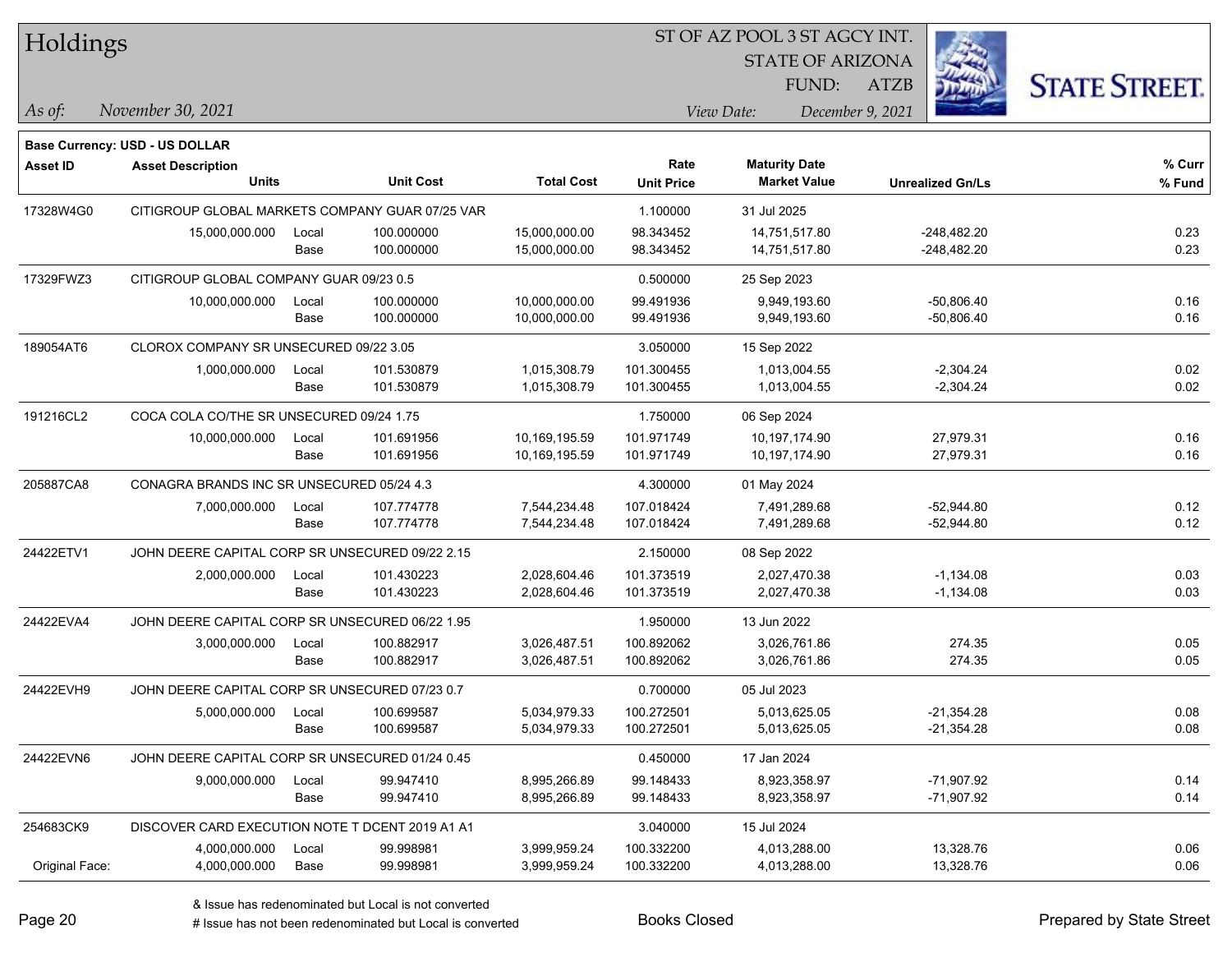| Holdings        |                                                  |       |                  |                   | ST OF AZ POOL 3 ST AGCY INT. |                         |                         |                      |
|-----------------|--------------------------------------------------|-------|------------------|-------------------|------------------------------|-------------------------|-------------------------|----------------------|
|                 |                                                  |       |                  |                   |                              | <b>STATE OF ARIZONA</b> |                         |                      |
|                 |                                                  |       |                  |                   |                              | FUND:                   | <b>ATZB</b>             | <b>STATE STREET.</b> |
| As of:          | November 30, 2021                                |       |                  |                   |                              | View Date:              | December 9, 2021        |                      |
|                 | <b>Base Currency: USD - US DOLLAR</b>            |       |                  |                   |                              |                         |                         |                      |
| <b>Asset ID</b> | <b>Asset Description</b>                         |       |                  |                   | Rate                         | <b>Maturity Date</b>    |                         | % Curr               |
|                 | <b>Units</b>                                     |       | <b>Unit Cost</b> | <b>Total Cost</b> | <b>Unit Price</b>            | <b>Market Value</b>     | <b>Unrealized Gn/Ls</b> | % Fund               |
| 254687FJ0       | WALT DISNEY COMPANY/THE COMPANY GUAR 09/22 1.65  |       |                  |                   | 1.650000                     | 01 Sep 2022             |                         |                      |
|                 | 1,675,000.000                                    | Local | 100.963036       | 1,691,130.85      | 100.890400                   | 1,689,914.20            | $-1,216.65$             | 0.03                 |
|                 |                                                  | Base  | 100.963036       | 1,691,130.85      | 100.890400                   | 1,689,914.20            | $-1,216.65$             | 0.03                 |
| 254687FN1       | WALT DISNEY COMPANY/THE COMPANY GUAR 03/25 3.35  |       |                  |                   | 3.350000                     | 24 Mar 2025             |                         |                      |
|                 | 7,000,000.000                                    | Local | 107.799103       | 7,545,937.22      | 106.267056                   | 7,438,693.92            | $-107,243.30$           | 0.12                 |
|                 |                                                  | Base  | 107.799103       | 7,545,937.22      | 106.267056                   | 7,438,693.92            | $-107,243.30$           | 0.12                 |
| 25468PCT1       | TWDC ENTERPRISES 18 CORP COMPANY GUAR 02/22 2.55 |       |                  |                   | 2.550000                     | 15 Feb 2022             |                         |                      |
|                 | 2,200,000.000                                    | Local | 100.478149       | 2,210,519.27      | 100.438385                   | 2,209,644.47            | $-874.80$               | 0.03                 |
|                 |                                                  | Base  | 100.478149       | 2,210,519.27      | 100.438385                   | 2,209,644.47            | $-874.80$               | 0.03                 |
| 278642AV5       | EBAY INC SR UNSECURED 03/25 1.9                  |       |                  |                   | 1.900000                     | 11 Mar 2025             |                         |                      |
|                 | 2,000,000.000                                    | Local | 102.355215       | 2,047,104.30      | 101.311840                   | 2,026,236.80            | $-20,867.50$            | 0.03                 |
|                 |                                                  | Base  | 102.355215       | 2,047,104.30      | 101.311840                   | 2,026,236.80            | $-20,867.50$            | 0.03                 |
| 278642AX1       | EBAY INC SR UNSECURED 05/26 1.4                  |       |                  |                   | 1.400000                     | 10 May 2026             |                         |                      |
|                 | 5,000,000.000                                    | Local | 99.884839        | 4,994,241.93      | 98.681543                    | 4,934,077.15            | $-60, 164.78$           | 0.08                 |
|                 |                                                  | Base  | 99.884839        | 4,994,241.93      | 98.681543                    | 4,934,077.15            | -60,164.78              | 0.08                 |
| 29736RAE0       | ESTEE LAUDER CO INC SR UNSECURED 08/22 2.35      |       |                  |                   | 2.350000                     | 15 Aug 2022             |                         |                      |
|                 | 17,838,000.000                                   | Local | 101.322528       | 18,073,912.55     | 101.320461                   | 18,073,543.83           | $-368.72$               | 0.28                 |
|                 |                                                  | Base  | 101.322528       | 18,073,912.55     | 101.320461                   | 18,073,543.83           | $-368.72$               | 0.28                 |
| 3130AMU75       | FEDERAL HOME LOAN BANK BONDS 06/26 1             |       |                  |                   | 1.000000                     | 26 Jun 2026             |                         |                      |
|                 | 10,000,000.000                                   | Local | 100.000000       | 10,000,000.00     | 98.996451                    | 9,899,645.10            | $-100,354.90$           | 0.15                 |
|                 |                                                  | Base  | 100.000000       | 10,000,000.00     | 98.996451                    | 9,899,645.10            | -100,354.90             | 0.15                 |
| 3130AP6V2       | FEDERAL HOME LOAN BANK BONDS 09/26 1.05          |       |                  |                   | 1.050000                     | 30 Sep 2026             |                         |                      |
|                 | 7,000,000.000                                    | Local | 100.000000       | 7,000,000.00      | 98.884645                    | 6,921,925.15            | -78,074.85              | 0.11                 |
|                 |                                                  | Base  | 100.000000       | 7,000,000.00      | 98.884645                    | 6,921,925.15            | -78,074.85              | 0.11                 |
| 3130APL45       | FEDERAL HOME LOAN BANK BONDS 04/25 1             |       |                  |                   | 1.000000                     | 28 Apr 2025             |                         |                      |
|                 | 10,000,000.000                                   | Local | 100.000000       | 10,000,000.00     | 99.768480                    | 9,976,848.00            | $-23,152.00$            | 0.16                 |
|                 |                                                  | Base  | 100.000000       | 10,000,000.00     | 99.768480                    | 9,976,848.00            | $-23,152.00$            | 0.16                 |
| 3130APTT2       | FEDERAL HOME LOAN BANK BONDS 05/25 1             |       |                  |                   | 1.000000                     | 28 May 2025             |                         |                      |
|                 | 7,500,000.000                                    | Local | 100.000000       | 7,500,000.00      | 99.918587                    | 7,493,894.03            | $-6,105.97$             | 0.12                 |
|                 |                                                  | Base  | 100.000000       | 7,500,000.00      | 99.918587                    | 7,493,894.03            | $-6,105.97$             | 0.12                 |

 $\overline{\phantom{0}}$ 

 $\overline{\phantom{a}}$ 

 $\overline{\phantom{0}}$ 

 $\overline{\phantom{0}}$ 

 $\overline{\phantom{0}}$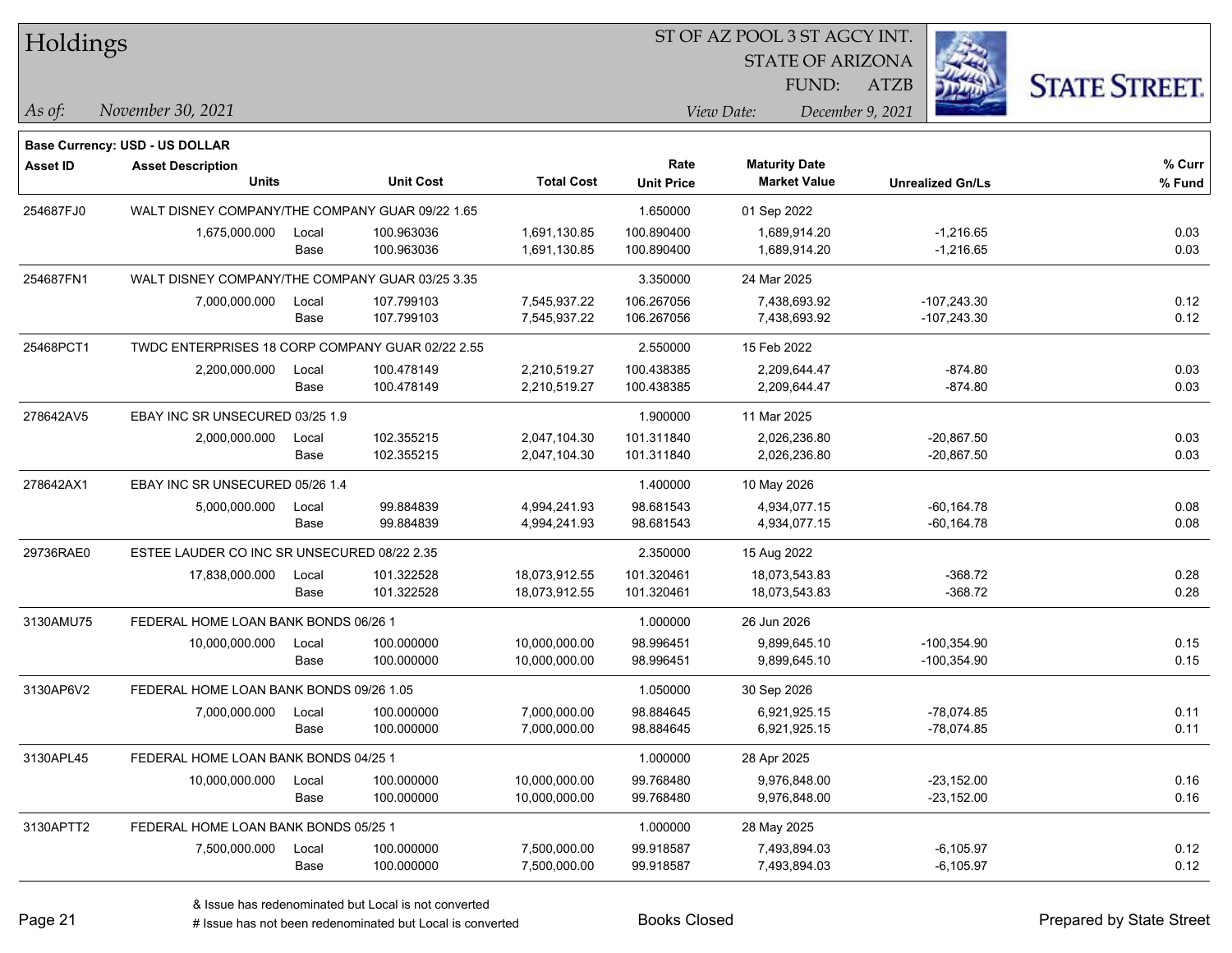| Holdings        |                                             |       |                  |                   |                   | ST OF AZ POOL 3 ST AGCY INT. |                         |                      |
|-----------------|---------------------------------------------|-------|------------------|-------------------|-------------------|------------------------------|-------------------------|----------------------|
|                 |                                             |       |                  |                   |                   | <b>STATE OF ARIZONA</b>      |                         |                      |
|                 |                                             |       |                  |                   |                   | FUND:                        | <b>ATZB</b>             | <b>STATE STREET.</b> |
| $ As\;of:$      | November 30, 2021                           |       |                  |                   |                   | View Date:                   | December 9, 2021        |                      |
|                 |                                             |       |                  |                   |                   |                              |                         |                      |
|                 | Base Currency: USD - US DOLLAR              |       |                  |                   | Rate              | <b>Maturity Date</b>         |                         | % Curr               |
| <b>Asset ID</b> | <b>Asset Description</b><br><b>Units</b>    |       | <b>Unit Cost</b> | <b>Total Cost</b> | <b>Unit Price</b> | <b>Market Value</b>          | <b>Unrealized Gn/Ls</b> | % Fund               |
| 3133ELAE4       | FEDERAL FARM CREDIT BANK BONDS 08/22 1.625  |       |                  |                   | 1.625000          | 22 Aug 2022                  |                         |                      |
|                 | 15,000,000.000                              | Local | 101.085645       | 15,162,846.81     | 101.049221        | 15, 157, 383. 15             | $-5,463.66$             | 0.24                 |
|                 |                                             | Base  | 101.085645       | 15,162,846.81     | 101.049221        | 15, 157, 383. 15             | $-5,463.66$             | 0.24                 |
| 3133EM7M8       | FEDERAL FARM CREDIT BANK BONDS 02/23 VAR    |       |                  |                   | 0.161130          | 21 Feb 2023                  |                         |                      |
|                 | 10,000,000.000                              | Local | 100.000000       | 10,000,000.00     | 100.101437        | 10,010,143.70                | 10,143.70               | 0.16                 |
|                 |                                             | Base  | 100.000000       | 10,000,000.00     | 100.101437        | 10,010,143.70                | 10,143.70               | 0.16                 |
| 3133EMBJ0       | FEDERAL FARM CREDIT BANK BONDS 09/25 0.53   |       |                  |                   | 0.530000          | 29 Sep 2025                  |                         |                      |
|                 | 15,000,000.000                              | Local | 100.000000       | 15,000,000.00     | 97.583721         | 14,637,558.15                | $-362,441.85$           | 0.23                 |
|                 |                                             | Base  | 100.000000       | 15,000,000.00     | 97.583721         | 14,637,558.15                | $-362,441.85$           | 0.23                 |
| 3133EMHF2       | FEDERAL FARM CREDIT BANK BONDS 11/25 0.6    |       |                  |                   | 0.600000          | 24 Nov 2025                  |                         |                      |
|                 | 5,000,000.000                               | Local | 100.000000       | 5,000,000.00      | 97.760684         | 4,888,034.20                 | $-111,965.80$           | 0.08                 |
|                 |                                             | Base  | 100.000000       | 5,000,000.00      | 97.760684         | 4,888,034.20                 | $-111,965.80$           | 0.08                 |
| 3133EMPH9       | FEDERAL FARM CREDIT BANK BONDS 02/23 0.125  |       |                  |                   | 0.125000          | 03 Feb 2023                  |                         |                      |
|                 | 20,000,000.000                              | Local | 99.967090        | 19,993,418.08     | 99.641697         | 19,928,339.40                | $-65,078.68$            | 0.31                 |
|                 |                                             | Base  | 99.967090        | 19,993,418.08     | 99.641697         | 19,928,339.40                | $-65,078.68$            | 0.31                 |
| 3133EMWH1       | FEDERAL FARM CREDIT BANK BONDS 04/25 0.71   |       |                  |                   | 0.710000          | 21 Apr 2025                  |                         |                      |
|                 | 5,000,000.000                               | Local | 99.980579        | 4,999,028.93      | 98.590731         | 4,929,536.55                 | $-69,492.38$            | 0.08                 |
|                 |                                             | Base  | 99.980579        | 4,999,028.93      | 98.590731         | 4,929,536.55                 | -69,492.38              | 0.08                 |
| 3133ENAH3       | FEDERAL FARM CREDIT BANK BONDS 01/23 0.12   |       |                  |                   | 0.120000          | 12 Jan 2023                  |                         |                      |
|                 | 20,000,000.000                              | Local | 99.926882        | 19,985,376.42     | 99.820329         | 19,964,065.80                | $-21,310.62$            | 0.31                 |
|                 |                                             | Base  | 99.926882        | 19,985,376.42     | 99.820329         | 19,964,065.80                | -21,310.62              | 0.31                 |
| 3133L8CR4       | FED HM LN PC POOL RC1880 FR 03/36 FIXED 1.5 |       |                  |                   | 1.500000          | 01 Mar 2036                  |                         |                      |
|                 | 8,945,547.900                               | Local | 102.247106       | 9,146,563.85      | 100.630166        | 9,001,919.70                 | $-144,644.15$           | 0.14                 |
| Original Face:  | 10,000,000.000                              | Base  | 102.247106       | 9,146,563.85      | 100.630166        | 9,001,919.70                 | $-144,644.15$           | 0.14                 |
| 3134GVB31       | FREDDIE MAC NOTES 05/25 0.75                |       |                  |                   | 0.750000          | 28 May 2025                  |                         |                      |
|                 | 10,000,000.000                              | Local | 100.000000       | 10,000,000.00     | 99.259408         | 9,925,940.80                 | $-74,059.20$            | 0.16                 |
|                 |                                             | Base  | 100.000000       | 10,000,000.00     | 99.259408         | 9,925,940.80                 | $-74,059.20$            | 0.16                 |
| 3134GWH82       | FREDDIE MAC NOTES 09/25 0.625               |       |                  |                   | 0.625000          | 08 Sep 2025                  |                         |                      |
|                 | 5,000,000.000                               | Local | 100.000000       | 5,000,000.00      | 98.301216         | 4,915,060.80                 | $-84,939.20$            | 0.08                 |
|                 |                                             | Base  | 100.000000       | 5,000,000.00      | 98.301216         | 4,915,060.80                 | $-84,939.20$            | 0.08                 |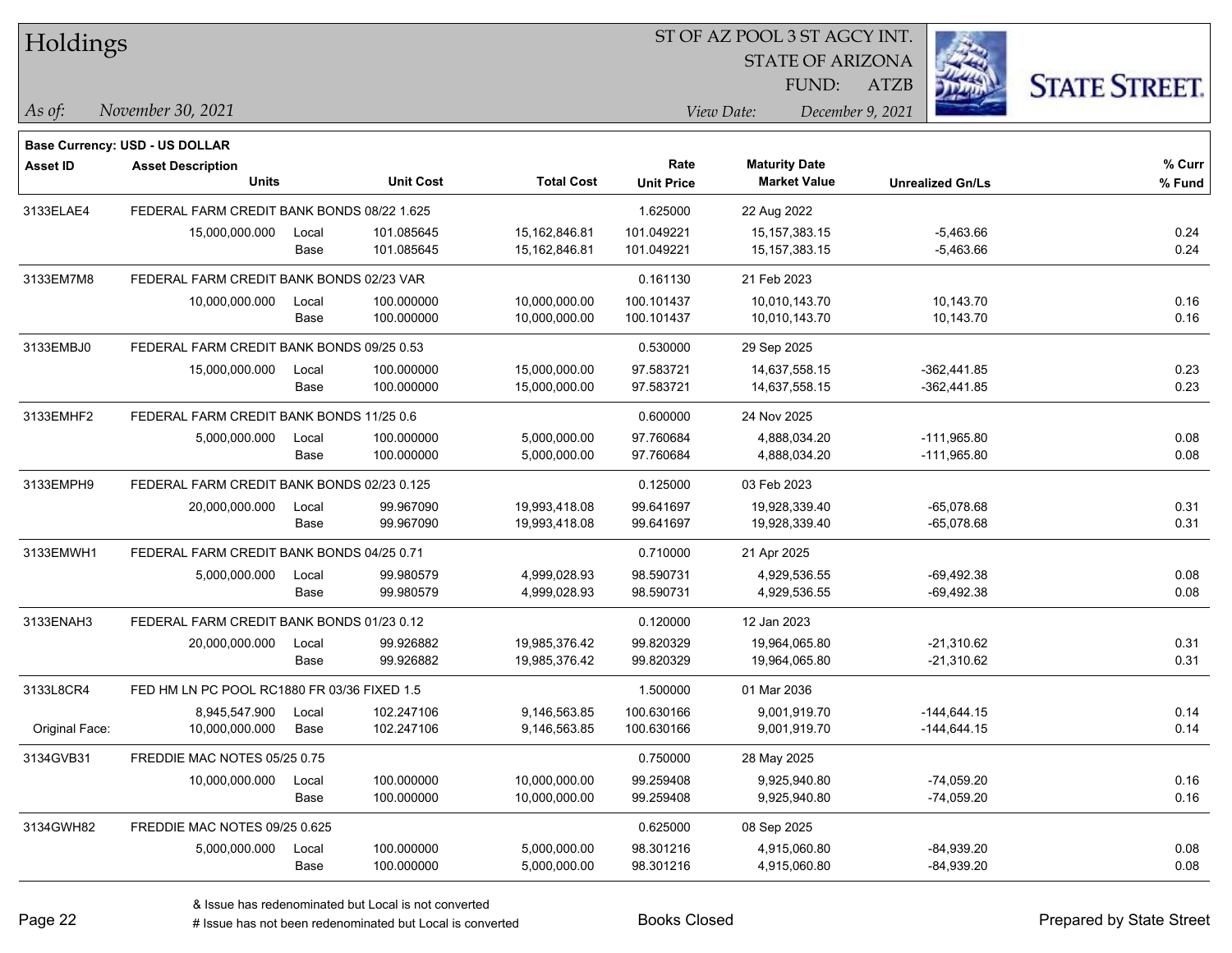| Holdings |
|----------|
|          |

STATE OF ARIZONA FUND:

ATZB



*November 30, 2021 As of: View Date: December 9, 2021*

|                 | Base Currency: USD - US DOLLAR      |       |                  |                   |                   |                      |                         |        |
|-----------------|-------------------------------------|-------|------------------|-------------------|-------------------|----------------------|-------------------------|--------|
| <b>Asset ID</b> | <b>Asset Description</b>            |       |                  |                   | Rate              | <b>Maturity Date</b> |                         | % Curr |
|                 | <b>Units</b>                        |       | <b>Unit Cost</b> | <b>Total Cost</b> | <b>Unit Price</b> | <b>Market Value</b>  | <b>Unrealized Gn/Ls</b> | % Fund |
| 3134GWYX8       | FREDDIE MAC NOTES 10/25 0.5         |       |                  |                   | 0.500000          | 15 Oct 2025          |                         |        |
|                 | 5,000,000.000                       | Local | 100.000000       | 5,000,000.00      | 97.659482         | 4,882,974.10         | $-117,025.90$           | 0.08   |
|                 |                                     | Base  | 100.000000       | 5,000,000.00      | 97.659482         | 4,882,974.10         | $-117,025.90$           | 0.08   |
| 3135G0T45       | <b>FANNIE MAE NOTES 04/22 1.875</b> |       |                  |                   | 1.875000          | 05 Apr 2022          |                         |        |
|                 | 15,243,000.000                      | Local | 100.091441       | 15,256,938.34     | 100.618889        | 15,337,337.25        | 80,398.91               | 0.24   |
|                 |                                     | Base  | 100.091441       | 15,256,938.34     | 100.618889        | 15,337,337.25        | 80,398.91               | 0.24   |
| 3136A0GS0       | FANNIE MAE FNR 2011 75 HP           |       |                  |                   | 2.500000          | 25 Jul 2040          |                         |        |
|                 | 54,035.030                          | Local | 102.575996       | 55,426.97         | 101.153720        | 54,658.44            | $-768.53$               | 0.00   |
| Original Face:  | 2,838,688.000                       | Base  | 102.575996       | 55,426.97         | 101.153720        | 54,658.44            | $-768.53$               | 0.00   |
| 3136A6JR6       | FANNIE MAE FNR 2012 58 PA           |       |                  |                   | 2.000000          | 25 Apr 2042          |                         |        |
|                 | 542,584.860                         | Local | 101.382165       | 550,084.28        | 102.112570        | 554,047.34           | 3,963.06                | 0.01   |
| Original Face:  | 5,677,376.000                       | Base  | 101.382165       | 550,084.28        | 102.112570        | 554,047.34           | 3,963.06                | 0.01   |
| 3136AAEK7       | FANNIE MAE FNR 2012 129 TD          |       |                  |                   | 2.000000          | 25 May 2040          |                         |        |
|                 | 608,796.270                         | Local | 101.297787       | 616,697.15        | 101.899920        | 620,362.91           | 3,665.76                | 0.01   |
| Original Face:  | 5,677,376.000                       | Base  | 101.297787       | 616,697.15        | 101.899920        | 620,362.91           | 3,665.76                | 0.01   |
| 3136ABRK1       | FANNIE MAE FNR 2013 9 PH            |       |                  |                   | 1.750000          | 25 Jul 2041          |                         |        |
|                 | 856,295.900                         | Local | 100.739385       | 862,627.22        | 101.081850        | 865,559.74           | 2,932.52                | 0.01   |
| Original Face:  | 6,713,909.000                       | Base  | 100.739385       | 862,627.22        | 101.081850        | 865,559.74           | 2,932.52                | 0.01   |
| 3136ABUD3       | FANNIE MAE FNR 2013 7 AC            |       |                  |                   | 1.250000          | 25 Feb 2028          |                         |        |
|                 | 907,976.510                         | Local | 99.800048        | 906,160.99        | 100.588500        | 913,319.95           | 7,158.96                | 0.01   |
| Original Face:  | 5,677,376.000                       | Base  | 99.800048        | 906,160.99        | 100.588500        | 913,319.95           | 7,158.96                | 0.01   |
| 3136ABUY7       | FANNIE MAE FNR 2013 7 GB            |       |                  |                   | 2.000000          | 25 Mar 2042          |                         |        |
|                 | 1,248,074.910                       | Local | 101.405779       | 1,265,620.09      | 101.622030        | 1,268,319.06         | 2,698.97                | 0.02   |
| Original Face:  | 6,995,663.000                       | Base  | 101.405779       | 1,265,620.09      | 101.622030        | 1,268,319.06         | 2,698.97                | 0.02   |
| 3136ABUZ4       | FANNIE MAE FNR 2013 7 AD            |       |                  |                   | 1.500000          | 25 Feb 2028          |                         |        |
|                 | 907,976.510                         | Local | 100.193503       | 909,733.47        | 101.234810        | 919,188.29           | 9,454.82                | 0.01   |
| Original Face:  | 5,677,376.000                       | Base  | 100.193503       | 909,733.47        | 101.234810        | 919,188.29           | 9,454.82                | 0.01   |
| 3136ABW74       | FANNIE MAE FNR 2013 6 AB            |       |                  |                   | 2.000000          | 25 Dec 2042          |                         |        |
|                 | 1,198,880.820                       | Local | 100.638819       | 1,206,539.50      | 100.968060        | 1,210,486.71         | 3,947.21                | 0.02   |
| Original Face:  | 11,354,753.000                      | Base  | 100.638819       | 1,206,539.50      | 100.968060        | 1,210,486.71         | 3,947.21                | 0.02   |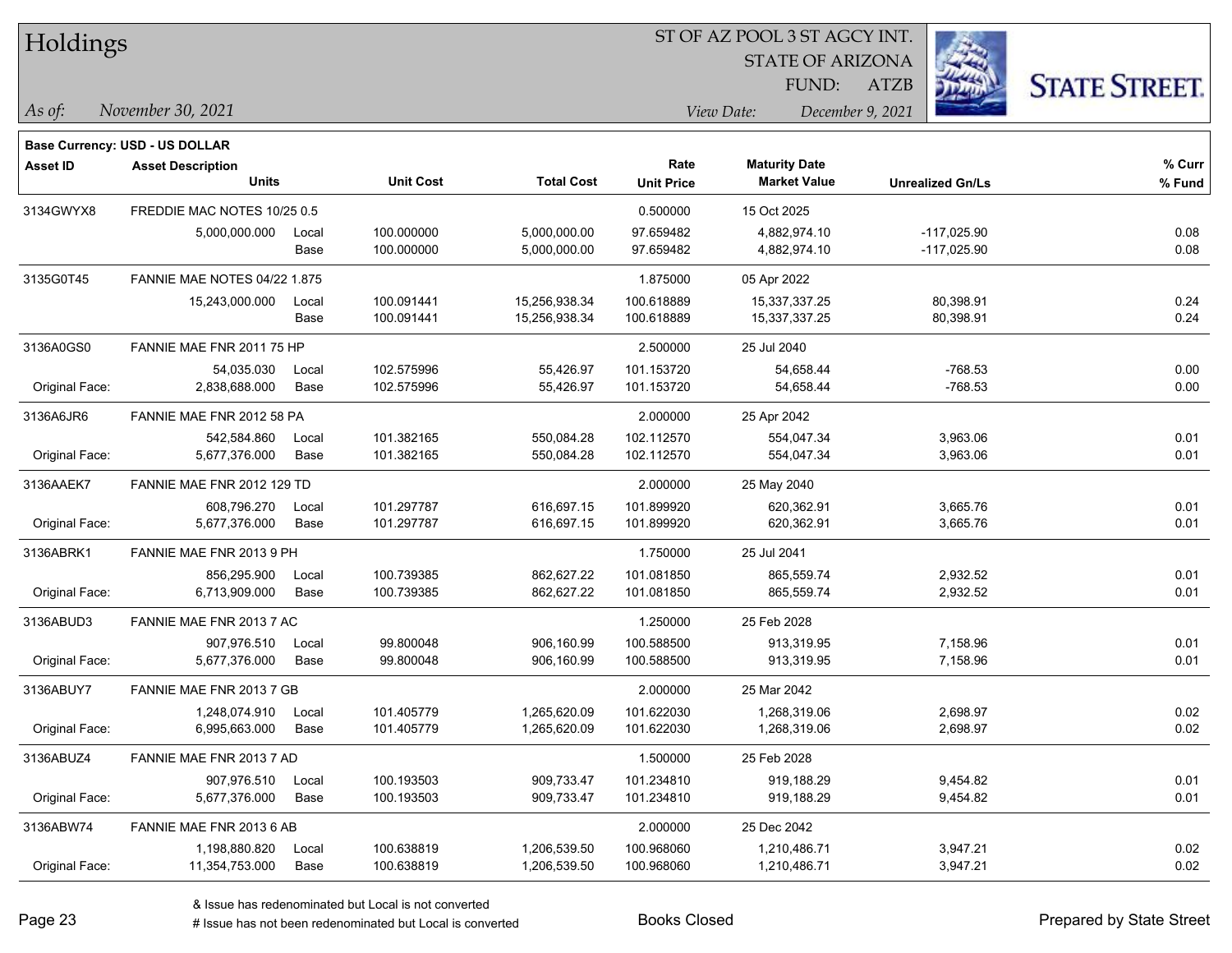| Holdings |
|----------|
|          |

STATE OF ARIZONA FUND:

ATZB



*November 30, 2021 As of: View Date: December 9, 2021*

|                 | Base Currency: USD - US DOLLAR |       |                  |                   |                   |                      |                         |        |
|-----------------|--------------------------------|-------|------------------|-------------------|-------------------|----------------------|-------------------------|--------|
| <b>Asset ID</b> | <b>Asset Description</b>       |       |                  |                   | Rate              | <b>Maturity Date</b> |                         | % Curr |
|                 | <b>Units</b>                   |       | <b>Unit Cost</b> | <b>Total Cost</b> | <b>Unit Price</b> | <b>Market Value</b>  | <b>Unrealized Gn/Ls</b> | % Fund |
| 3136AD2H1       | FANNIE MAE FNR 2013 43 XP      |       |                  |                   | 1.500000          | 25 Aug 2041          |                         |        |
|                 | 478,111.060                    | Local | 98.704617        | 471,917.69        | 101.290930        | 484,283.14           | 12,365.45               | 0.01   |
| Original Face:  | 2,000,000.000                  | Base  | 98.704617        | 471,917.69        | 101.290930        | 484,283.14           | 12,365.45               | 0.01   |
| 3136AEBJ5       | FANNIE MAE FNR 2013 47 YA      |       |                  |                   | 2.000000          | 25 May 2040          |                         |        |
|                 | 1,114,830.580                  | Local | 101.472254       | 1,131,243.72      | 101.899920        | 1,136,011.47         | 4,767.75                | 0.02   |
| Original Face:  | 8,516,065.000                  | Base  | 101.472254       | 1,131,243.72      | 101.899920        | 1,136,011.47         | 4,767.75                | 0.02   |
| 3136AELZ8       | FANNIE MAE FNR 2013 62 DB      |       |                  |                   | 1.250000          | 25 Jun 2028          |                         |        |
|                 | 767,519.820                    | Local | 99.904744        | 766,788.71        | 100.608440        | 772,189.72           | 5,401.01                | 0.01   |
| Original Face:  | 5,677,376.000                  | Base  | 99.904744        | 766,788.71        | 100.608440        | 772,189.72           | 5,401.01                | 0.01   |
| 3136AJ2X3       | FANNIE MAE FNR 2014 25 WA      |       |                  |                   | 1.500000          | 25 May 2029          |                         |        |
|                 | 1,316,606.210                  | Local | 98.726274        | 1,299,836.25      | 101.201710        | 1,332,428.00         | 32,591.75               | 0.02   |
| Original Face:  | 6,060,416.000                  | Base  | 98.726274        | 1,299,836.25      | 101.201710        | 1,332,428.00         | 32,591.75               | 0.02   |
| 3136BD2B3       | FANNIE MAE FNR 2021 1 PC       |       |                  |                   | 1.000000          | 25 Nov 2050          |                         |        |
|                 | 5,825,829.380                  | Local | 99.748831        | 5,811,196.69      | 97.508400         | 5,680,673.02         | -130,523.67             | 0.09   |
| Original Face:  | 7,000,000.000                  | Base  | 99.748831        | 5,811,196.69      | 97.508400         | 5,680,673.02         | $-130,523.67$           | 0.09   |
| 3136G4A37       | FANNIE MAE NOTES 07/25 0.67    |       |                  |                   | 0.670000          | 28 Jul 2025          |                         |        |
|                 | 10,000,000.000                 | Local | 100.000000       | 10,000,000.00     | 98.518203         | 9,851,820.30         | -148,179.70             | 0.15   |
|                 |                                | Base  | 100.000000       | 10,000,000.00     | 98.518203         | 9,851,820.30         | -148,179.70             | 0.15   |
| 3136G4X40       | FANNIE MAE NOTES 08/25 0.6     |       |                  |                   | 0.600000          | 26 Aug 2025          |                         |        |
|                 | 10,000,000.000                 | Local | 100.000000       | 10,000,000.00     | 98.189774         | 9,818,977.40         | $-181,022.60$           | 0.15   |
|                 |                                | Base  | 100.000000       | 10,000,000.00     | 98.189774         | 9,818,977.40         | $-181,022.60$           | 0.15   |
| 3137A1UN1       | FREDDIE MAC FHR 3725 PC        |       |                  |                   | 2.250000          | 15 Jan 2040          |                         |        |
|                 | 164,420.210                    | Local | 98.397740        | 161,785.77        | 101.978990        | 167,674.07           | 5,888.30                | 0.00   |
| Original Face:  | 2,838,688.000                  | Base  | 98.397740        | 161,785.77        | 101.978990        | 167,674.07           | 5,888.30                | 0.00   |
| 3137A62S0       | FREDDIE MAC FHR 3796 PE        |       |                  |                   | 2.000000          | 15 Feb 2040          |                         |        |
|                 | 283,855.710                    | Local | 100.120910       | 284,198.92        | 100.855920        | 286,285.29           | 2,086.37                | 0.00   |
| Original Face:  | 5,946,910.000                  | Base  | 100.120910       | 284,198.92        | 100.855920        | 286,285.29           | 2,086.37                | 0.00   |
| 3137A7HC7       | FREDDIE MAC FHR 3800 KE        |       |                  |                   | 3.500000          | 15 Feb 2026          |                         |        |
|                 | 55,545.240                     | Local | 102.401898       | 56,879.38         | 104.398420        | 57,988.35            | 1,108.97                | 0.00   |
| Original Face:  | 500,000.000                    | Base  | 102.401898       | 56,879.38         | 104.398420        | 57,988.35            | 1,108.97                | 0.00   |

# Issue has not been redenominated but Local is converted Books Closed Prepared by State Street

e e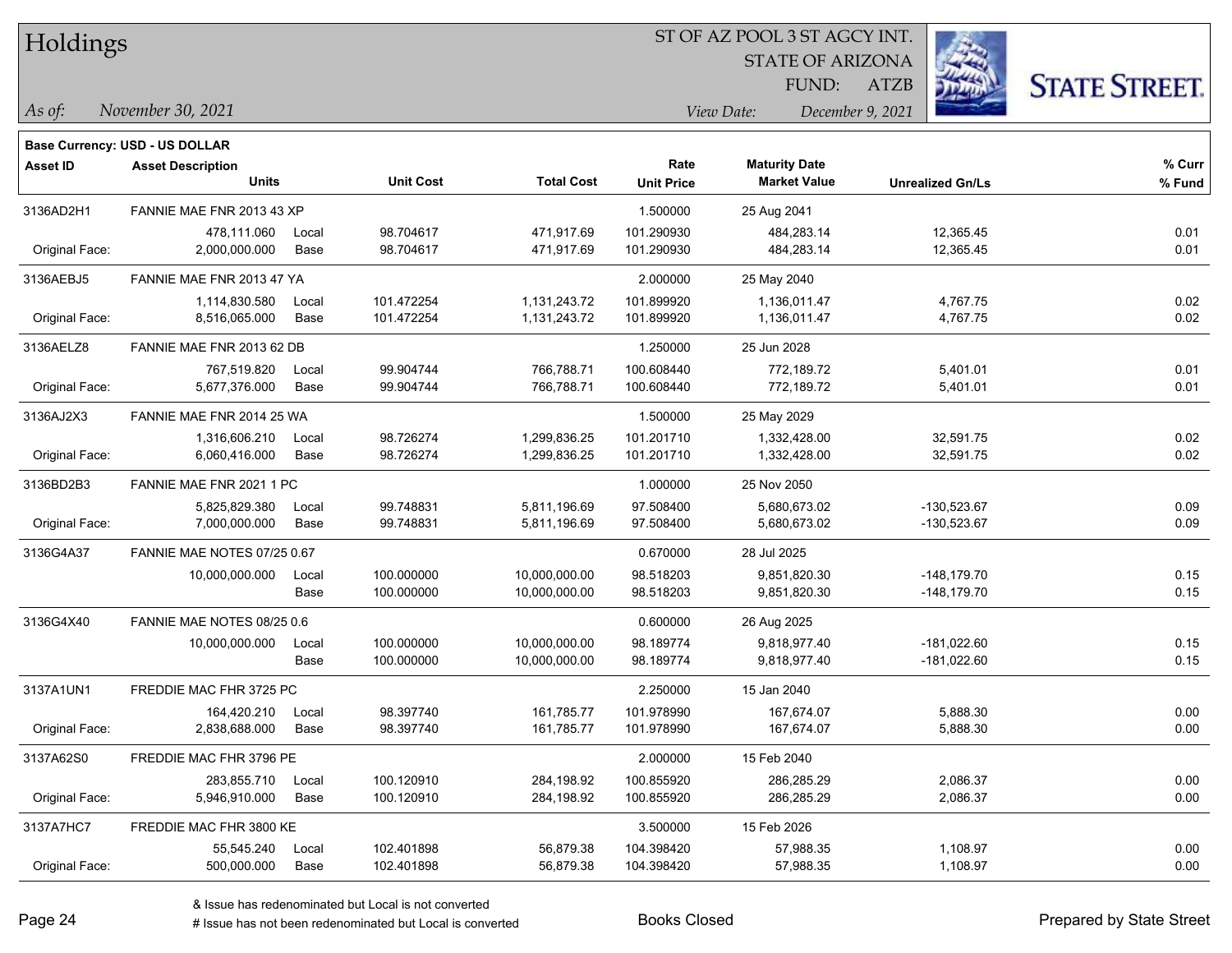|  | Holdings |
|--|----------|
|--|----------|

STATE OF ARIZONA FUND:

ATZB



*As of: View Date: December 9, 2021*

| As of: | November 30, 2021 |  |
|--------|-------------------|--|
|        |                   |  |

|                 | Base Currency: USD - US DOLLAR           |               |                          |                              |                           |                                             |                              |                  |
|-----------------|------------------------------------------|---------------|--------------------------|------------------------------|---------------------------|---------------------------------------------|------------------------------|------------------|
| <b>Asset ID</b> | <b>Asset Description</b><br><b>Units</b> |               | <b>Unit Cost</b>         | <b>Total Cost</b>            | Rate<br><b>Unit Price</b> | <b>Maturity Date</b><br><b>Market Value</b> | <b>Unrealized Gn/Ls</b>      | % Curr<br>% Fund |
| 3137ADHX8       | FREDDIE MAC FHR 3890 BA                  |               |                          |                              | 2.500000                  | 15 Nov 2040                                 |                              |                  |
| Original Face:  | 124,163.430<br>11,354,753.000            | Local<br>Base | 101.265542<br>101.265542 | 125,734.77<br>125,734.77     | 100.559450<br>100.559450  | 124,858.06<br>124,858.06                    | $-876.71$<br>$-876.71$       | 0.00<br>0.00     |
| 3137AFPD8       | FREDDIE MAC FHR 3919 CD                  |               |                          |                              | 2.500000                  | 15 Oct 2040                                 |                              |                  |
| Original Face:  | 106,153.850<br>2,838,688.000             | Local<br>Base | 99.451230<br>99.451230   | 105,571.31<br>105,571.31     | 101.129080<br>101.129080  | 107,352.41<br>107,352.41                    | 1,781.10<br>1,781.10         | 0.00<br>0.00     |
| 3137AGAB6       | FREDDIE MAC FHR 3934 PB                  |               |                          |                              | 2.000000                  | 15 Jul 2041                                 |                              |                  |
| Original Face:  | 274,158.470<br>2,838,688.000             | Local<br>Base | 99.979308<br>99.979308   | 274,101.74<br>274,101.74     | 101.865160<br>101.865160  | 279,271.96<br>279,271.96                    | 5,170.22<br>5,170.22         | 0.00<br>0.00     |
| 3137AGRX0       | FREDDIE MAC FHR 3935 JA                  |               |                          |                              | 2.000000                  | 15 May 2041                                 |                              |                  |
| Original Face:  | 210,648.150<br>3,247,459.000             | Local<br>Base | 99.958742<br>99.958742   | 210,561.24<br>210,561.24     | 102.318720<br>102.318720  | 215,532.49<br>215,532.49                    | 4,971.25<br>4,971.25         | 0.00<br>0.00     |
| 3137ANK95       | FREDDIE MAC FHR 4024 C                   |               |                          |                              | 3.000000                  | 15 Mar 2027                                 |                              |                  |
| Original Face:  | 580,241.000<br>5,677,376.000             | Local<br>Base | 100.154737<br>100.154737 | 581,138.85<br>581,138.85     | 104.005710<br>104.005710  | 603,483.77<br>603,483.77                    | 22,344.92<br>22,344.92       | 0.01<br>0.01     |
| 3137AR5L6       | FREDDIE MAC FHR 4060 JC                  |               |                          |                              | 2.000000                  | 15 Feb 2041                                 |                              |                  |
| Original Face:  | 503,069.000<br>8,516,065.000             | Local<br>Base | 100.335763<br>100.335763 | 504,758.12<br>504,758.12     | 101.070810<br>101.070810  | 508,455.91<br>508,455.91                    | 3,697.79<br>3,697.79         | 0.01<br>0.01     |
| 3137AXMZ3       | FREDDIE MAC FHR 4152 AG                  |               |                          |                              | 1.500000                  | 15 Jan 2028                                 |                              |                  |
| Original Face:  | 1,145,530.820<br>7,380,589.000           | Local<br>Base | 100.052041<br>100.052041 | 1,146,126.96<br>1,146,126.96 | 100.918240<br>100.918240  | 1,156,049.54<br>1,156,049.54                | 9,922.58<br>9,922.58         | 0.02<br>0.02     |
| 3137AYLB5       | FREDDIE MAC FHR 4161 CD                  |               |                          |                              | 2.000000                  | 15 Feb 2043                                 |                              |                  |
| Original Face:  | 1,736,286.980<br>5,677,376.000           | Local<br>Base | 101.178949<br>101.178949 | 1,756,756.91<br>1,756,756.91 | 100.153050<br>100.153050  | 1,738,944.37<br>1,738,944.37                | $-17,812.54$<br>$-17,812.54$ | 0.03<br>0.03     |
| 3137AYSG7       | FREDDIE MAC FHR 4165 TD                  |               |                          |                              | 1.500000                  | 15 Dec 2042                                 |                              |                  |
| Original Face:  | 980,372.050<br>5,677,376.000             | Local<br>Base | 100.022192<br>100.022192 | 980,589.61<br>980,589.61     | 99.859300<br>99.859300    | 978,992.67<br>978,992.67                    | $-1,596.94$<br>$-1,596.94$   | 0.02<br>0.02     |
| 3137AYSH5       | FREDDIE MAC FHR 4165 TE                  |               |                          |                              | 1.750000                  | 15 Dec 2042                                 |                              |                  |
| Original Face:  | 2,450,930.450<br>14,193,441.000          | Local<br>Base | 100.688038<br>100.688038 | 2,467,793.78<br>2,467,793.78 | 100.937970<br>100.937970  | 2,473,919.44<br>2,473,919.44                | 6,125.66<br>6,125.66         | 0.04<br>0.04     |
|                 |                                          |               |                          |                              |                           |                                             |                              |                  |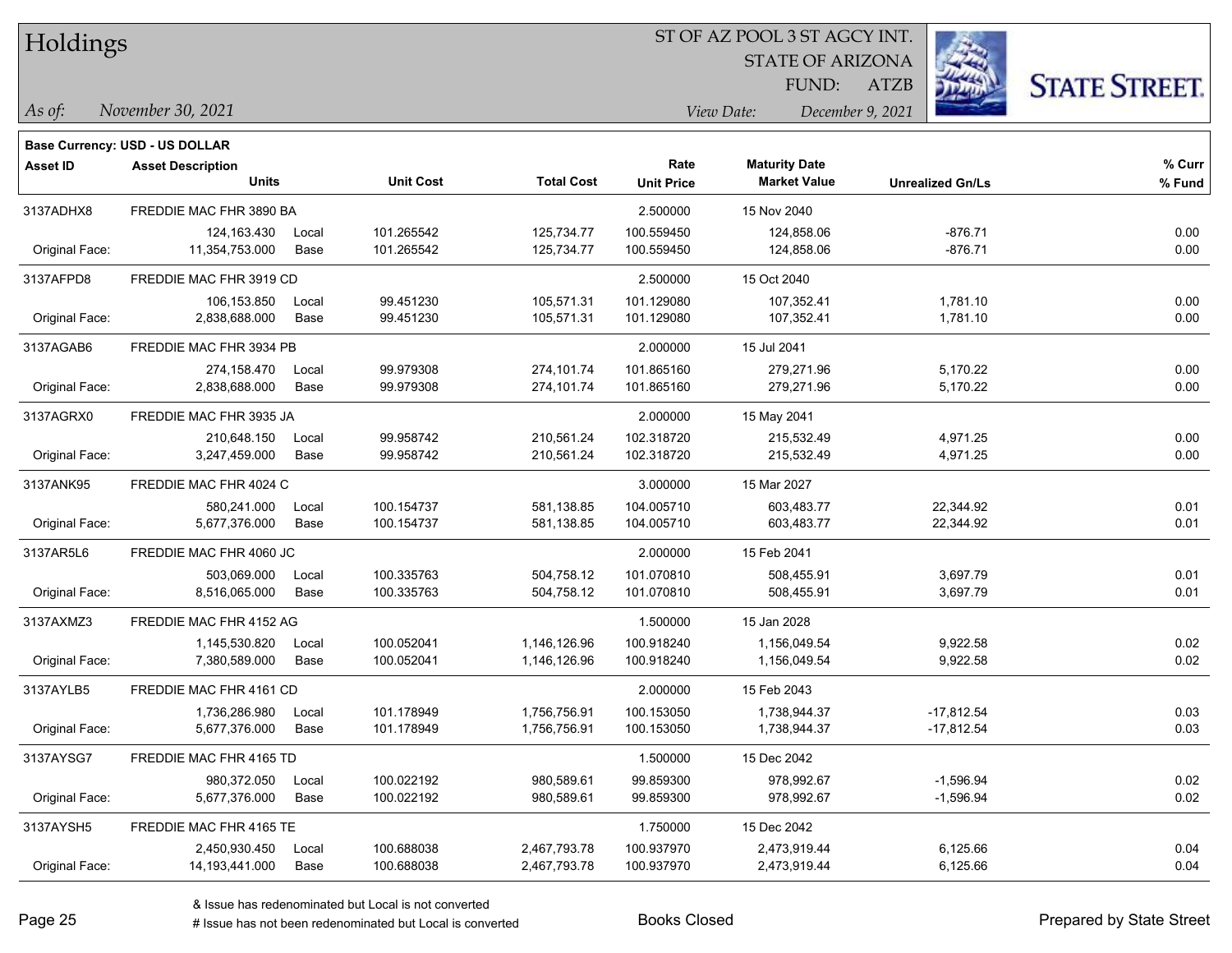| Holdings |
|----------|
|          |

STATE OF ARIZONA

FUND: ATZB



*As of: View Date: December 9, 2021*

| As of: | November 30, 2021 |  |
|--------|-------------------|--|
|        |                   |  |

|                 | Base Currency: USD - US DOLLAR           |               |                          |                              |                           |                                             |                                |                  |
|-----------------|------------------------------------------|---------------|--------------------------|------------------------------|---------------------------|---------------------------------------------|--------------------------------|------------------|
| <b>Asset ID</b> | <b>Asset Description</b><br><b>Units</b> |               | <b>Unit Cost</b>         | <b>Total Cost</b>            | Rate<br><b>Unit Price</b> | <b>Maturity Date</b><br><b>Market Value</b> | <b>Unrealized Gn/Ls</b>        | % Curr<br>% Fund |
| 3137B0GK4       | FREDDIE MAC FHR 4173 AG                  |               |                          |                              | 2.000000                  | 15 Mar 2043                                 |                                |                  |
| Original Face:  | 1,393,734.460<br>14,193,441.000          | Local<br>Base | 100.438654<br>100.438654 | 1,399,848.13<br>1,399,848.13 | 101.548320<br>101.548320  | 1,415,313.93<br>1,415,313.93                | 15,465.80<br>15,465.80         | 0.02<br>0.02     |
| 3137B1EM0       | FREDDIE MAC FHR 4191 AP                  |               |                          |                              | 2.000000                  | 15 Mar 2043                                 |                                |                  |
| Original Face:  | 585,718.480<br>3,250,000.000             | Local<br>Base | 99.901521<br>99.901521   | 585,141.67<br>585,141.67     | 101.668610<br>101.668610  | 595,491.84<br>595,491.84                    | 10,350.17<br>10,350.17         | 0.01<br>0.01     |
| 3137B1VH2       | FREDDIE MAC FHR 4210 AC                  |               |                          |                              | 2.000000                  | 15 Mar 2040                                 |                                |                  |
| Original Face:  | 510,779.040<br>5,677,376.000             | Local<br>Base | 100.479793<br>100.479793 | 513,229.72<br>513,229.72     | 100.602280<br>100.602280  | 513,855.36<br>513,855.36                    | 625.64<br>625.64               | 0.01<br>0.01     |
| 3137B1ZD7       | FREDDIE MAC FHR 4204 QA                  |               |                          |                              | 1.500000                  | 15 Jul 2042                                 |                                |                  |
| Original Face:  | 1,648,827.530<br>8,516,065.000           | Local<br>Base | 99.911524<br>99.911524   | 1,647,368.71<br>1,647,368.71 | 101.106240<br>101.106240  | 1,667,067.52<br>1,667,067.52                | 19,698.81<br>19,698.81         | 0.03<br>0.03     |
| 3137B2CF5       | FREDDIE MAC FHR 4203 DC                  |               |                          |                              | 1.750000                  | 15 Apr 2033                                 |                                |                  |
| Original Face:  | 403,428.280<br>2,500,000.000             | Local<br>Base | 98.144981<br>98.144981   | 395,944.61<br>395,944.61     | 101.273880<br>101.273880  | 408,567.47<br>408,567.47                    | 12,622.86<br>12,622.86         | 0.01<br>0.01     |
| 3137BUFZ6       | FREDDIE MAC FHR 4646 TB                  |               |                          |                              | 3.500000                  | 15 Apr 2028                                 |                                |                  |
| Original Face:  | 299.666.880<br>10,000,000.000            | Local<br>Base | 102.185827<br>102.185827 | 306,217.08<br>306,217.08     | 99.950410<br>99.950410    | 299,518.28<br>299,518.28                    | $-6,698.80$<br>$-6,698.80$     | 0.00<br>0.00     |
| 3137F8AW3       | FREDDIE MAC FHR 5058 BD                  |               |                          |                              | 3.000000                  | 25 Dec 2035                                 |                                |                  |
| Original Face:  | 2,044,938.900<br>5,000,000.000           | Local<br>Base | 102.478511<br>102.478511 | 2,095,622.94<br>2,095,622.94 | 101.276840<br>101.276840  | 2,071,049.50<br>2,071,049.50                | $-24,573.44$<br>$-24,573.44$   | 0.03<br>0.03     |
| 3137H3UP5       | FREDDIE MAC FHR 5159 TC                  |               |                          |                              | 1.500000                  | 25 Oct 2051                                 |                                |                  |
| Original Face:  | 4,985,140.100<br>5,000,000.000           | Local<br>Base | 100.171461<br>100.171461 | 4,993,687.67<br>4,993,687.67 | 97.849330<br>97.849330    | 4,877,926.19<br>4,877,926.19                | $-115,761.48$<br>$-115,761.48$ | 0.08<br>0.08     |
| 31393DDG3       | FANNIE MAE FNR 2003 58 M                 |               |                          |                              | 3.500000                  | 25 Jul 2033                                 |                                |                  |
| Original Face:  | 409,221.920<br>44,567,405.000            | Local<br>Base | 101.032230<br>101.032230 | 413,446.03<br>413,446.03     | 105.559710<br>105.559710  | 431,973.47<br>431,973.47                    | 18,527.44<br>18,527.44         | 0.01<br>0.01     |
| 31396WBV7       | FANNIE MAE FNR 2007 56 EP                |               |                          |                              | 5.500000                  | 25 Jun 2027                                 |                                |                  |
| Original Face:  | 14,411.090<br>1,000,000.000              | Local<br>Base | 105.714696<br>105.714696 | 15,234.64<br>15,234.64       | 108.823830<br>108.823830  | 15,682.70<br>15,682.70                      | 448.06<br>448.06               | 0.00<br>0.00     |
|                 |                                          |               |                          |                              |                           |                                             |                                |                  |

& Issue has redenominated but Local is not converted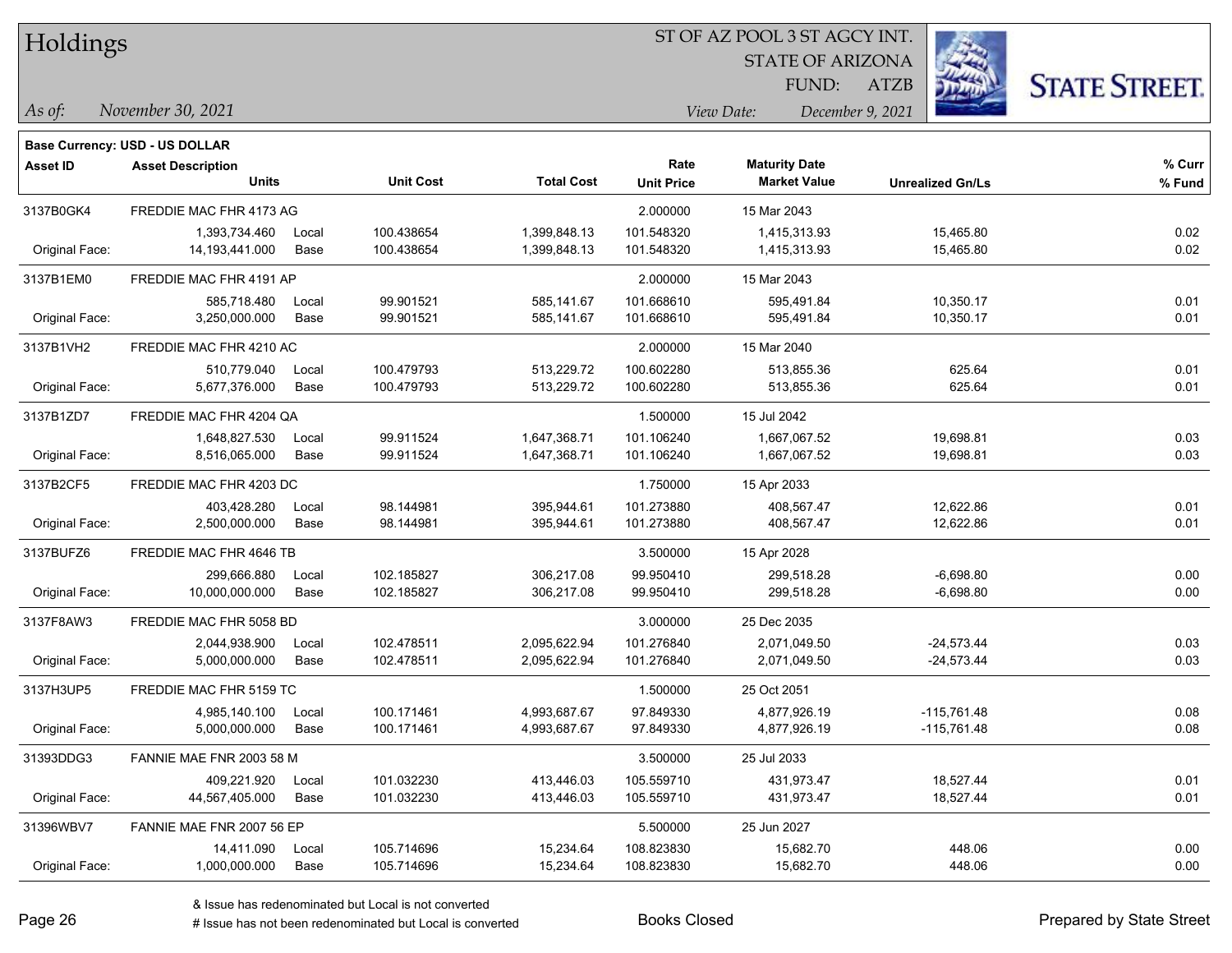Holdings

#### ST OF AZ POOL 3 ST AGCY INT.

STATE OF ARIZONA FUND:

ATZB



*As of: View Date: December 9, 2021*

|  | As of: | November 30, 2021 |  |
|--|--------|-------------------|--|
|--|--------|-------------------|--|

|                | Base Currency: USD - US DOLLAR                  |       |                  |                   |                   |                      |                         |        |
|----------------|-------------------------------------------------|-------|------------------|-------------------|-------------------|----------------------|-------------------------|--------|
| Asset ID       | <b>Asset Description</b>                        |       |                  |                   | Rate              | <b>Maturity Date</b> |                         | % Curr |
|                | <b>Units</b>                                    |       | <b>Unit Cost</b> | <b>Total Cost</b> | <b>Unit Price</b> | <b>Market Value</b>  | <b>Unrealized Gn/Ls</b> | % Fund |
| 31397NJ30      | FANNIE MAE FNR 2009 29 PA                       |       |                  |                   | 5.000000          | 25 May 2049          |                         |        |
|                | 623,257.310                                     | Local | 105.502597       | 657,552.65        | 114.657040        | 714,608.38           | 57,055.73               | 0.01   |
| Original Face: | 24,898,134.000                                  | Base  | 105.502597       | 657,552.65        | 114.657040        | 714,608.38           | 57,055.73               | 0.01   |
| 31398SP80      | FANNIE MAE FNR 2010 135 EA                      |       |                  |                   | 3.000000          | 25 Jan 2040          |                         |        |
|                | 42,897.840                                      | Local | 99.288775        | 42,592.74         | 100.457510        | 43,094.10            | 501.36                  | 0.00   |
| Original Face: | 5,677,376.000                                   | Base  | 99.288775        | 42,592.74         | 100.457510        | 43,094.10            | 501.36                  | 0.00   |
| 31398WC36      | FREDDIE MAC FHR 3620 PA                         |       |                  |                   | 4.500000          | 15 Dec 2039          |                         |        |
|                | 204.016.730                                     | Local | 104.616866       | 213,435.91        | 106.755320        | 217,798.71           | 4,362.80                | 0.00   |
| Original Face: | 8,516,065.000                                   | Base  | 104.616866       | 213,435.91        | 106.755320        | 217,798.71           | 4,362.80                | 0.00   |
| 341081GD3      | FLORIDA POWER + LIGHT CO SR UNSECURED 05/23 VAR |       |                  |                   | 0.300000          | 10 May 2023          |                         |        |
|                | 15,000,000.000                                  | Local | 100.000000       | 15,000,000.00     | 99.936100         | 14,990,415.00        | $-9,585.00$             | 0.23   |
|                |                                                 | Base  | 100.000000       | 15,000,000.00     | 99.936100         | 14,990,415.00        | $-9,585.00$             | 0.23   |
| 34528QHA5      | FORD CREDIT FLOORPLAN MASTER O FORDF 2019 3 A1  |       |                  |                   | 2.230000          | 15 Sep 2024          |                         |        |
|                | 20,000,000.000                                  | Local | 102.195329       | 20,439,065.72     | 101.480940        | 20,296,188.00        | $-142,877.72$           | 0.32   |
| Original Face: | 20,000,000.000                                  | Base  | 102.195329       | 20,439,065.72     | 101.480940        | 20,296,188.00        | $-142,877.72$           | 0.32   |
| 345329AA4      | FORD CREDIT AUTO LEASE TRUST FORDL 2021 B A1    |       |                  |                   | 0.118380          | 15 Oct 2022          |                         |        |
|                | 11,850,848.440                                  | Local | 100.000000       | 11,850,848.44     | 99.989770         | 11,849,636.10        | $-1,212.34$             | 0.19   |
| Original Face: | 20,000,000.000                                  | Base  | 100.000000       | 11,850,848.44     | 99.989770         | 11,849,636.10        | $-1,212.34$             | 0.19   |
| 34532NAB1      | FORD CREDIT AUTO OWNER TRUST FORDO 2021 A A2    |       |                  |                   | 0.170000          | 15 Oct 2023          |                         |        |
|                | 7,672,240.950                                   | Local | 99.999323        | 7,672,189.03      | 99.981460         | 7,670,818.52         | $-1,370.51$             | 0.12   |
| Original Face: | 12,500,000.000                                  | Base  | 99.999323        | 7,672,189.03      | 99.981460         | 7,670,818.52         | $-1,370.51$             | 0.12   |
| 345397YP2      | FORD MOTOR CREDIT CO LLC SR UNSECURED 08/22 VAR |       |                  |                   | 1.197750          | 03 Aug 2022          |                         |        |
|                | 20,000,000.000                                  | Local | 100.000000       | 20,000,000.00     | 99.900118         | 19,980,023.60        | $-19,976.40$            | 0.31   |
|                |                                                 | Base  | 100.000000       | 20,000,000.00     | 99.900118         | 19,980,023.60        | $-19,976.40$            | 0.31   |
| 369550AW8      | GENERAL DYNAMICS CORP COMPANY GUAR 08/23 1.875  |       |                  |                   | 1.875000          | 15 Aug 2023          |                         |        |
|                | 1,250,000.000                                   | Local | 102.255567       | 1,278,194.59      | 102.049095        | 1,275,613.69         | $-2,580.90$             | 0.02   |
|                |                                                 | Base  | 102.255567       | 1,278,194.59      | 102.049095        | 1,275,613.69         | $-2,580.90$             | 0.02   |
| 370334CE2      | GENERAL MILLS INC SR UNSECURED 10/23 3.7        |       |                  |                   | 3.700000          | 17 Oct 2023          |                         |        |
|                | 2,610,000.000                                   | Local | 105.684723       | 2,758,371.28      | 104.922196        | 2,738,469.32         | $-19,901.96$            | 0.04   |
|                |                                                 | Base  | 105.684723       | 2,758,371.28      | 104.922196        | 2,738,469.32         | $-19,901.96$            | 0.04   |

# Issue has not been redenominated but Local is converted Books Closed Prepared by State Street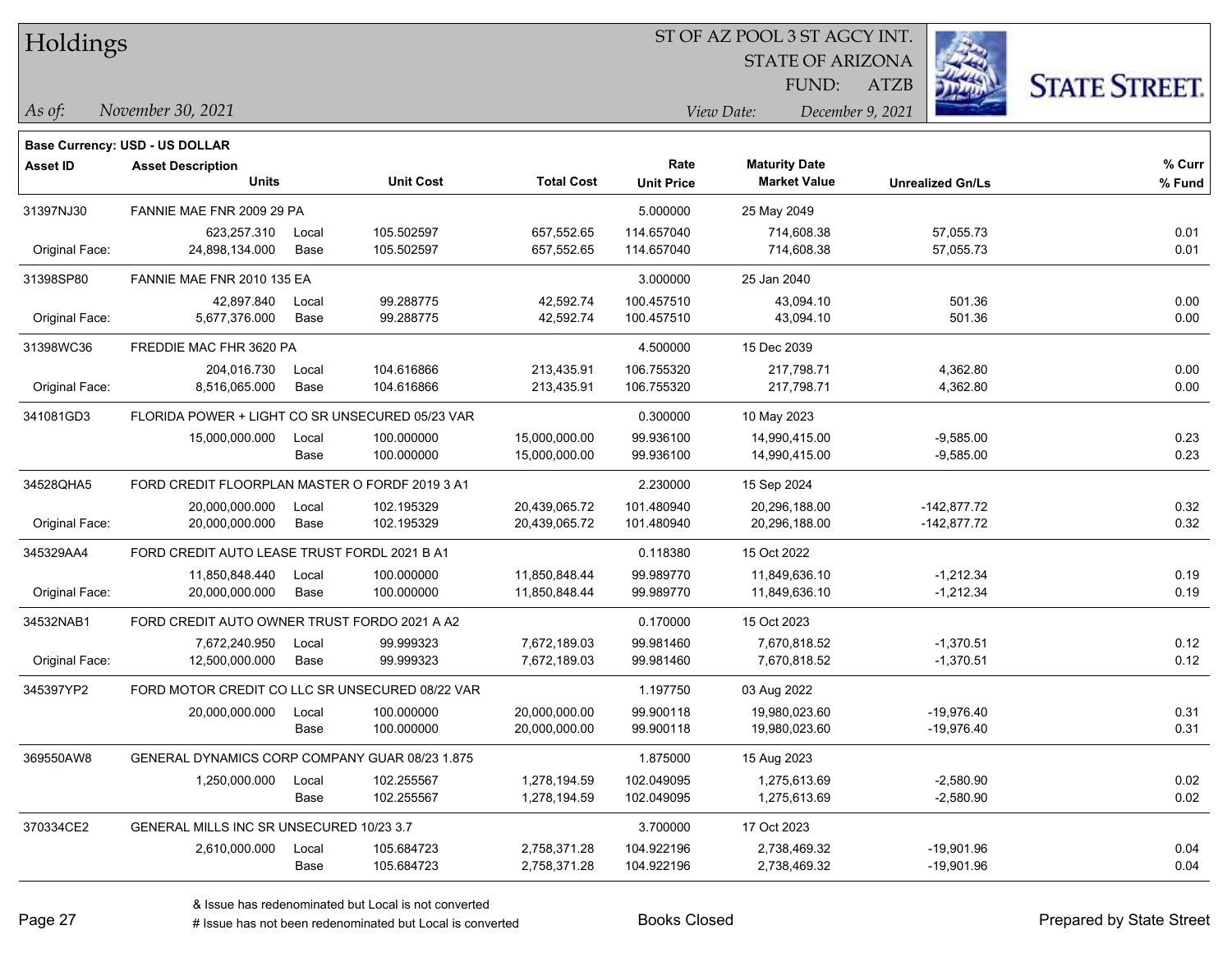| Holdings        |                                                  |       |                  |                   |                   | ST OF AZ POOL 3 ST AGCY INT. |                         |                         |                      |
|-----------------|--------------------------------------------------|-------|------------------|-------------------|-------------------|------------------------------|-------------------------|-------------------------|----------------------|
|                 |                                                  |       |                  |                   |                   |                              | <b>STATE OF ARIZONA</b> |                         |                      |
|                 |                                                  |       |                  |                   |                   |                              | FUND:<br><b>ATZB</b>    |                         | <b>STATE STREET.</b> |
| As of:          | November 30, 2021                                |       |                  |                   |                   | View Date:                   | December 9, 2021        |                         |                      |
|                 | <b>Base Currency: USD - US DOLLAR</b>            |       |                  |                   |                   |                              |                         |                         |                      |
| <b>Asset ID</b> | <b>Asset Description</b>                         |       |                  |                   | Rate              | <b>Maturity Date</b>         |                         |                         | % Curr               |
|                 | <b>Units</b>                                     |       | <b>Unit Cost</b> | <b>Total Cost</b> | <b>Unit Price</b> | <b>Market Value</b>          |                         | <b>Unrealized Gn/Ls</b> | % Fund               |
| 375558BW2       | GILEAD SCIENCES INC SR UNSECURED 09/23 0.75      |       |                  |                   | 0.750000          | 29 Sep 2023                  |                         |                         |                      |
|                 | 7,500,000.000                                    | Local | 100.023333       | 7,501,750.00      | 99.716550         | 7,478,741.25                 |                         | $-23,008.75$            | 0.12                 |
|                 |                                                  | Base  | 100.023333       | 7,501,750.00      | 99.716550         | 7,478,741.25                 |                         | $-23,008.75$            | 0.12                 |
| 377373AL9       | GLAXOSMITHKLINE CAPITAL COMPANY GUAR 10/23 0.534 |       |                  |                   | 0.534000          | 01 Oct 2023                  |                         |                         |                      |
|                 | 5,000,000.000                                    | Local | 100.000000       | 5,000,000.00      | 99.661112         | 4,983,055.60                 |                         | $-16,944.40$            | 0.08                 |
|                 |                                                  | Base  | 100.000000       | 5,000,000.00      | 99.661112         | 4,983,055.60                 |                         | $-16,944.40$            | 0.08                 |
| 38141GXZ2       | GOLDMAN SACHS GROUP INC SR UNSECURED 03/24 VAR   |       |                  |                   | 0.673000          | 08 Mar 2024                  |                         |                         |                      |
|                 | 7,000,000.000                                    | Local | 100.000000       | 7,000,000.00      | 99.664468         | 6,976,512.76                 |                         | $-23,487.24$            | 0.11                 |
|                 |                                                  | Base  | 100.000000       | 7,000,000.00      | 99.664468         | 6,976,512.76                 |                         | $-23,487.24$            | 0.11                 |
| 38150AEL5       | GOLDMAN SACHS GROUP INC SR UNSECURED 12/25 1     |       |                  |                   | 1.000000          | 21 Dec 2025                  |                         |                         |                      |
|                 | 20,000,000.000                                   | Local | 100.000000       | 20,000,000.00     | 94.933435         | 18.986.687.00                |                         | $-1,013,313.00$         | 0.30                 |
|                 |                                                  | Base  | 100.000000       | 20,000,000.00     | 94.933435         | 18,986,687.00                |                         | $-1,013,313.00$         | 0.30                 |
| 38150AF75       | GOLDMAN SACHS GROUP INC SR UNSECURED 03/26 VAR   |       |                  |                   | 1.000000          | 18 Mar 2026                  |                         |                         |                      |
|                 | 10,000,000.000                                   | Local | 100.000000       | 10,000,000.00     | 97.218172         | 9,721,817.20                 |                         | $-278,182.80$           | 0.15                 |
|                 |                                                  | Base  | 100.000000       | 10,000,000.00     | 97.218172         | 9,721,817.20                 |                         | -278,182.80             | 0.15                 |
| 38150AF91       | GOLDMAN SACHS GROUP INC SR UNSECURED 03/24 0.8   |       |                  |                   | 0.800000          | 25 Mar 2024                  |                         |                         |                      |
|                 | 5,000,000.000                                    | Local | 100.000000       | 5,000,000.00      | 98.733599         | 4,936,679.95                 |                         | $-63,320.05$            | 0.08                 |
|                 |                                                  | Base  | 100.000000       | 5,000,000.00      | 98.733599         | 4,936,679.95                 |                         | $-63,320.05$            | 0.08                 |
| 38150AFG5       | GOLDMAN SACHS GROUP INC SR UNSECURED 04/26 VAR   |       |                  |                   | 1.350000          | 30 Apr 2026                  |                         |                         |                      |
|                 | 10,000,000.000                                   | Local | 100.000000       | 10,000,000.00     | 97.871860         | 9,787,186.00                 |                         | $-212,814.00$           | 0.15                 |
|                 |                                                  | Base  | 100.000000       | 10,000,000.00     | 97.871860         | 9,787,186.00                 |                         | $-212,814.00$           | 0.15                 |
| 38150AFJ9       | GOLDMAN SACHS GROUP INC SR UNSECURED 04/26 1.45  |       |                  |                   | 1.450000          | 30 Apr 2026                  |                         |                         |                      |
|                 | 10,000,000.000                                   | Local | 100.000000       | 10,000,000.00     | 98.480576         | 9,848,057.60                 |                         | $-151,942.40$           | 0.15                 |
|                 |                                                  | Base  | 100.000000       | 10,000,000.00     | 98.480576         | 9,848,057.60                 |                         | -151,942.40             | 0.15                 |
| 38376JFP4       | GOVERNMENT NATIONAL MORTGAGE A GNR 2009 106 HA   |       |                  |                   | 4.000000          | 16 Nov 2039                  |                         |                         |                      |
|                 | 42,724.600                                       | Local | 104.927185       | 44,829.72         | 109.321550        | 46,707.19                    |                         | 1,877.47                | 0.00                 |
| Original Face:  | 877,500.000                                      | Base  | 104.927185       | 44,829.72         | 109.321550        | 46,707.19                    |                         | 1,877.47                | 0.00                 |
| 38378BWR6       | GOVERNMENT NATIONAL MORTGAGE A GNR 2012 83 AC    |       |                  |                   | 1.718500          | 16 May 2045                  |                         |                         |                      |
|                 | 986,081.580                                      | Local | 98.941722        | 975,646.10        | 99.570540         | 981,846.75                   |                         | 6,200.65                | 0.02                 |
| Original Face:  | 3,000,000.000                                    | Base  | 98.941722        | 975,646.10        | 99.570540         | 981,846.75                   |                         | 6,200.65                | 0.02                 |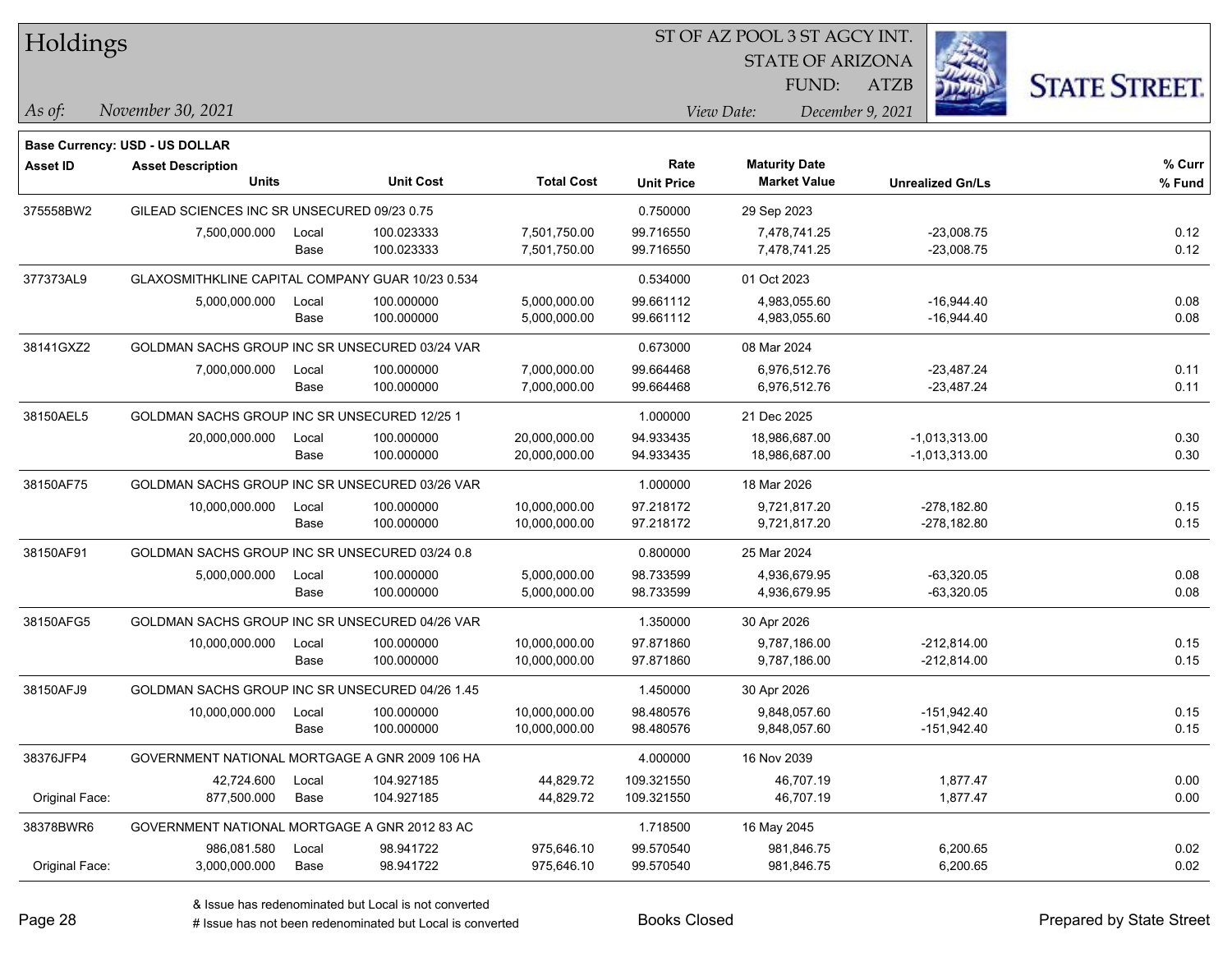Holdings

#### ST OF AZ POOL 3 ST AGCY INT.

STATE OF ARIZONA FUND:

ATZB



*As of: View Date: December 9, 2021*

|  | As of: | November 30, 2021 |
|--|--------|-------------------|
|--|--------|-------------------|

|                 | <b>Base Currency: USD - US DOLLAR</b>              |       |                  |                   |                   |                      |                         |        |
|-----------------|----------------------------------------------------|-------|------------------|-------------------|-------------------|----------------------|-------------------------|--------|
| <b>Asset ID</b> | <b>Asset Description</b>                           |       |                  |                   | Rate              | <b>Maturity Date</b> |                         | % Curr |
|                 | <b>Units</b>                                       |       | <b>Unit Cost</b> | <b>Total Cost</b> | <b>Unit Price</b> | <b>Market Value</b>  | <b>Unrealized Gn/Ls</b> | % Fund |
| 38378BX38       | GOVERNMENT NATIONAL MORTGAGE A GNR 2012 132 AC     |       |                  |                   | 1.619870          | 16 Jun 2053          |                         |        |
|                 | 2,291,553.200                                      | Local | 95.681114        | 2,192,583.63      | 99.971040         | 2,290,889.57         | 98,305.94               | 0.04   |
| Original Face:  | 10,000,000.000                                     | Base  | 95.681114        | 2,192,583.63      | 99.971040         | 2,290,889.57         | 98,305.94               | 0.04   |
| 38378EQC0       | GOVERNMENT NATIONAL MORTGAGE A GNR 2012 69 QC      |       |                  |                   | 2.000000          | 16 Mar 2041          |                         |        |
|                 | 1,966,382.640                                      | Local | 101.927851       | 2,004,291.57      | 102.185730        | 2,009,362.46         | 5,070.89                | 0.03   |
| Original Face:  | 10,493,495.000                                     | Base  | 101.927851       | 2,004,291.57      | 102.185730        | 2,009,362.46         | 5,070.89                | 0.03   |
| 38379UW28       | GOVERNMENT NATIONAL MORTGAGE A GNR 2016 158 AE     |       |                  | 2.050000          | 16 Aug 2057       |                      |                         |        |
|                 | 2,811,256.000                                      | Local | 96.558511        | 2,714,506.93      | 100.118250        | 2,814,580.31         | 100,073.38              | 0.04   |
| Original Face:  | 5,000,000.000                                      | Base  | 96.558511        | 2,714,506.93      | 100.118250        | 2,814,580.31         | 100,073.38              | 0.04   |
| 38380GPY4       | GOVERNMENT NATIONAL MORTGAGE A GNR 2017 118 KH     |       |                  | 2.250000          | 20 Oct 2046       |                      |                         |        |
|                 | 339,438.600                                        | Local | 99.906469        | 339,121.12        | 101.398520        | 344,185.72           | 5,064.60                | 0.01   |
| Original Face:  | 5,000,000.000                                      | Base  | 99.906469        | 339,121.12        | 101.398520        | 344,185.72           | 5,064.60                | 0.01   |
| 38381YQU1       | GOVERNMENT NATIONAL MORTGAGE A GNR 2019 111 BG     |       |                  | 2.500000          | 20 Apr 2049       |                      |                         |        |
|                 | 588,202.400                                        | Local | 100.653653       | 592,047.20        | 100.518090        | 591,249.82           | $-797.38$               | 0.01   |
| Original Face:  | 5,000,000.000                                      | Base  | 100.653653       | 592,047.20        | 100.518090        | 591,249.82           | $-797.38$               | 0.01   |
| 38382NFY8       | GOVERNMENT NATIONAL MORTGAGE A GNR 2021 27 TA      |       |                  |                   | 1.500000          | 20 Feb 2051          |                         |        |
|                 | 4, 167, 175. 750                                   | Local | 102.263947       | 4,261,518.42      | 98.155070         | 4,090,294.27         | $-171,224.15$           | 0.06   |
| Original Face:  | 5,000,000.000                                      | Base  | 102.263947       | 4,261,518.42      | 98.155070         | 4,090,294.27         | $-171,224.15$           | 0.06   |
| 39154TBN7       | GREAT AMERICA LEASING RECEIVAB GALC 2021 2 A1 144A |       |                  |                   | 0.149440          | 17 Oct 2022          |                         |        |
|                 | 3,533,659.600                                      | Local | 100.000000       | 3,533,659.60      | 99.966970         | 3,532,492.43         | $-1,167.17$             | 0.06   |
| Original Face:  | 4,000,000.000                                      | Base  | 100.000000       | 3,533,659.60      | 99.966970         | 3,532,492.43         | $-1,167.17$             | 0.06   |
| 41284NAB6       | HARLEY DAVIDSON MOTORCYCLE TRU HDMOT 2021 A A2     |       |                  |                   | 0.220000          | 15 Apr 2024          |                         |        |
|                 | 3,791,008.720                                      | Local | 99.992287        | 3,790,716.33      | 99.991530         | 3,790,687.62         | $-28.71$                | 0.06   |
| Original Face:  | 8,000,000.000                                      | Base  | 99.992287        | 3,790,716.33      | 99.991530         | 3,790,687.62         | $-28.71$                | 0.06   |
| 427866BC1       | HERSHEY COMPANY SR UNSECURED 11/24 2.05            |       |                  |                   | 2.050000          | 15 Nov 2024          |                         |        |
|                 | 1,000,000.000                                      | Local | 99.950185        | 999,501.85        | 102.837243        | 1,028,372.43         | 28,870.58               | 0.02   |
|                 |                                                    | Base  | 99.950185        | 999,501.85        | 102.837243        | 1,028,372.43         | 28,870.58               | 0.02   |
| 427866BF4       | HERSHEY COMPANY SR UNSECURED 06/25 0.9             |       |                  |                   | 0.900000          | 01 Jun 2025          |                         |        |
|                 | 2,000,000.000                                      | Local | 99.871479        | 1,997,429.58      | 98.900103         | 1,978,002.06         | $-19,427.52$            | 0.03   |
|                 |                                                    | Base  | 99.871479        | 1,997,429.58      | 98.900103         | 1,978,002.06         | $-19,427.52$            | 0.03   |
|                 |                                                    |       |                  |                   |                   |                      |                         |        |

# Issue has not been redenominated but Local is converted Books Closed Prepared by State Street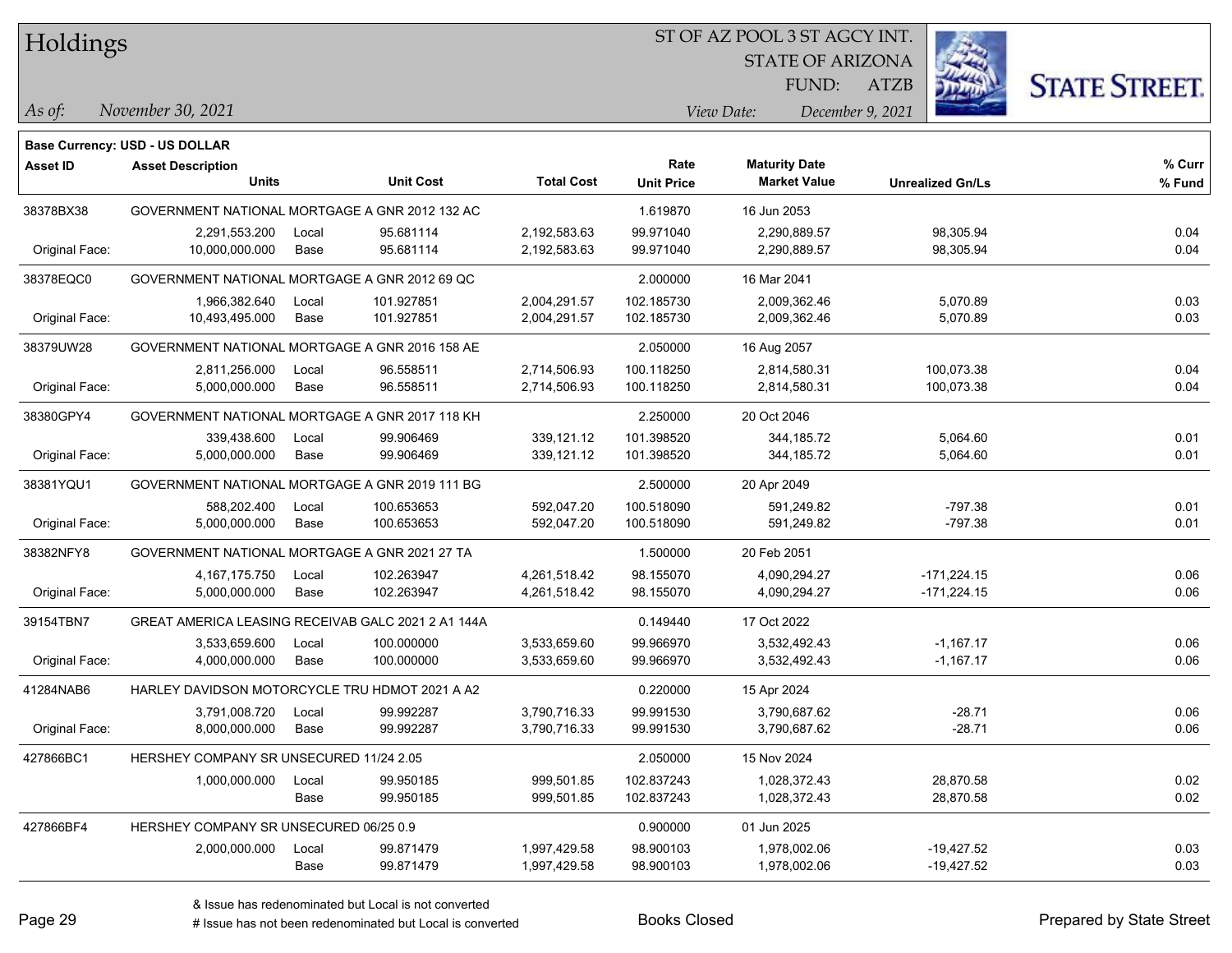| Holdings        |                                                 |       |                  | ST OF AZ POOL 3 ST AGCY INT. |                   |                         |                         |                      |  |  |
|-----------------|-------------------------------------------------|-------|------------------|------------------------------|-------------------|-------------------------|-------------------------|----------------------|--|--|
|                 |                                                 |       |                  |                              |                   | <b>STATE OF ARIZONA</b> |                         |                      |  |  |
|                 |                                                 |       |                  |                              |                   | FUND:                   | <b>ATZB</b>             | <b>STATE STREET.</b> |  |  |
| $\vert$ As of:  | November 30, 2021                               |       |                  |                              |                   | View Date:              | December 9, 2021        |                      |  |  |
|                 | Base Currency: USD - US DOLLAR                  |       |                  |                              |                   |                         |                         |                      |  |  |
| <b>Asset ID</b> | <b>Asset Description</b>                        |       |                  |                              | Rate              | <b>Maturity Date</b>    |                         | % Curr               |  |  |
|                 | Units                                           |       | <b>Unit Cost</b> | <b>Total Cost</b>            | <b>Unit Price</b> | <b>Market Value</b>     | <b>Unrealized Gn/Ls</b> | % Fund               |  |  |
| 438516BT2       | HONEYWELL INTERNATIONAL SR UNSECURED 08/22 2.15 |       |                  |                              | 2.150000          | 08 Aug 2022             |                         |                      |  |  |
|                 | 15,680,000.000                                  | Local | 100.346168       | 15,734,279.20                | 101.005671        | 15,837,689.21           | 103,410.01              | 0.25                 |  |  |
|                 |                                                 | Base  | 100.346168       | 15,734,279.20                | 101.005671        | 15,837,689.21           | 103,410.01              | 0.25                 |  |  |
| 438516CB0       | HONEYWELL INTERNATIONAL SR UNSECURED 06/25 1.35 |       |                  |                              | 1.350000          | 01 Jun 2025             |                         |                      |  |  |
|                 | 3,000,000.000                                   | Local | 99.993107        | 2,999,793.20                 | 100.479300        | 3,014,379.00            | 14,585.80               | 0.05                 |  |  |
|                 |                                                 | Base  | 99.993107        | 2,999,793.20                 | 100.479300        | 3,014,379.00            | 14,585.80               | 0.05                 |  |  |
| 459200JQ5       | IBM CORP SR UNSECURED 01/22 2.5                 |       |                  | 2.500000                     | 27 Jan 2022       |                         |                         |                      |  |  |
|                 | 4,000,000.000                                   | Local | 100.343033       | 4,013,721.31                 | 100.333067        | 4,013,322.68            | $-398.63$               | 0.06                 |  |  |
|                 |                                                 | Base  | 100.343033       | 4,013,721.31                 | 100.333067        | 4,013,322.68            | $-398.63$               | 0.06                 |  |  |
| 46513JCE9       | ISRAEL ST 03/23 1.75                            |       |                  |                              | 1.750000          | 01 Mar 2023             |                         |                      |  |  |
|                 | 3,800,000.000                                   | Local | 100.000000       | 3,800,000.00                 | 100.000000        | 3,800,000.00            | 0.00                    | 0.06                 |  |  |
|                 |                                                 | Base  | 100.000000       | 3,800,000.00                 | 100.000000        | 3,800,000.00            | 0.00                    | 0.06                 |  |  |
| 46513JQC8       | ISRAEL ST 03/23 2.02                            |       |                  |                              | 2.020000          | 01 Mar 2023             |                         |                      |  |  |
|                 | 1,200,000.000                                   | Local | 100.000000       | 1,200,000.00                 | 100.000000        | 1,200,000.00            | 0.00                    | 0.02                 |  |  |
|                 |                                                 | Base  | 100.000000       | 1,200,000.00                 | 100.000000        | 1,200,000.00            | 0.00                    | 0.02                 |  |  |
| 46513JQG9       | <b>ISRAEL ST 05/23 1.79</b>                     |       |                  |                              | 1.790000          | 01 May 2023             |                         |                      |  |  |
|                 | 5,000,000.000                                   | Local | 100.000000       | 5,000,000.00                 | 100.000000        | 5,000,000.00            | 0.00                    | 0.08                 |  |  |
|                 |                                                 | Base  | 100.000000       | 5,000,000.00                 | 100.000000        | 5,000,000.00            | 0.00                    | 0.08                 |  |  |
| 46625HJE1       | JPMORGAN CHASE + CO SR UNSECURED 09/22 3.25     |       |                  |                              | 3.250000          | 23 Sep 2022             |                         |                      |  |  |
|                 | 10,000,000.000                                  | Local | 102.464789       | 10,246,478.89                | 102.255310        | 10,225,531.00           | $-20,947.89$            | 0.16                 |  |  |
|                 |                                                 | Base  | 102.464789       | 10,246,478.89                | 102.255310        | 10,225,531.00           | -20,947.89              | 0.16                 |  |  |
| 478160CN2       | JOHNSON + JOHNSON SR UNSECURED 09/25 0.55       |       |                  |                              | 0.550000          | 01 Sep 2025             |                         |                      |  |  |
|                 | 5,000,000.000                                   | Local | 99.919006        | 4,995,950.30                 | 97.488021         | 4,874,401.05            | $-121,549.25$           | 0.08                 |  |  |
|                 |                                                 | Base  | 99.919006        | 4,995,950.30                 | 97.488021         | 4,874,401.05            | $-121,549.25$           | 0.08                 |  |  |
| 48128GN97       | JPMORGAN CHASE + CO SR UNSECURED 12/24 VAR      |       |                  |                              | 2.300000          | 23 Dec 2024             |                         |                      |  |  |
|                 | 10,000,000.000                                  | Local | 100.000000       | 10,000,000.00                | 99.105547         | 9,910,554.70            | $-89,445.30$            | 0.16                 |  |  |
|                 |                                                 | Base  | 100.000000       | 10,000,000.00                | 99.105547         | 9,910,554.70            | $-89,445.30$            | 0.16                 |  |  |
| 48128GV56       | JPMORGAN CHASE + CO SR UNSECURED 08/25 0.8      |       |                  |                              | 0.800000          | 18 Aug 2025             |                         |                      |  |  |
|                 | 5,000,000.000                                   | Local | 100.000000       | 5,000,000.00                 | 96.511798         | 4,825,589.90            | $-174,410.10$           | 0.08                 |  |  |
|                 |                                                 | Base  | 100.000000       | 5,000,000.00                 | 96.511798         | 4,825,589.90            | $-174,410.10$           | 0.08                 |  |  |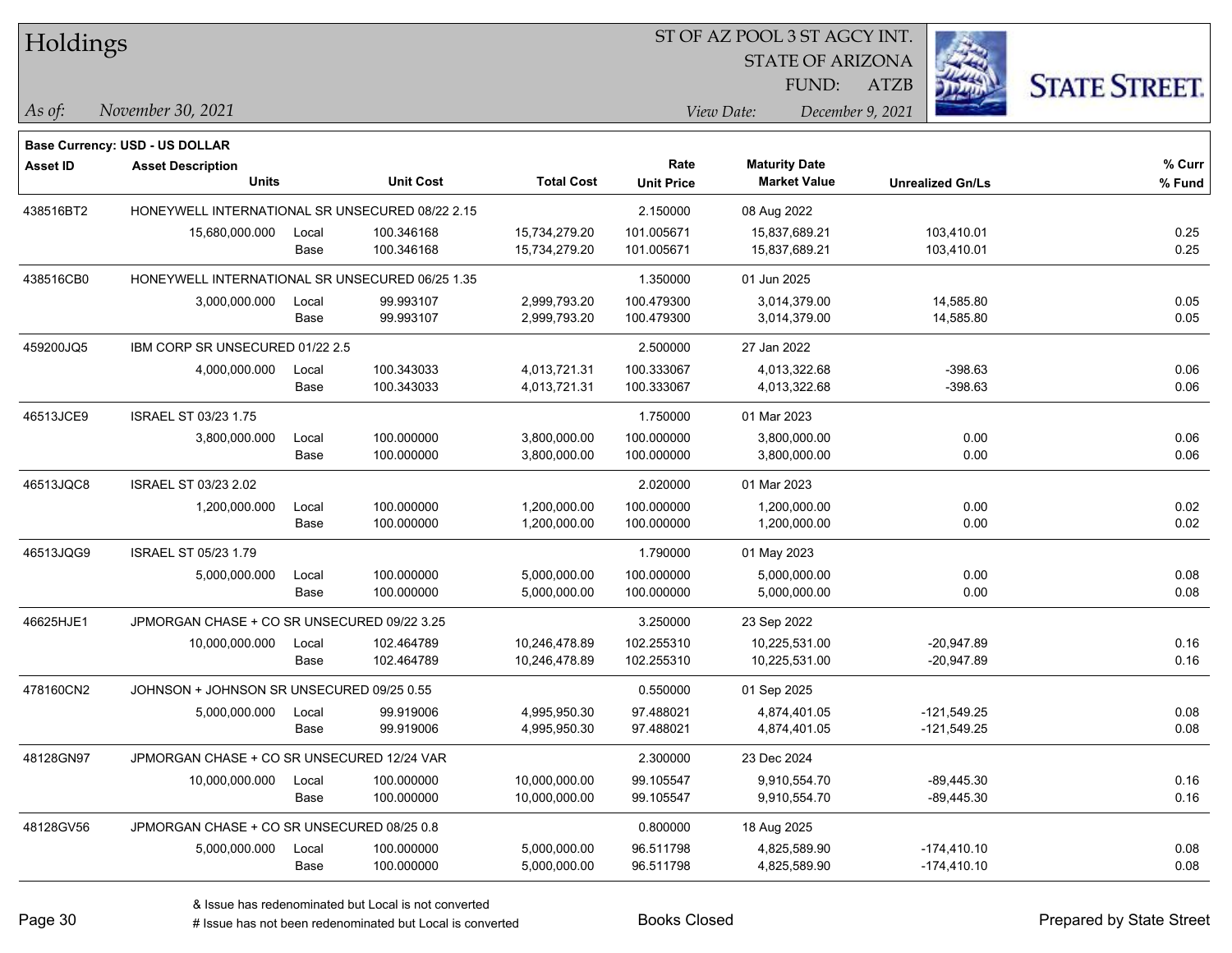| Holdings |
|----------|
|----------|

STATE OF ARIZONA

ATZB



*November 30, 2021 As of: View Date: December 9, 2021*

**Base Currency: USD - US DOLLAR**

FUND:

| Asset ID  | <b>Asset Description</b>                        |                                         |                  |                   | Rate              | <b>Maturity Date</b> |                         | % Curr |
|-----------|-------------------------------------------------|-----------------------------------------|------------------|-------------------|-------------------|----------------------|-------------------------|--------|
|           | <b>Units</b>                                    |                                         | <b>Unit Cost</b> | <b>Total Cost</b> | <b>Unit Price</b> | <b>Market Value</b>  | <b>Unrealized Gn/Ls</b> | % Fund |
| 48130UVH5 | JPMORGAN CHASE FINANCIAL COMPANY GUAR 03/24 0.5 |                                         |                  |                   | 0.500000          | 18 Mar 2024          |                         |        |
|           | 5,000,000.000                                   | Local                                   | 100.000000       | 5,000,000.00      | 98.461665         | 4,923,083.25         | $-76,916.75$            | 0.08   |
|           |                                                 | Base                                    | 100.000000       | 5,000,000.00      | 98.461665         | 4,923,083.25         | -76,916.75              | 0.08   |
| 49327M2Z6 | KEY BANK NA SR UNSECURED 03/23 1.25             |                                         |                  | 1.250000          | 10 Mar 2023       |                      |                         |        |
|           | 3,000,000.000                                   | Local                                   | 99.980084        | 2,999,402.52      | 100.774804        | 3,023,244.12         | 23,841.60               | 0.05   |
|           |                                                 | Base                                    | 99.980084        | 2,999,402.52      | 100.774804        | 3,023,244.12         | 23,841.60               | 0.05   |
| 49327M3A0 | KEY BANK NA SR UNSECURED 01/24 VAR              |                                         |                  |                   | 0.423000          | 03 Jan 2024          |                         |        |
|           | 5,000,000.000                                   | Local                                   | 100.000000       | 5,000,000.00      | 99.719428         | 4,985,971.40         | $-14,028.60$            | 0.08   |
|           |                                                 | Base                                    | 100.000000       | 5,000,000.00      | 99.719428         | 4,985,971.40         | $-14,028.60$            | 0.08   |
| 571900BB4 | MARRIOTT INTERNATIONAL SR UNSECURED 04/24 3.6   |                                         |                  |                   | 3.600000          | 15 Apr 2024          |                         |        |
|           | 3,000,000.000                                   | Local                                   | 99.779640        | 2,993,389.20      | 105.103211        | 3,153,096.33         | 159,707.13              | 0.05   |
|           |                                                 | Base                                    | 99.779640        | 2,993,389.20      | 105.103211        | 3,153,096.33         | 159,707.13              | 0.05   |
| 573284AY2 | MARTIN MARIETTA SR UNSECURED 07/23 0.65         |                                         |                  |                   | 0.650000          | 15 Jul 2023          |                         |        |
|           | 5,000,000.000                                   | Local                                   | 99.992825        | 4,999,641.27      | 99.819610         | 4,990,980.50         | $-8,660.77$             | 0.08   |
|           |                                                 | Base                                    | 99.992825        | 4,999,641.27      | 99.819610         | 4,990,980.50         | $-8,660.77$             | 0.08   |
| 579780AR8 | MCCORMICK + CO SR UNSECURED 02/26 0.9           |                                         |                  | 0.900000          | 15 Feb 2026       |                      |                         |        |
|           | 5,000,000.000                                   | Local                                   | 99.778997        | 4,988,949.86      | 96.887016         | 4,844,350.80         | $-144,599.06$           | 0.08   |
|           |                                                 | Base                                    | 99.778997        | 4,988,949.86      | 96.887016         | 4,844,350.80         | $-144,599.06$           | 0.08   |
| 58013MFE9 |                                                 | MCDONALD S CORP SR UNSECURED 04/23 3.35 |                  |                   | 3.350000          | 01 Apr 2023          |                         |        |
|           | 3,250,000.000                                   | Local                                   | 103.473942       | 3,362,903.11      | 103.267414        | 3,356,190.96         | $-6,712.15$             | 0.05   |
|           |                                                 | Base                                    | 103.473942       | 3,362,903.11      | 103.267414        | 3,356,190.96         | $-6,712.15$             | 0.05   |
| 58933YAF2 | MERCK + CO INC SR UNSECURED 05/23 2.8           |                                         |                  |                   | 2.800000          | 18 May 2023          |                         |        |
|           | 10,000,000.000                                  | Local                                   | 103.657310       | 10,365,731.01     | 103.236409        | 10,323,640.90        | $-42,090.11$            | 0.16   |
|           |                                                 | Base                                    | 103.657310       | 10,365,731.01     | 103.236409        | 10,323,640.90        | $-42,090.11$            | 0.16   |
| 59217GEK1 | MET LIFE GLOB FUNDING I SECURED 144A 09/23 0.45 |                                         |                  |                   | 0.450000          | 01 Sep 2023          |                         |        |
|           | 4,000,000.000                                   | Local                                   | 99.991480        | 3,999,659.20      | 99.519985         | 3,980,799.40         | $-18,859.80$            | 0.06   |
|           |                                                 | Base                                    | 99.991480        | 3,999,659.20      | 99.519985         | 3,980,799.40         | $-18,859.80$            | 0.06   |
| 594918BW3 | MICROSOFT CORP SR UNSECURED 02/22 2.4           |                                         |                  |                   | 2.400000          | 06 Feb 2022          |                         |        |
|           | 10,354,000.000                                  | Local                                   | 100.059616       | 10,360,172.64     | 100.207917        | 10,375,527.73        | 15,355.09               | 0.16   |
|           |                                                 | Base                                    | 100.059616       | 10,360,172.64     | 100.207917        | 10,375,527.73        | 15,355.09               | 0.16   |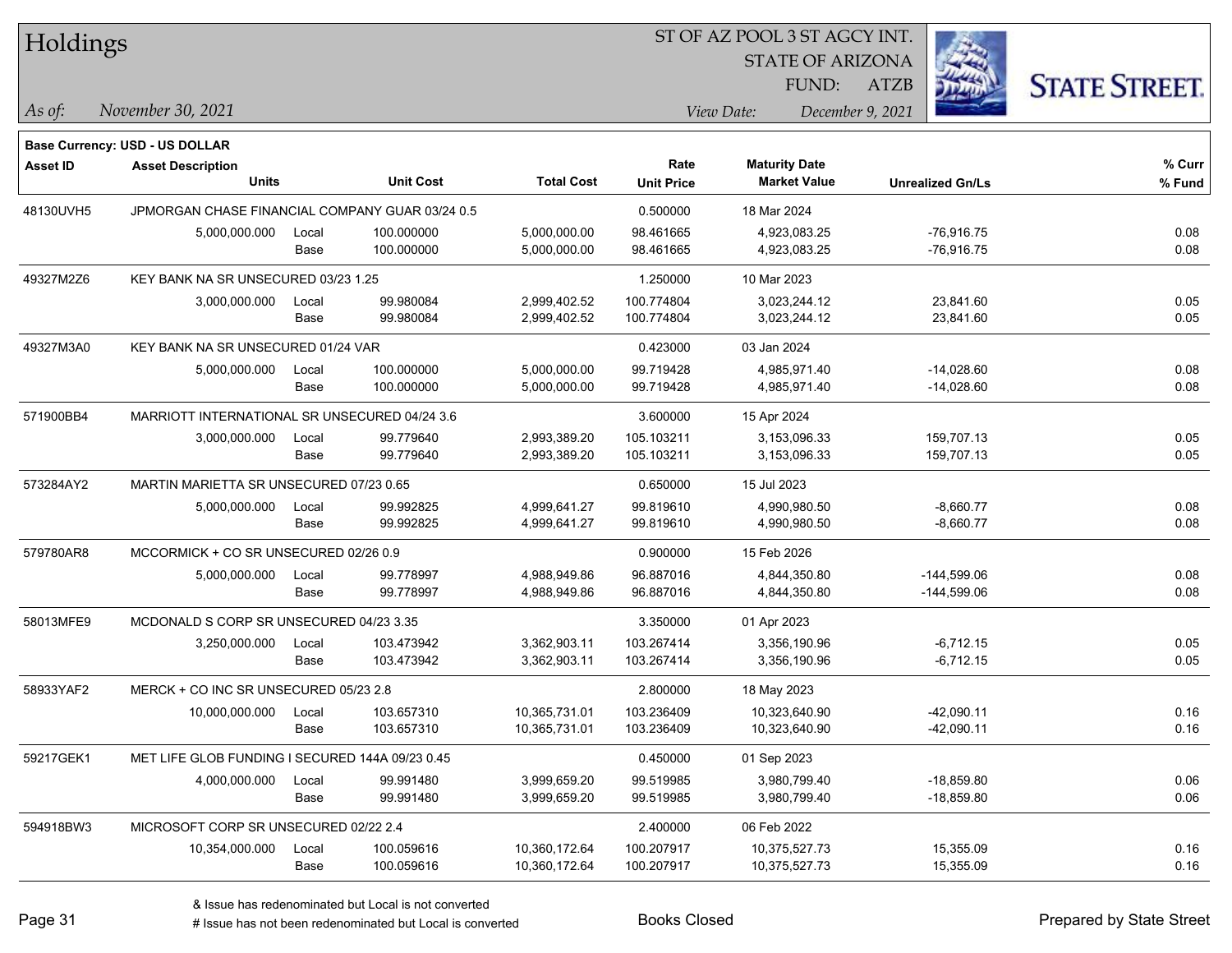| Holdings        |                                                                   |                                                  |                  |                   |                   | ST OF AZ POOL 3 ST AGCY INT. |                         |                      |
|-----------------|-------------------------------------------------------------------|--------------------------------------------------|------------------|-------------------|-------------------|------------------------------|-------------------------|----------------------|
|                 |                                                                   |                                                  |                  |                   |                   | <b>STATE OF ARIZONA</b>      |                         |                      |
|                 |                                                                   |                                                  |                  |                   |                   | FUND:                        | <b>ATZB</b>             | <b>STATE STREET.</b> |
| $ $ As of:      | November 30, 2021                                                 |                                                  |                  |                   |                   | View Date:                   | December 9, 2021        |                      |
|                 |                                                                   |                                                  |                  |                   |                   |                              |                         |                      |
| <b>Asset ID</b> | <b>Base Currency: USD - US DOLLAR</b><br><b>Asset Description</b> |                                                  |                  |                   | Rate              | <b>Maturity Date</b>         |                         | $%$ Curr             |
|                 | <b>Units</b>                                                      |                                                  | <b>Unit Cost</b> | <b>Total Cost</b> | <b>Unit Price</b> | <b>Market Value</b>          | <b>Unrealized Gn/Ls</b> | % Fund               |
| 60920LAE4       | MONDELEZ INTL HLDINGS NE COMPANY GUAR 144A 09/22 2.125            |                                                  |                  |                   | 2.125000          | 19 Sep 2022                  |                         |                      |
|                 | 1,341,000.000                                                     | Local                                            | 101.367673       | 1,359,340.50      | 101.353307        | 1,359,147.85                 | $-192.65$               | 0.02                 |
|                 |                                                                   | Base                                             | 101.367673       | 1,359,340.50      | 101.353307        | 1,359,147.85                 | $-192.65$               | 0.02                 |
| 60920LAQ7       | MONDELEZ INTL HLDINGS NE COMPANY GUAR 144A 09/24 0.75             |                                                  |                  |                   | 0.750000          | 24 Sep 2024                  |                         |                      |
|                 | 4,000,000.000                                                     | Local                                            | 99.855546        | 3,994,221.85      | 98.814788         | 3,952,591.52                 | $-41,630.33$            | 0.06                 |
|                 |                                                                   | Base                                             | 99.855546        | 3,994,221.85      | 98.814788         | 3,952,591.52                 | -41,630.33              | 0.06                 |
| 637432NM3       | NATIONAL RURAL UTIL COOP COLLATERAL T 04/22 2.4                   |                                                  |                  |                   | 2.400000          | 25 Apr 2022                  |                         |                      |
|                 | 8,867,000.000                                                     | Local                                            | 100.562800       | 8,916,903.48      | 100.629812        | 8,922,845.43                 | 5,941.95                | 0.14                 |
|                 |                                                                   | Base                                             | 100.562800       | 8,916,903.48      | 100.629812        | 8,922,845.43                 | 5,941.95                | 0.14                 |
| 63743HEQ1       | NATIONAL RURAL UTIL COOP SR UNSECURED 09/22 2.3                   |                                                  |                  |                   | 2.300000          | 15 Sep 2022                  |                         |                      |
|                 | 1,000,000.000                                                     | Local                                            | 101.339035       | 1,013,390.35      | 101.313390        | 1,013,133.90                 | $-256.45$               | 0.02                 |
|                 |                                                                   | Base                                             | 101.339035       | 1,013,390.35      | 101.313390        | 1,013,133.90                 | $-256.45$               | 0.02                 |
| 63743HET5       |                                                                   | NATIONAL RURAL UTIL COOP SR UNSECURED 01/22 1.75 |                  |                   |                   | 21 Jan 2022                  |                         |                      |
|                 | 4,533,000.000                                                     | Local                                            | 100.213465       | 4,542,676.37      | 100.192003        | 4,541,703.50                 | $-972.87$               | 0.07                 |
|                 |                                                                   | Base                                             | 100.213465       | 4,542,676.37      | 100.192003        | 4,541,703.50                 | $-972.87$               | 0.07                 |
| 63743HEU2       | NATIONAL RURAL UTIL COOP SR UNSECURED 02/24 0.35                  |                                                  |                  |                   | 0.350000          | 08 Feb 2024                  |                         |                      |
|                 | 10,000,000.000                                                    | Local                                            | 99.949652        | 9,994,965.20      | 98.639127         | 9,863,912.70                 | $-131,052.50$           | 0.15                 |
|                 |                                                                   | Base                                             | 99.949652        | 9,994,965.20      | 98.639127         | 9,863,912.70                 | $-131,052.50$           | 0.15                 |
| 63743HEW8       | NATIONAL RURAL UTIL COOP SR UNSECURED 06/26 1                     |                                                  |                  |                   | 1.000000          | 15 Jun 2026                  |                         |                      |
|                 | 15,000,000.000                                                    | Local                                            | 99.780754        | 14,967,113.17     | 97.737005         | 14,660,550.75                | $-306,562.42$           | 0.23                 |
|                 |                                                                   | Base                                             | 99.780754        | 14,967,113.17     | 97.737005         | 14,660,550.75                | $-306,562.42$           | 0.23                 |
| 63743HEY4       | NATIONAL RURAL UTIL COOP SR UNSECURED 10/24 1                     |                                                  |                  |                   | 1.000000          | 18 Oct 2024                  |                         |                      |
|                 | 5,000,000.000                                                     | Local                                            | 99.912064        | 4,995,603.19      | 99.412862         | 4,970,643.10                 | $-24,960.09$            | 0.08                 |
|                 |                                                                   | Base                                             | 99.912064        | 4,995,603.19      | 99.412862         | 4,970,643.10                 | $-24,960.09$            | 0.08                 |
| 637639AC9       | NATIONAL SECS CLEARING SR UNSECURED 144A 12/23 0.4                |                                                  |                  |                   | 0.400000          | 07 Dec 2023                  |                         |                      |
|                 | 5,000,000.000                                                     | Local                                            | 99.917136        | 4,995,856.81      | 99.340405         | 4,967,020.25                 | $-28,836.56$            | 0.08                 |
|                 |                                                                   | Base                                             | 99.917136        | 4,995,856.81      | 99.340405         | 4,967,020.25                 | $-28,836.56$            | 0.08                 |
| 641062AQ7       | NESTLE HOLDINGS INC COMPANY GUAR 144A 01/24 0.375                 |                                                  |                  |                   | 0.375000          | 15 Jan 2024                  |                         |                      |
|                 | 15,000,000.000                                                    | Local                                            | 99.846528        | 14,976,979.25     | 99.006795         | 14,851,019.25                | $-125,960.00$           | 0.23                 |
|                 |                                                                   | Base                                             | 99.846528        | 14,976,979.25     | 99.006795         | 14,851,019.25                | $-125,960.00$           | 0.23                 |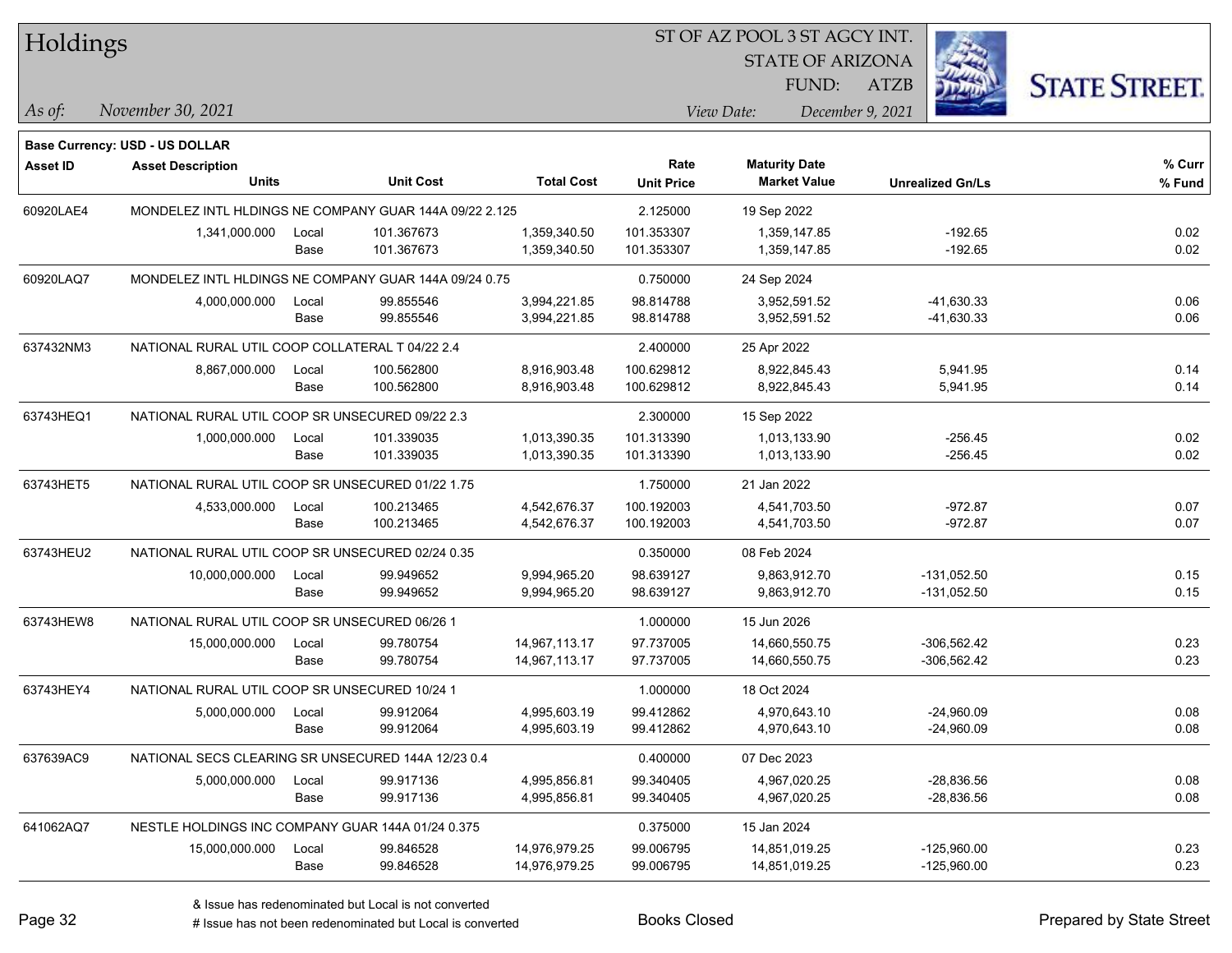| Holdings        |                                                      |       |                  |                   | 51 OF AZ POOL 3 51 AGCY INT. |                                             |                  |      |                         |                      |
|-----------------|------------------------------------------------------|-------|------------------|-------------------|------------------------------|---------------------------------------------|------------------|------|-------------------------|----------------------|
|                 |                                                      |       |                  |                   |                              | <b>STATE OF ARIZONA</b>                     |                  |      | i.                      |                      |
|                 |                                                      |       |                  |                   |                              |                                             | FUND:            | ATZB |                         | <b>STATE STREET.</b> |
| As of:          | November 30, 2021                                    |       |                  |                   |                              | View Date:                                  | December 9, 2021 |      |                         |                      |
|                 | <b>Base Currency: USD - US DOLLAR</b>                |       |                  |                   |                              |                                             |                  |      |                         |                      |
| <b>Asset ID</b> | <b>Asset Description</b><br><b>Units</b>             |       | <b>Unit Cost</b> | <b>Total Cost</b> | Rate                         | <b>Maturity Date</b><br><b>Market Value</b> |                  |      |                         | % Curr               |
|                 |                                                      |       |                  |                   | <b>Unit Price</b>            |                                             |                  |      | <b>Unrealized Gn/Ls</b> | % Fund               |
| 65339KBU3       | NEXTERA ENERGY CAPITAL COMPANY GUAR 03/23 0.65       |       |                  |                   | 0.650000                     | 01 Mar 2023                                 |                  |      |                         |                      |
|                 | 10,000,000.000                                       | Local | 99.993628        | 9,999,362.75      | 99.906396                    | 9,990,639.60                                |                  |      | $-8,723.15$             | 0.16                 |
|                 |                                                      | Base  | 99.993628        | 9,999,362.75      | 99.906396                    | 9,990,639.60                                |                  |      | $-8,723.15$             | 0.16                 |
| 654740BQ1       | NISSAN MOTOR ACCEPTANCE SR UNSECURED 144A 03/24 1.05 |       |                  |                   | 1.050000                     | 08 Mar 2024                                 |                  |      |                         |                      |
|                 | 7,000,000.000                                        | Local | 99.993195        | 6,999,523.62      | 98.601628                    | 6,902,113.96                                |                  |      | $-97,409.66$            | 0.11                 |
|                 |                                                      | Base  | 99.993195        | 6,999,523.62      | 98.601628                    | 6,902,113.96                                |                  |      | $-97,409.66$            | 0.11                 |
| 655844BJ6       | NORFOLK SOUTHERN CORP SR UNSECURED 04/22 3           |       |                  |                   | 3.000000                     | 01 Apr 2022                                 |                  |      |                         |                      |
|                 | 3,140,000.000                                        | Local | 100.098017       | 3,143,077.73      | 100.191070                   | 3,145,999.60                                |                  |      | 2,921.87                | 0.05                 |
|                 |                                                      | Base  | 100.098017       | 3,143,077.73      | 100.191070                   | 3,145,999.60                                |                  |      | 2,921.87                | 0.05                 |
| 665859AP9       | NORTHERN TRUST CORP SUBORDINATED 10/25 3.95          |       |                  |                   | 3.950000                     | 30 Oct 2025                                 |                  |      |                         |                      |
|                 | 4,455,000.000                                        | Local | 112.490697       | 5,011,460.55      | 110.217472                   | 4,910,188.38                                |                  |      | $-101,272.17$           | 0.08                 |
|                 |                                                      | Base  | 112.490697       | 5,011,460.55      | 110.217472                   | 4,910,188.38                                |                  |      | $-101,272.17$           | 0.08                 |
| 67066GAK0       | NVIDIA CORP SR UNSECURED 06/23 0.309                 |       |                  |                   | 0.309000                     | 15 Jun 2023                                 |                  |      |                         |                      |
|                 | 20,000,000.000                                       | Local | 100.000000       | 20,000,000.00     | 99.603833                    | 19,920,766.60                               |                  |      | $-79,233.40$            | 0.31                 |
|                 |                                                      | Base  | 100.000000       | 20,000,000.00     | 99.603833                    | 19,920,766.60                               |                  |      | $-79,233.40$            | 0.31                 |
| 68389XBB0       | ORACLE CORP SR UNSECURED 05/22 2.5                   |       |                  |                   | 2.500000                     | 15 May 2022                                 |                  |      |                         |                      |
|                 | 34,033,000.000                                       | Local | 100.635788       | 34,249,377.66     | 100.596057                   | 34,235,856.08                               |                  |      | $-13,521.58$            | 0.54                 |
|                 |                                                      | Base  | 100.635788       | 34,249,377.66     | 100.596057                   | 34,235,856.08                               |                  |      | $-13,521.58$            | 0.54                 |
| 68389XBL8       | ORACLE CORP SR UNSECURED 09/23 2.4                   |       |                  |                   | 2.400000                     | 15 Sep 2023                                 |                  |      |                         |                      |
|                 | 6,700,000.000                                        | Local | 103.212757       | 6,915,254.72      | 102.270244                   | 6,852,106.35                                |                  |      | $-63,148.37$            | 0.11                 |
|                 |                                                      | Base  | 103.212757       | 6,915,254.72      | 102.270244                   | 6,852,106.35                                |                  |      | $-63, 148.37$           | 0.11                 |
| 68389XCC7       | ORACLE CORP SR UNSECURED 03/26 1.65                  |       |                  |                   | 1.650000                     | 25 Mar 2026                                 |                  |      |                         |                      |
|                 | 8,000,000.000                                        | Local | 99.958724        | 7,996,697.90      | 99.564458                    | 7,965,156.64                                |                  |      | $-31,541.26$            | 0.12                 |
|                 |                                                      | Base  | 99.958724        | 7,996,697.90      | 99.564458                    | 7,965,156.64                                |                  |      | $-31,541.26$            | 0.12                 |
| 70450YAB9       | PAYPAL HOLDINGS INC SR UNSECURED 09/22 2.2           |       |                  |                   | 2.200000                     | 26 Sep 2022                                 |                  |      |                         |                      |
|                 | 10,000,000.000                                       | Local | 101.646309       | 10,164,630.91     | 101.460659                   | 10,146,065.90                               |                  |      | $-18,565.01$            | 0.16                 |
|                 |                                                      | Base  | 101.646309       | 10,164,630.91     | 101.460659                   | 10,146,065.90                               |                  |      | $-18,565.01$            | 0.16                 |
| 713448EY0       | PEPSICO INC SR UNSECURED 05/23 0.75                  |       |                  |                   | 0.750000                     | 01 May 2023                                 |                  |      |                         |                      |
|                 | 4,888,000.000                                        | Local | 100.602459       | 4,917,448.20      | 100.398170                   | 4,907,462.55                                |                  |      | $-9,985.65$             | 0.08                 |
|                 |                                                      | Base  | 100.602459       | 4,917,448.20      | 100.398170                   | 4,907,462.55                                |                  |      | $-9,985.65$             | 0.08                 |

 $\overline{\text{SUSP}}$ 

٦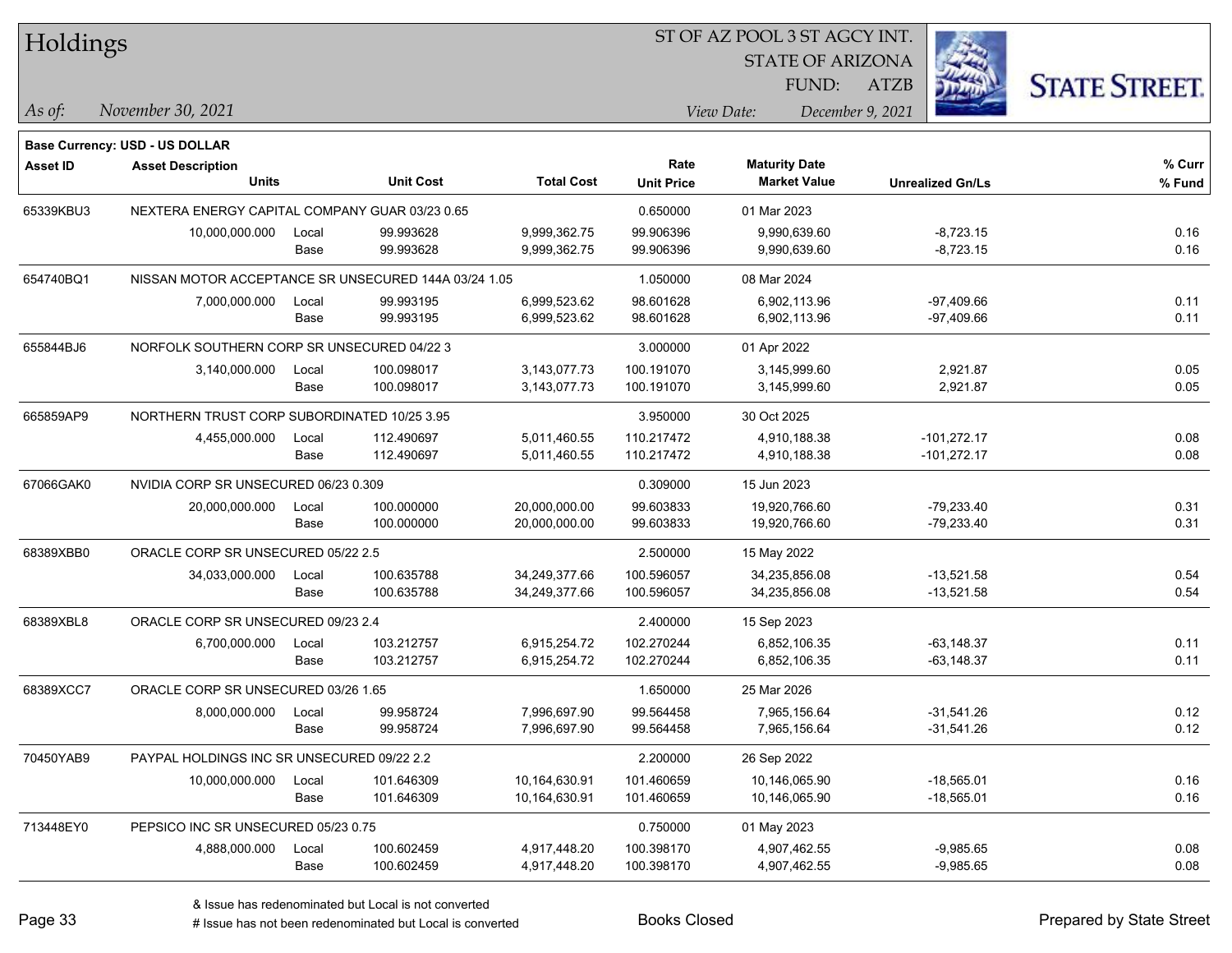| Holdings |
|----------|
|----------|

STATE OF ARIZONA

ATZB



*November 30, 2021 As of: View Date: December 9, 2021*

**Base Currency: USD - US DOLLAR**

FUND:

| <b>Asset ID</b> | <b>Asset Description</b>                        |                                                 |                  |                   | Rate              | <b>Maturity Date</b> |                         | % Curr |
|-----------------|-------------------------------------------------|-------------------------------------------------|------------------|-------------------|-------------------|----------------------|-------------------------|--------|
|                 | <b>Units</b>                                    |                                                 | <b>Unit Cost</b> | <b>Total Cost</b> | <b>Unit Price</b> | <b>Market Value</b>  | <b>Unrealized Gn/Ls</b> | % Fund |
| 713448FB9       | PEPSICO INC SR UNSECURED 10/23 0.4              |                                                 |                  |                   | 0.400000          | 07 Oct 2023          |                         |        |
|                 | 9,909,000.000                                   | Local                                           | 100.129015       | 9,921,784.12      | 99.598464         | 9,869,211.80         | $-52,572.32$            | 0.15   |
|                 |                                                 | Base                                            | 100.129015       | 9,921,784.12      | 99.598464         | 9,869,211.80         | $-52,572.32$            | 0.15   |
| 717081DM2       | PFIZER INC SR UNSECURED 05/24 3.4               |                                                 |                  |                   | 3.400000          | 15 May 2024          |                         |        |
|                 | 4,753,000.000                                   | Local                                           | 107.009763       | 5,086,174.04      | 105.916673        | 5,034,219.47         | $-51,954.57$            | 0.08   |
|                 |                                                 | Base                                            | 107.009763       | 5,086,174.04      | 105.916673        | 5,034,219.47         | $-51,954.57$            | 0.08   |
| 717081ER0       | PFIZER INC SR UNSECURED 03/22 2.8               |                                                 |                  |                   | 2.800000          | 11 Mar 2022          |                         |        |
|                 | 3,000,000.000                                   | Local                                           | 99.999452        | 2,999,983.57      | 100.658753        | 3,019,762.59         | 19,779.02               | 0.05   |
|                 |                                                 | Base                                            | 99.999452        | 2,999,983.57      | 100.658753        | 3,019,762.59         | 19,779.02               | 0.05   |
| 718546AX2       | PHILLIPS 66 COMPANY GUAR 02/24 VAR              |                                                 |                  |                   | 0.776000          | 15 Feb 2024          |                         |        |
|                 | 15,000,000.000                                  | Local                                           | 100.000000       | 15,000,000.00     | 100.002267        | 15,000,340.05        | 340.05                  | 0.23   |
|                 |                                                 | Base                                            | 100.000000       | 15,000,000.00     | 100.002267        | 15,000,340.05        | 340.05                  | 0.23   |
| 723484AH4       | PINNACLE WEST CAPITAL SR UNSECURED 06/25 1.3    |                                                 |                  |                   | 1.300000          | 15 Jun 2025          |                         |        |
|                 | 12,000,000.000                                  | Local                                           | 99.992967        | 11,999,156.05     | 98.813387         | 11,857,606.44        | $-141,549.61$           | 0.19   |
|                 |                                                 | Base                                            | 99.992967        | 11,999,156.05     | 98.813387         | 11,857,606.44        | $-141,549.61$           | 0.19   |
| 74256LEM7       | PRINCIPAL LFE GLB FND II SECURED 144A 04/24 VAR |                                                 |                  | 0.500000          | 12 Apr 2024       |                      |                         |        |
|                 | 5,000,000.000                                   | Local                                           | 100.000000       | 5,000,000.00      | 100.429512        | 5,021,475.60         | 21,475.60               | 0.08   |
|                 |                                                 | Base                                            | 100.000000       | 5,000,000.00      | 100.429512        | 5,021,475.60         | 21,475.60               | 0.08   |
| 742718FL8       |                                                 | PROCTER + GAMBLE CO/THE SR UNSECURED 10/25 0.55 |                  |                   | 0.550000          | 29 Oct 2025          |                         |        |
|                 | 15,000,000.000                                  | Local                                           | 99.873310        | 14,980,996.49     | 97.659980         | 14,648,997.00        | $-331,999.49$           | 0.23   |
|                 |                                                 | Base                                            | 99.873310        | 14,980,996.49     | 97.659980         | 14,648,997.00        | $-331,999.49$           | 0.23   |
| 742718FP9       | PROCTER + GAMBLE CO/THE SR UNSECURED 04/26 1    |                                                 |                  |                   | 1.000000          | 23 Apr 2026          |                         |        |
|                 | 5,500,000.000                                   | Local                                           | 99.965741        | 5,498,115.78      | 99.091815         | 5,450,049.83         | -48,065.95              | 0.09   |
|                 |                                                 | Base                                            | 99.965741        | 5,498,115.78      | 99.091815         | 5,450,049.83         | -48,065.95              | 0.09   |
| 771196BR2       | ROCHE HOLDINGS INC COMPANY GUAR 144A 03/24 VAR  |                                                 |                  |                   | 0.290000          | 05 Mar 2024          |                         |        |
|                 | 7,000,000.000                                   | Local                                           | 100.000000       | 7,000,000.00      | 100.183011        | 7,012,810.77         | 12,810.77               | 0.11   |
|                 |                                                 | Base                                            | 100.000000       | 7,000,000.00      | 100.183011        | 7,012,810.77         | 12,810.77               | 0.11   |
| 78014RBX7       | ROYAL BANK OF CANADA SR UNSECURED 01/25 VAR     |                                                 |                  |                   | 2.300000          | 30 Jan 2025          |                         |        |
|                 | 10,000,000.000                                  | Local                                           | 100.000000       | 10,000,000.00     | 100.080014        | 10,008,001.40        | 8,001.40                | 0.16   |
|                 |                                                 | Base                                            | 100.000000       | 10,000,000.00     | 100.080014        | 10,008,001.40        | 8,001.40                | 0.16   |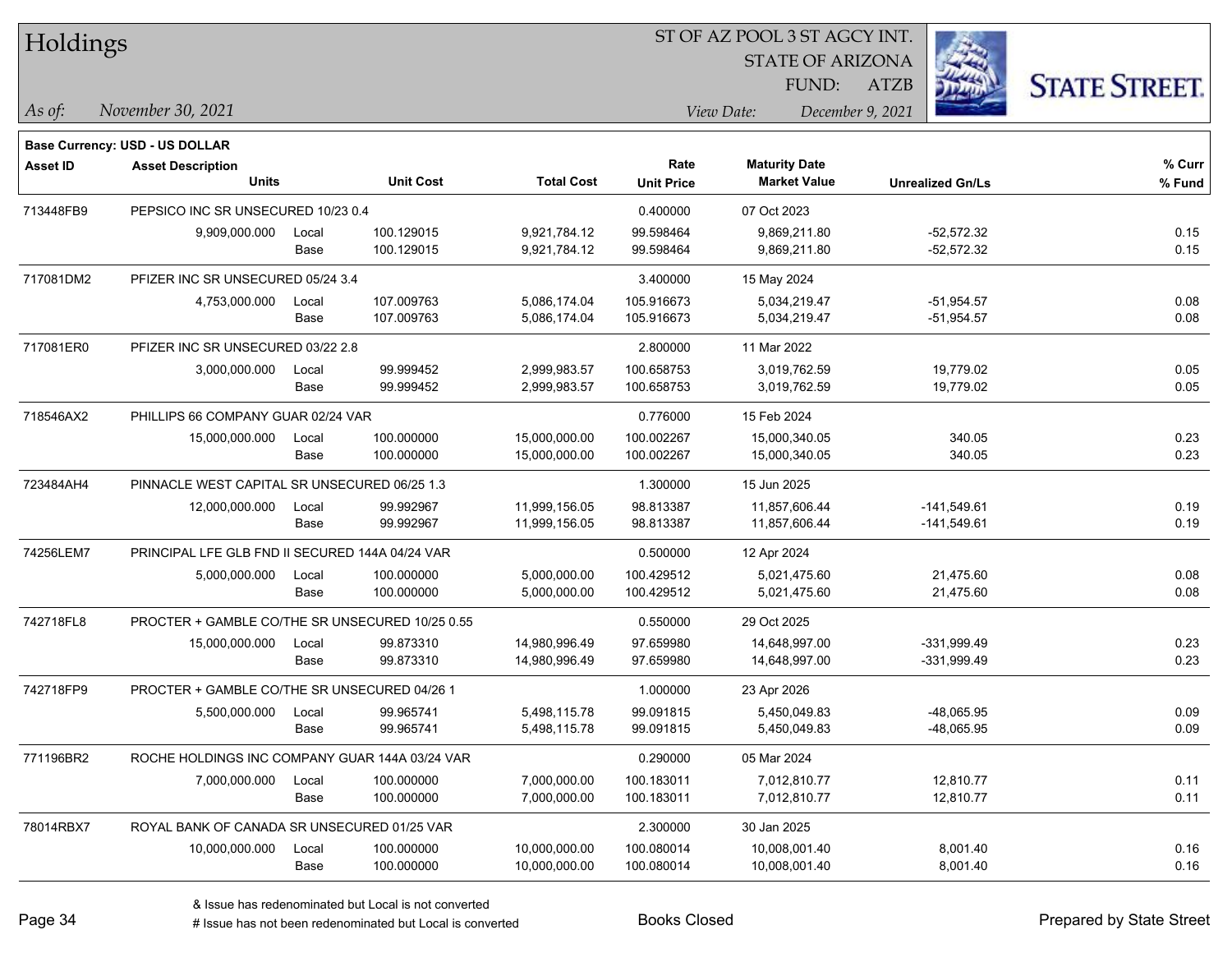| Holdings        |                                                 |       |                  |                   |                           | ST OF AZ POOL 3 ST AGCY INT.                |                         |                      |
|-----------------|-------------------------------------------------|-------|------------------|-------------------|---------------------------|---------------------------------------------|-------------------------|----------------------|
|                 |                                                 |       |                  |                   |                           | <b>STATE OF ARIZONA</b>                     |                         |                      |
|                 |                                                 |       |                  |                   |                           | FUND:                                       | <b>ATZB</b>             | <b>STATE STREET.</b> |
| As of:          | November 30, 2021                               |       |                  |                   |                           | View Date:                                  | December 9, 2021        |                      |
|                 | <b>Base Currency: USD - US DOLLAR</b>           |       |                  |                   |                           |                                             |                         |                      |
| <b>Asset ID</b> | <b>Asset Description</b><br><b>Units</b>        |       | <b>Unit Cost</b> | <b>Total Cost</b> | Rate<br><b>Unit Price</b> | <b>Maturity Date</b><br><b>Market Value</b> | <b>Unrealized Gn/Ls</b> | % Curr<br>% Fund     |
| 78014RCM0       | ROYAL BANK OF CANADA SR UNSECURED 03/25 VAR     |       |                  |                   | 1.500000                  | 27 Mar 2025                                 |                         |                      |
|                 | 10,000,000.000                                  | Local | 100.000000       | 10,000,000.00     | 100.096000                | 10,009,600.00                               | 9,600.00                | 0.16                 |
|                 |                                                 | Base  | 100.000000       | 10,000,000.00     | 100.096000                | 10,009,600.00                               | 9,600.00                | 0.16                 |
| 78014RDC1       | ROYAL BANK OF CANADA SR UNSECURED 10/25 VAR     |       |                  |                   | 0.625000                  | 09 Oct 2025                                 |                         |                      |
|                 | 5,000,000.000                                   | Local | 100.000000       | 5,000,000.00      | 97.300000                 | 4,865,000.00                                | $-135,000.00$           | 0.08                 |
|                 |                                                 | Base  | 100.000000       | 5,000,000.00      | 97.300000                 | 4,865,000.00                                | $-135,000.00$           | 0.08                 |
| 78015K7L2       | ROYAL BANK OF CANADA SR UNSECURED 01/24 0.425   |       |                  |                   | 0.425000                  | 19 Jan 2024                                 |                         |                      |
|                 | 15,000,000.000                                  | Local | 99.997866        | 14,999,679.86     | 99.098164                 | 14,864,724.60                               | $-134,955.26$           | 0.23                 |
|                 |                                                 | Base  | 99.997866        | 14,999,679.86     | 99.098164                 | 14,864,724.60                               | $-134,955.26$           | 0.23                 |
| 78016EZX8       | ROYAL BANK OF CANADA SR UNSECURED 10/24 0.75    |       |                  |                   | 0.750000                  | 07 Oct 2024                                 |                         |                      |
|                 | 15,000,000.000                                  | Local | 99.873632        | 14,981,044.87     | 98.940935                 | 14,841,140.25                               | $-139,904.62$           | 0.23                 |
|                 |                                                 | Base  | 99.873632        | 14,981,044.87     | 98.940935                 | 14,841,140.25                               | $-139,904.62$           | 0.23                 |
| 78446YAA1       | SLM STUDENT LOAN TRUST SLMA 2012 2 A            |       |                  |                   | 0.789250                  | 25 Jan 2029                                 |                         |                      |
|                 | 799,021.420                                     | Local | 100.000000       | 799,021.42        | 98.369330                 | 785,992.02                                  | $-13,029.40$            | 0.01                 |
| Original Face:  | 2,838,688.000                                   | Base  | 100.000000       | 799,021.42        | 98.369330                 | 785,992.02                                  | $-13,029.40$            | 0.01                 |
| 79466LAG9       | SALESFORCE.COM INC SR UNSECURED 07/24 0.625     |       |                  |                   | 0.625000                  | 15 Jul 2024                                 |                         |                      |
|                 | 5,000,000.000                                   | Local | 99.968679        | 4,998,433.97      | 99.210841                 | 4,960,542.05                                | $-37,891.92$            | 0.08                 |
|                 |                                                 | Base  | 99.968679        | 4,998,433.97      | 99.210841                 | 4,960,542.05                                | $-37,891.92$            | 0.08                 |
| 842587CU9       | SOUTHERN CO SR UNSECURED 07/23 2.95             |       |                  |                   | 2.950000                  | 01 Jul 2023                                 |                         |                      |
|                 | 10,000,000.000                                  | Local | 103.345400       | 10,334,540.00     | 102.688808                | 10,268,880.80                               | $-65,659.20$            | 0.16                 |
|                 |                                                 | Base  | 103.345400       | 10,334,540.00     | 102.688808                | 10,268,880.80                               | $-65,659.20$            | 0.16                 |
| 8426EPAA6       | SOUTHERN CO GAS CAPITAL COMPANY GUAR 10/23 2.45 |       |                  |                   | 2.450000                  | 01 Oct 2023                                 |                         |                      |
|                 | 15,000,000.000                                  | Local | 103.202411       | 15,480,361.64     | 102.486340                | 15,372,951.00                               | $-107,410.64$           | 0.24                 |
|                 |                                                 | Base  | 103.202411       | 15,480,361.64     | 102.486340                | 15,372,951.00                               | $-107,410.64$           | 0.24                 |
| 855244AG4       | STARBUCKS CORP SR UNSECURED 06/22 2.7           |       |                  |                   | 2.700000                  | 15 Jun 2022                                 |                         |                      |
|                 | 9,055,000.000                                   | Local | 100.925516       | 9,138,805.43      | 100.817699                | 9,129,042.64                                | $-9,762.79$             | 0.14                 |
|                 |                                                 | Base  | 100.925516       | 9,138,805.43      | 100.817699                | 9,129,042.64                                | $-9,762.79$             | 0.14                 |
| 863667BA8       | STRYKER CORP SR UNSECURED 06/25 1.15            |       |                  |                   | 1.150000                  | 15 Jun 2025                                 |                         |                      |
|                 | 5,000,000.000                                   | Local | 99.836615        | 4,991,830.73      | 99.302156                 | 4,965,107.80                                | $-26,722.93$            | 0.08                 |
|                 |                                                 | Base  | 99.836615        | 4,991,830.73      | 99.302156                 | 4,965,107.80                                | $-26,722.93$            | 0.08                 |

 $\overline{\phantom{0}}$ 

 $\overline{\phantom{a}}$ 

 $\overline{\phantom{a}}$ 

 $\overline{\phantom{0}}$ 

 $\overline{\phantom{0}}$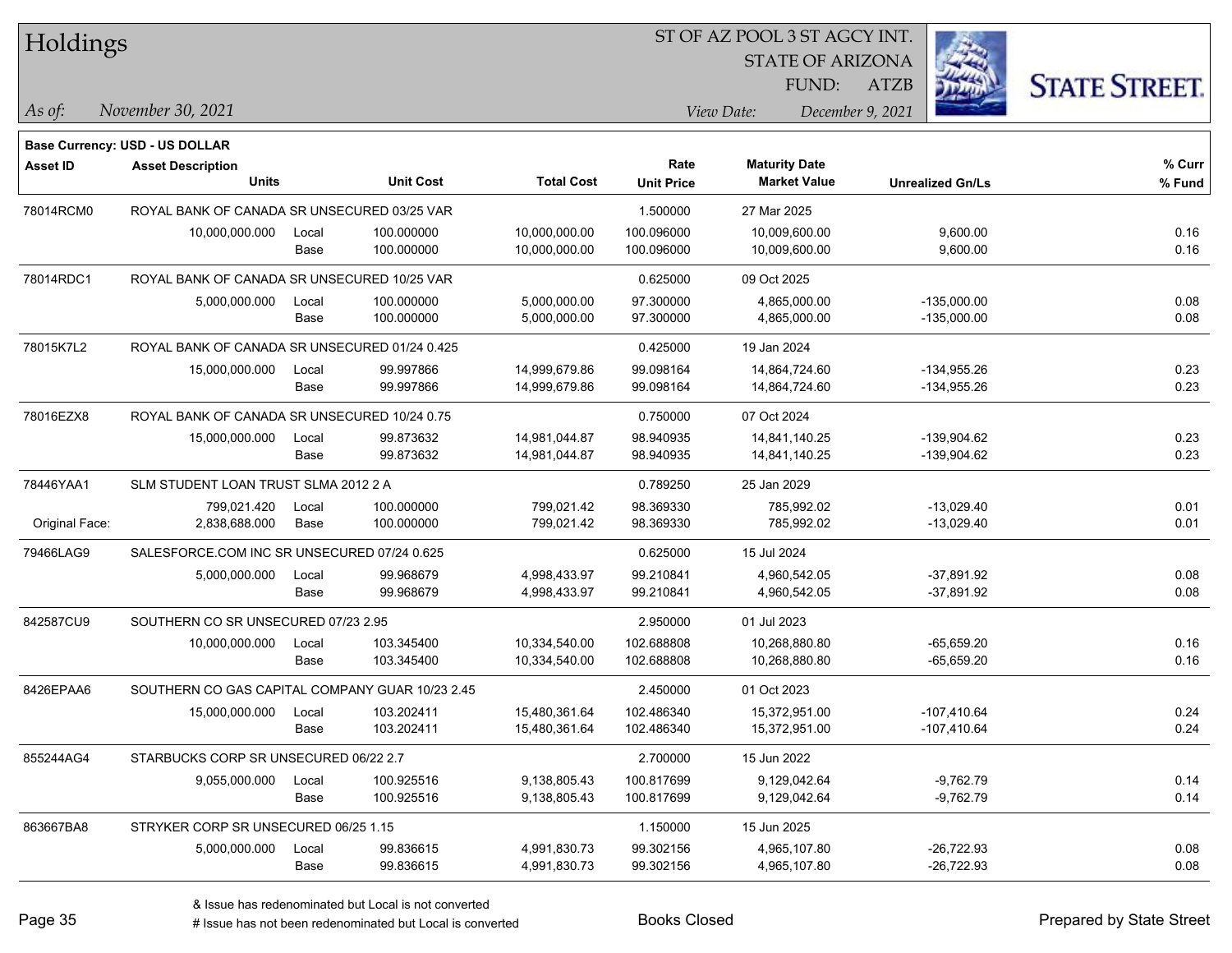| Holdings  |                                                  |       |                  |                   |                   | ST OF AZ POOL 3 ST AGCY INT. |                         |                      |
|-----------|--------------------------------------------------|-------|------------------|-------------------|-------------------|------------------------------|-------------------------|----------------------|
|           |                                                  |       |                  |                   |                   |                              | <b>STATE OF ARIZONA</b> |                      |
|           |                                                  |       |                  |                   |                   | FUND:                        | ATZB                    | <b>STATE STREET.</b> |
| As of:    | November 30, 2021                                |       |                  |                   |                   | View Date:                   | December 9, 2021        |                      |
|           | Base Currency: USD - US DOLLAR                   |       |                  |                   |                   |                              |                         |                      |
| Asset ID  | <b>Asset Description</b>                         |       |                  |                   | Rate              | <b>Maturity Date</b>         |                         | % Curr               |
|           | <b>Units</b>                                     |       | <b>Unit Cost</b> | <b>Total Cost</b> | <b>Unit Price</b> | <b>Market Value</b>          | <b>Unrealized Gn/Ls</b> | % Fund               |
| 86787EBE6 | TRUIST BANK SR UNSECURED 05/22 2.8               |       |                  |                   | 2.800000          | 17 May 2022                  |                         |                      |
|           | 10,000,000.000                                   | Local | 99.992229        | 9,999,222.90      | 100.954184        | 10,095,418.40                | 96,195.50               | 0.16                 |
|           |                                                  | Base  | 99.992229        | 9,999,222.90      | 100.954184        | 10,095,418.40                | 96,195.50               | 0.16                 |
| 87612EBD7 | TARGET CORP SR UNSECURED 07/24 3.5               |       |                  |                   | 3.500000          | 01 Jul 2024                  |                         |                      |
|           | 3,678,000.000                                    | Local | 107.854018       | 3,966,870.78      | 106.257072        | 3,908,135.11                 | $-58,735.67$            | 0.06                 |
|           |                                                  | Base  | 107.854018       | 3,966,870.78      | 106.257072        | 3,908,135.11                 | $-58,735.67$            | 0.06                 |
| 880591EN8 | TENN VALLEY AUTHORITY SR UNSECURED 08/22 1.875   |       |                  |                   | 1.875000          | 15 Aug 2022                  |                         |                      |
|           | 6,127,000.000                                    | Local | 101.230702       | 6,202,405.14      | 101.195436        | 6,200,244.36                 | $-2,160.78$             | 0.10                 |
|           |                                                  | Base  | 101.230702       | 6,202,405.14      | 101.195436        | 6,200,244.36                 | $-2,160.78$             | 0.10                 |
| 880591ER9 | TENN VALLEY AUTHORITY SR UNSECURED 09/24 2.875   |       |                  |                   | 2.875000          | 15 Sep 2024                  |                         |                      |
|           | 21,515,000.000                                   | Local | 106.768556       | 22,971,254.86     | 105.769411        | 22,756,288.78                | $-214,966.08$           | 0.36                 |
|           |                                                  | Base  | 106.768556       | 22,971,254.86     | 105.769411        | 22,756,288.78                | $-214,966.08$           | 0.36                 |
| 88579YAX9 | 3M COMPANY SR UNSECURED 03/23 2.25               |       |                  |                   | 2.250000          | 15 Mar 2023                  |                         |                      |
|           | 1,500,000.000                                    | Local | 102.198000       | 1,532,970.00      | 102.070373        | 1,531,055.60                 | $-1,914.40$             | 0.02                 |
|           |                                                  | Base  | 102.198000       | 1,532,970.00      | 102.070373        | 1,531,055.60                 | $-1,914.40$             | 0.02                 |
| 89114Q3J5 | TORONTO DOMINION BANK SR UNSECURED 07/22 VAR     |       |                  |                   | 0.478250          | 22 Jul 2022                  |                         |                      |
|           | 5,000,000.000                                    | Local | 100.000000       | 5,000,000.00      | 99.997676         | 4,999,883.80                 | $-116.20$               | 0.08                 |
|           |                                                  | Base  | 100.000000       | 5,000,000.00      | 99.997676         | 4,999,883.80                 | $-116.20$               | 0.08                 |
| 89114Q5A2 | TORONTO DOMINION BANK SR UNSECURED 08/24 VAR     |       |                  |                   | 2.450000          | 14 Aug 2024                  |                         |                      |
|           | 10,000,000.000                                   | Local | 100.000000       | 10,000,000.00     | 100.991042        | 10,099,104.20                | 99,104.20               | 0.16                 |
|           |                                                  | Base  | 100.000000       | 10,000,000.00     | 100.991042        | 10,099,104.20                | 99,104.20               | 0.16                 |
| 89114QCR7 | TORONTO DOMINION BANK SR UNSECURED 03/24 VAR     |       |                  |                   | 0.405000          | 04 Mar 2024                  |                         |                      |
|           | 11,000,000.000                                   | Local | 100.000000       | 11,000,000.00     | 100.118810        | 11,013,069.10                | 13,069.10               | 0.17                 |
|           |                                                  | Base  | 100.000000       | 11,000,000.00     | 100.118810        | 11,013,069.10                | 13,069.10               | 0.17                 |
| 89114TZA3 | TORONTO DOMINION BANK SR UNSECURED 06/23 0.3     |       |                  |                   | 0.300000          | 02 Jun 2023                  |                         |                      |
|           | 22,000,000.000                                   | Local | 99.959407        | 21,991,069.63     | 99.520796         | 21,894,575.12                | $-96,494.51$            | 0.34                 |
|           |                                                  | Base  | 99.959407        | 21,991,069.63     | 99.520796         | 21,894,575.12                | $-96,494.51$            | 0.34                 |
| 89236TFX8 | TOYOTA MOTOR CREDIT CORP SR UNSECURED 04/22 2.65 |       |                  |                   | 2.650000          | 12 Apr 2022                  |                         |                      |
|           | 13,000,000.000                                   | Local | 99.992412        | 12,999,013.61     | 100.816408        | 13,106,133.04                | 107,119.43              | 0.21                 |
|           |                                                  | Base  | 99.992412        | 12,999,013.61     | 100.816408        | 13,106,133.04                | 107,119.43              | 0.21                 |

 $\overline{\phantom{0}}$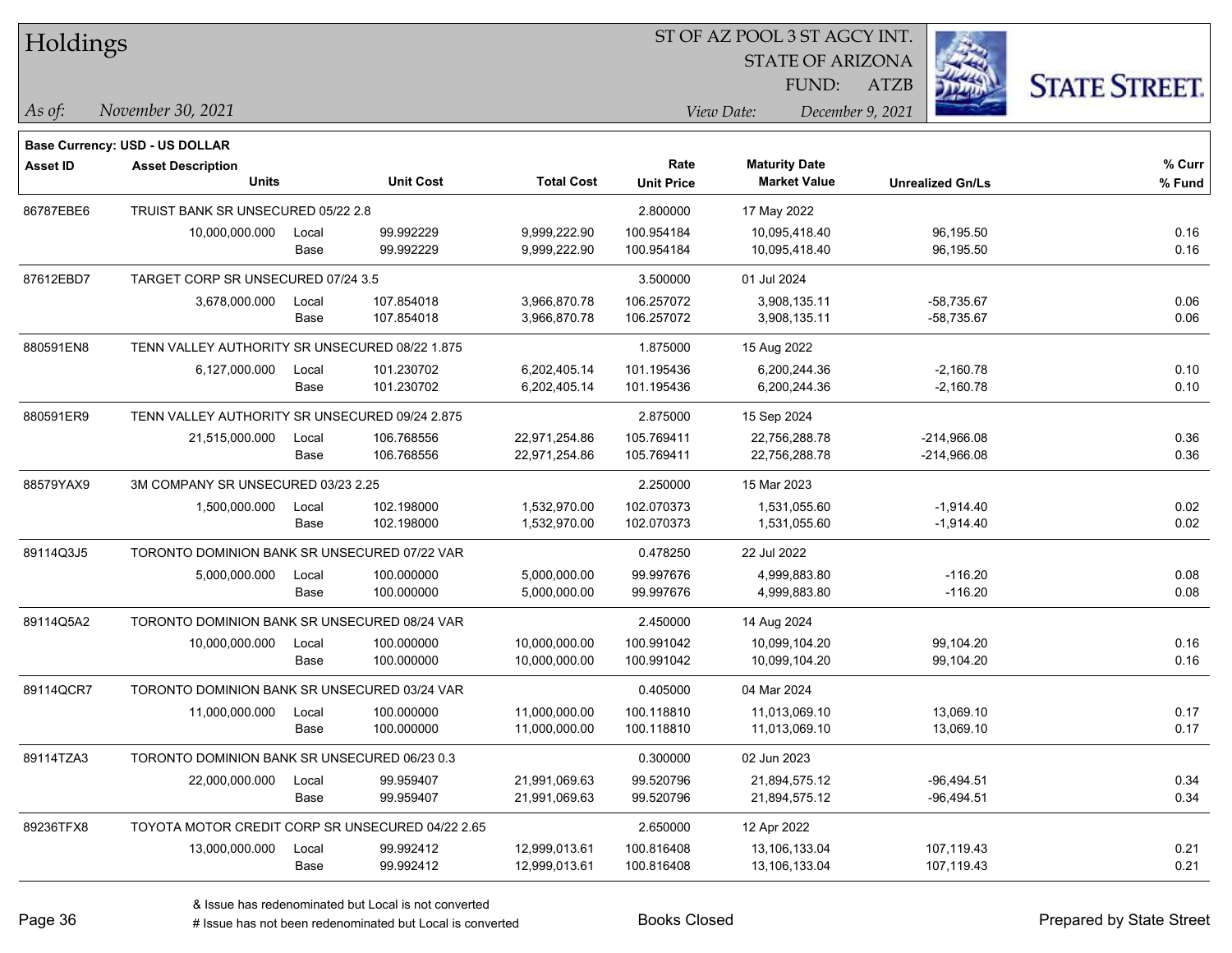| Holdings        |                                                  |       |                  |                   |                   | ST OF AZ POOL 3 ST AGCY INT. |                         |                      |
|-----------------|--------------------------------------------------|-------|------------------|-------------------|-------------------|------------------------------|-------------------------|----------------------|
|                 |                                                  |       |                  |                   |                   | <b>STATE OF ARIZONA</b>      |                         |                      |
|                 |                                                  |       |                  |                   |                   | FUND:                        | <b>ATZB</b>             | <b>STATE STREET.</b> |
| As of:          | November 30, 2021                                |       |                  |                   |                   | View Date:                   | December 9, 2021        |                      |
|                 | Base Currency: USD - US DOLLAR                   |       |                  |                   |                   |                              |                         |                      |
| <b>Asset ID</b> | <b>Asset Description</b>                         |       |                  |                   | Rate              | <b>Maturity Date</b>         |                         | % Curr               |
|                 | Units                                            |       | <b>Unit Cost</b> | <b>Total Cost</b> | <b>Unit Price</b> | <b>Market Value</b>          | <b>Unrealized Gn/Ls</b> | % Fund               |
| 89236TGT6       | TOYOTA MOTOR CREDIT CORP SR UNSECURED 02/25 1.8  |       |                  |                   | 1.800000          | 13 Feb 2025                  |                         |                      |
|                 | 10,000,000.000                                   | Local | 99.957094        | 9,995,709.36      | 101.700307        | 10,170,030.70                | 174,321.34              | 0.16                 |
|                 |                                                  | Base  | 99.957094        | 9,995,709.36      | 101.700307        | 10,170,030.70                | 174,321.34              | 0.16                 |
| 89236THH1       | TOYOTA MOTOR CREDIT CORP SR UNSECURED 09/25 0.62 |       |                  |                   | 0.620000          | 16 Sep 2025                  |                         |                      |
|                 | 5,000,000.000                                    | Local | 100.000000       | 5,000,000.00      | 96.896435         | 4,844,821.75                 | -155,178.25             | 0.08                 |
|                 |                                                  | Base  | 100.000000       | 5,000,000.00      | 96.896435         | 4,844,821.75                 | $-155, 178.25$          | 0.08                 |
| 89236THM0       | TOYOTA MOTOR CREDIT CORP SR UNSECURED 10/22 0.35 |       |                  |                   | 0.350000          | 14 Oct 2022                  |                         |                      |
|                 | 10,000,000.000                                   | Local | 99.961246        | 9,996,124.59      | 99.900596         | 9,990,059.60                 | $-6,064.99$             | 0.16                 |
|                 |                                                  | Base  | 99.961246        | 9,996,124.59      | 99.900596         | 9,990,059.60                 | $-6,064.99$             | 0.16                 |
| 89236THQ1       | TOYOTA MOTOR CREDIT CORP SR UNSECURED 10/25 0.65 |       |                  |                   | 0.650000          | 09 Oct 2025                  |                         |                      |
|                 | 5,000,000.000                                    | Local | 100.000000       | 5,000,000.00      | 96.747406         | 4,837,370.30                 | $-162,629.70$           | 0.08                 |
|                 |                                                  | Base  | 100.000000       | 5,000,000.00      | 96.747406         | 4,837,370.30                 | $-162,629.70$           | 0.08                 |
| 89236THS7       | TOYOTA MOTOR CREDIT CORP SR UNSECURED 06/22 VAR  |       |                  |                   | 0.350000          | 13 Jun 2022                  |                         |                      |
|                 | 10,000,000.000                                   | Local | 100.000000       | 10,000,000.00     | 100.091528        | 10,009,152.80                | 9,152.80                | 0.16                 |
|                 |                                                  | Base  | 100.000000       | 10,000,000.00     | 100.091528        | 10,009,152.80                | 9,152.80                | 0.16                 |
| 89236TJD8       | TOYOTA MOTOR CREDIT CORP SR UNSECURED 04/23 0.4  |       |                  |                   | 0.400000          | 06 Apr 2023                  |                         |                      |
|                 | 12,000,000.000                                   | Local | 99.945294        | 11,993,435.32     | 99.789871         | 11,974,784.52                | $-18,650.80$            | 0.19                 |
|                 |                                                  | Base  | 99.945294        | 11,993,435.32     | 99.789871         | 11,974,784.52                | $-18,650.80$            | 0.19                 |
| 89236TJP1       | TOYOTA MOTOR CREDIT CORP SR UNSECURED 09/24 VAR  |       |                  |                   | 0.340000          | 13 Sep 2024                  |                         |                      |
|                 | 7,000,000.000                                    | Local | 100.000000       | 7,000,000.00      | 100.092469        | 7,006,472.83                 | 6,472.83                | 0.11                 |
|                 |                                                  | Base  | 100.000000       | 7,000,000.00      | 100.092469        | 7,006,472.83                 | 6,472.83                | 0.11                 |
| 89788JAA7       | TRUIST BANK SR UNSECURED 03/25 1.5               |       |                  |                   | 1.500000          | 10 Mar 2025                  |                         |                      |
|                 | 2,000,000.000                                    | Local | 99.866369        | 1,997,327.38      | 101.071273        | 2,021,425.46                 | 24,098.08               | 0.03                 |
|                 |                                                  | Base  | 99.866369        | 1,997,327.38      | 101.071273        | 2,021,425.46                 | 24,098.08               | 0.03                 |
| 89788JAD1       | TRUIST BANK SR UNSECURED 01/24 VAR               |       |                  |                   | 0.250000          | 17 Jan 2024                  |                         |                      |
|                 | 7,000,000.000                                    | Local | 100.000000       | 7,000,000.00      | 99.951000         | 6,996,570.00                 | $-3,430.00$             | 0.11                 |
|                 |                                                  | Base  | 100.000000       | 7,000,000.00      | 99.951000         | 6,996,570.00                 | $-3,430.00$             | 0.11                 |
| 89788MAF9       | TRUIST FINANCIAL CORP SR UNSECURED 06/25 VAR     |       |                  |                   | 0.450000          | 09 Jun 2025                  |                         |                      |
|                 | 15,000,000.000 Local                             |       | 100.000000       | 15,000,000.00     | 99.717100         | 14,957,565.00                | $-42,435.00$            | 0.23                 |

Base 100.000000 15,000,000.00 99.717100 14,957,565.00 0.23

ST OF AZ POOL 3 ST AGCY INT.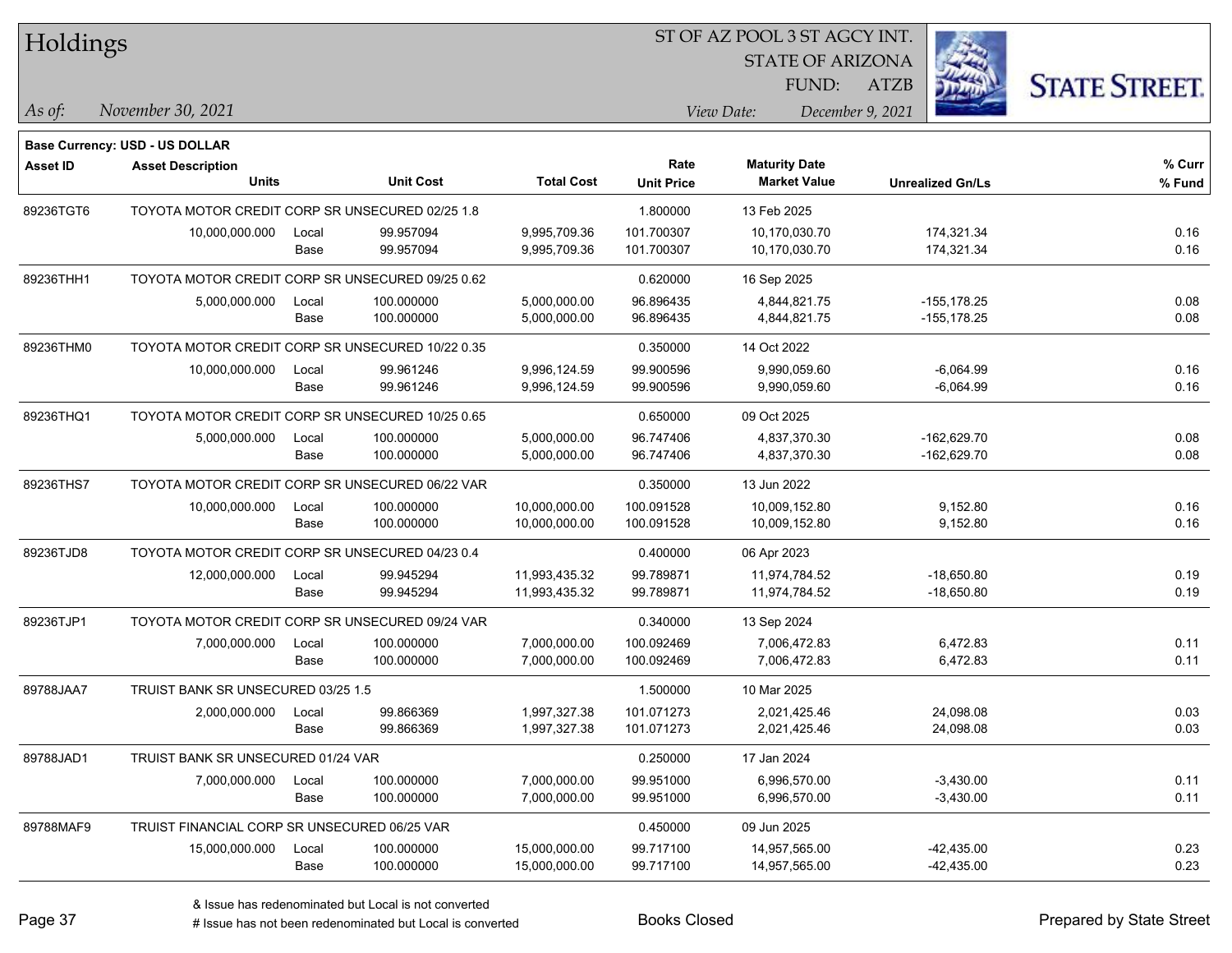| Holdings        |                                                |       |                  |                   | ST OF AZ POOL 3 ST AGCY INT. |                                |                         |                      |
|-----------------|------------------------------------------------|-------|------------------|-------------------|------------------------------|--------------------------------|-------------------------|----------------------|
|                 |                                                |       |                  |                   |                              | <b>STATE OF ARIZONA</b>        |                         |                      |
|                 |                                                |       |                  |                   |                              | FUND:                          | <b>ATZB</b>             | <b>STATE STREET.</b> |
| As of:          | November 30, 2021                              |       |                  |                   |                              | View Date:<br>December 9, 2021 |                         |                      |
|                 | Base Currency: USD - US DOLLAR                 |       |                  |                   |                              |                                |                         |                      |
| <b>Asset ID</b> | <b>Asset Description</b>                       |       |                  |                   | Rate                         | <b>Maturity Date</b>           |                         | % Curr               |
|                 | <b>Units</b>                                   |       | <b>Unit Cost</b> | <b>Total Cost</b> | <b>Unit Price</b>            | <b>Market Value</b>            | <b>Unrealized Gn/Ls</b> | % Fund               |
| 90327QD48       | USAA CAPITAL CORP SR UNSECURED 144A 05/23 1.5  |       |                  |                   | 1.500000                     | 01 May 2023                    |                         |                      |
|                 | 2,000,000.000                                  | Local | 101.683684       | 2,033,673.68      | 101.270719                   | 2,025,414.38                   | $-8,259.30$             | 0.03                 |
|                 |                                                | Base  | 101.683684       | 2,033,673.68      | 101.270719                   | 2,025,414.38                   | $-8,259.30$             | 0.03                 |
| 90331HNV1       | US BANK NA CINCINNATI SR UNSECURED 07/23 3.4   |       |                  |                   | 3.400000                     | 24 Jul 2023                    |                         |                      |
|                 | 2,775,000.000                                  | Local | 104.552530       | 2,901,332.71      | 104.027403                   | 2,886,760.43                   | $-14,572.28$            | 0.05                 |
|                 |                                                | Base  | 104.552530       | 2,901,332.71      | 104.027403                   | 2,886,760.43                   | $-14,572.28$            | 0.05                 |
| 91159HHX1       | US BANCORP SR UNSECURED 07/24 2.4              |       |                  |                   | 2.400000                     | 30 Jul 2024                    |                         |                      |
|                 | 2,000,000.000                                  | Local | 99.947891        | 1,998,957.81      | 103.731705                   | 2,074,634.10                   | 75,676.29               | 0.03                 |
|                 |                                                | Base  | 99.947891        | 1,998,957.81      | 103.731705                   | 2,074,634.10                   | 75,676.29               | 0.03                 |
| 9127965G0       | TREASURY BILL 12/21 0.00000                    |       |                  |                   | 0.010000                     | 02 Dec 2021                    |                         |                      |
|                 | 40,000,000.000                                 | Local | 99.999700        | 39,999,880.00     | 99.999921                    | 39,999,968.40                  | 88.40                   | 0.63                 |
|                 |                                                | Base  | 99.999700        | 39,999,880.00     | 99.999921                    | 39,999,968.40                  | 88.40                   | 0.63                 |
| 912828F96       | US TREASURY N/B 10/21 2                        |       |                  |                   | 2.000000                     | 31 Oct 2021                    |                         |                      |
|                 | 0.000                                          | Local | 0.000000         | $-0.30$           | 0.000000                     | 0.00                           | 0.30                    | 0.00                 |
|                 |                                                | Base  | 0.000000         | $-0.30$           | 0.000000                     | 0.00                           | 0.30                    | 0.00                 |
| 91282CBQ3       | US TREASURY N/B 02/26 0.5                      |       |                  |                   | 0.500000                     | 28 Feb 2026                    |                         |                      |
|                 | 20,000,000.000                                 | Local | 98.752702        | 19,750,540.36     | 97.570312                    | 19,514,062.40                  | -236,477.96             | 0.31                 |
|                 |                                                | Base  | 98.752702        | 19,750,540.36     | 97.570312                    | 19,514,062.40                  | $-236,477.96$           | 0.31                 |
| 91324PDM1       | UNITEDHEALTH GROUP INC SR UNSECURED 02/24 3.5  |       |                  |                   | 3.500000                     | 15 Feb 2024                    |                         |                      |
|                 | 10,000,000.000                                 | Local | 106.318179       | 10,631,817.87     | 105.628450                   | 10,562,845.00                  | $-68,972.87$            | 0.17                 |
|                 |                                                | Base  | 106.318179       | 10,631,817.87     | 105.628450                   | 10,562,845.00                  | -68,972.87              | 0.17                 |
| 92343VGE8       | VERIZON COMMUNICATIONS SR UNSECURED 03/26 VAR  |       |                  |                   | 0.840000                     | 20 Mar 2026                    |                         |                      |
|                 | 12,000,000.000                                 | Local | 100.000000       | 12,000,000.00     | 101.330413                   | 12,159,649.56                  | 159,649.56              | 0.19                 |
|                 |                                                | Base  | 100.000000       | 12,000,000.00     | 101.330413                   | 12,159,649.56                  | 159,649.56              | 0.19                 |
| 92343VGF5       | VERIZON COMMUNICATIONS SR UNSECURED 03/24 0.75 |       |                  |                   | 0.750000                     | 22 Mar 2024                    |                         |                      |
|                 | 3,000,000.000                                  | Local | 99.995390        | 2,999,861.71      | 99.389381                    | 2,981,681.43                   | $-18,180.28$            | 0.05                 |
|                 |                                                | Base  | 99.995390        | 2,999,861.71      | 99.389381                    | 2,981,681.43                   | $-18,180.28$            | 0.05                 |
| 92343VGG3       | VERIZON COMMUNICATIONS SR UNSECURED 03/26 1.45 |       |                  |                   | 1.450000                     | 20 Mar 2026                    |                         |                      |
|                 | 8,000,000.000                                  | Local | 100.458877       | 8,036,710.17      | 99.243356                    | 7,939,468.48                   | $-97,241.69$            | 0.12                 |
|                 |                                                | Base  | 100.458877       | 8,036,710.17      | 99.243356                    | 7,939,468.48                   | -97,241.69              | 0.12                 |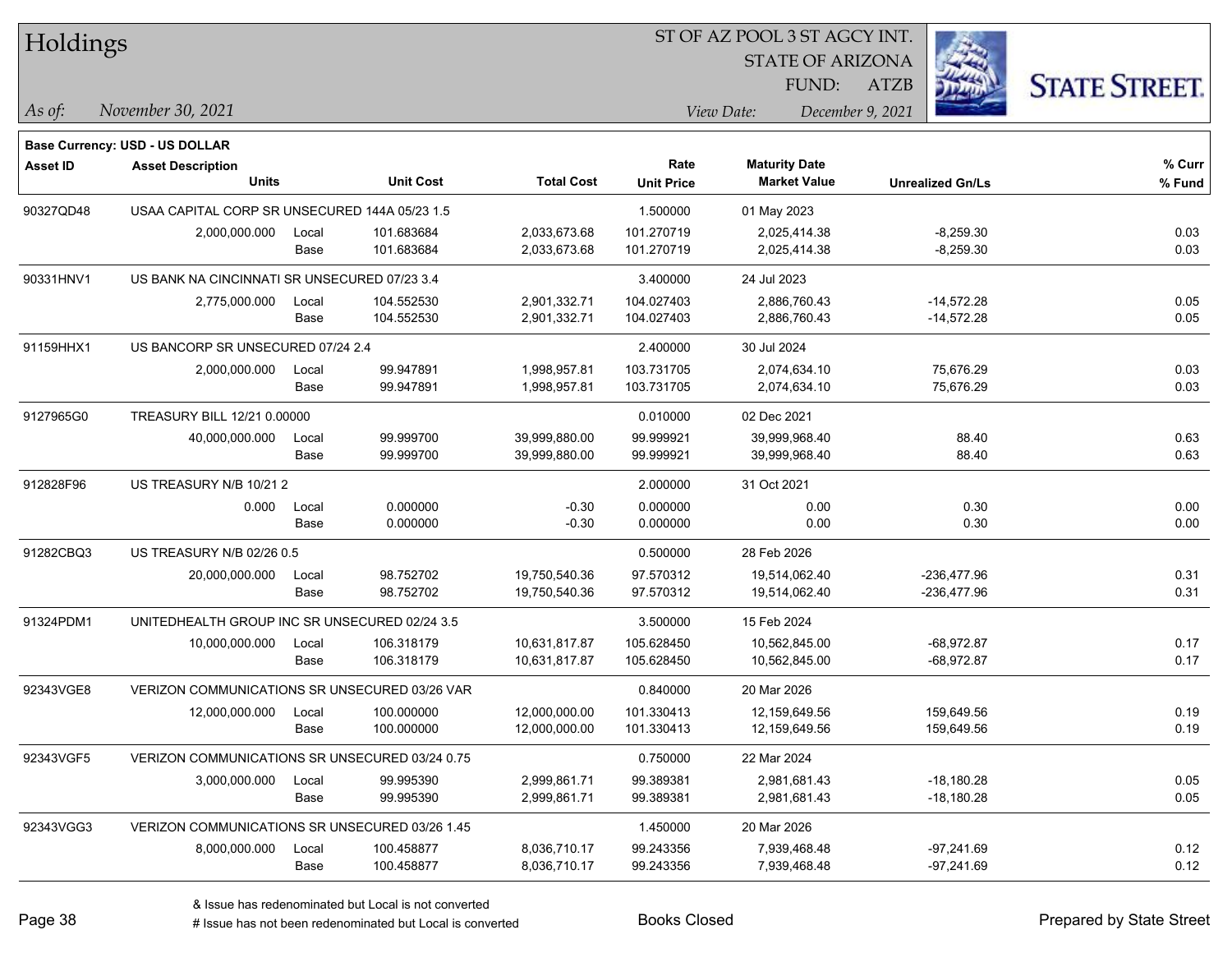| Holdings |
|----------|
|          |

STATE OF ARIZONA FUND:

ATZB



*As of: View Date: December 9, 2021*

| As of: | November 30, 2021 |  |
|--------|-------------------|--|
|        |                   |  |

|                 | Base Currency: USD - US DOLLAR                         |               |                          |                                |                           |                                             |                              |                  |
|-----------------|--------------------------------------------------------|---------------|--------------------------|--------------------------------|---------------------------|---------------------------------------------|------------------------------|------------------|
| <b>Asset ID</b> | <b>Asset Description</b><br><b>Units</b>               |               | <b>Unit Cost</b>         | <b>Total Cost</b>              | Rate<br><b>Unit Price</b> | <b>Maturity Date</b><br><b>Market Value</b> | <b>Unrealized Gn/Ls</b>      | % Curr<br>% Fund |
| 92347YAA2       | VERIZON OWNER TRUST VZOT 2019 A A1A                    |               |                          |                                | 2.930000                  | 20 Sep 2023                                 |                              |                  |
| Original Face:  | 2,511,643.720<br>8,000,000.000                         | Local<br>Base | 99.992034<br>99.992034   | 2,511,443.64<br>2,511,443.64   | 100.602080<br>100.602080  | 2,526,765.82<br>2,526,765.82                | 15,322.18<br>15,322.18       | 0.04<br>0.04     |
| 92348CAA9       | VERIZON OWNER TRUST VZOT 2020 C A                      |               |                          |                                | 0.410000                  | 21 Apr 2025                                 |                              |                  |
| Original Face:  | 20,000,000.000<br>20,000,000.000                       | Local<br>Base | 99.987691<br>99.987691   | 19,997,538.13<br>19,997,538.13 | 99.713760<br>99.713760    | 19,942,752.00<br>19,942,752.00              | $-54,786.13$<br>-54,786.13   | 0.31<br>0.31     |
| 92348TAA2       | VERIZON OWNER TRUST VZOT 2020 A A1A                    |               |                          |                                | 1.850000                  | 22 Jul 2024                                 |                              |                  |
| Original Face:  | 5,500,000.000<br>5,500,000.000                         | Local<br>Base | 99.993100<br>99.993100   | 5,499,620.50<br>5,499,620.50   | 100.933070<br>100.933070  | 5,551,318.85<br>5,551,318.85                | 51,698.35<br>51,698.35       | 0.09<br>0.09     |
| 92348XAA3       | VERIZON OWNER TRUST VZOT 2018 A A1A                    |               |                          |                                | 3.230000                  | 20 Apr 2023                                 |                              |                  |
| Original Face:  | 215,560.520<br>5,000,000.000                           | Local<br>Base | 99.999522<br>99.999522   | 215,559.49<br>215,559.49       | 100.211300<br>100.211300  | 216,016.00<br>216,016.00                    | 456.51<br>456.51             | 0.00<br>0.00     |
| 928668BG6       | VOLKSWAGEN GROUP AMERICA COMPANY GUAR 144A 11/22 0.75  |               |                          |                                | 0.750000                  | 23 Nov 2022                                 |                              |                  |
|                 | 5,000,000.000                                          | Local<br>Base | 99.976004<br>99.976004   | 4,998,800.20<br>4,998,800.20   | 100.075487<br>100.075487  | 5,003,774.35<br>5,003,774.35                | 4,974.15<br>4,974.15         | 0.08<br>0.08     |
| 928668BJ0       | VOLKSWAGEN GROUP AMERICA COMPANY GUAR 144A 11/23 0.875 |               |                          |                                | 0.875000                  | 22 Nov 2023                                 |                              |                  |
|                 | 5,000,000.000                                          | Local<br>Base | 99.901052<br>99.901052   | 4,995,052.60<br>4,995,052.60   | 99.607026<br>99.607026    | 4,980,351.30<br>4,980,351.30                | $-14,701.30$<br>$-14,701.30$ | 0.08<br>0.08     |
| 931142DP5       | WALMART INC SR UNSECURED 04/24 3.3                     |               |                          |                                | 3.300000                  | 22 Apr 2024                                 |                              |                  |
|                 | 1,000,000.000                                          | Local<br>Base | 106.069379<br>106.069379 | 1,060,693.79<br>1,060,693.79   | 105.142489<br>105.142489  | 1,051,424.89<br>1,051,424.89                | $-9,268.90$<br>$-9,268.90$   | 0.02<br>0.02     |
| 931142EK5       | WALMART INC SR UNSECURED 06/23 3.4                     |               |                          |                                | 3.400000                  | 26 Jun 2023                                 |                              |                  |
|                 | 20,000,000.000                                         | Local<br>Base | 104.588514<br>104.588514 | 20,917,702.71<br>20,917,702.71 | 104.293955<br>104.293955  | 20,858,791.00<br>20,858,791.00              | $-58,911.71$<br>$-58,911.71$ | 0.33<br>0.33     |
| 931142EL3       | WALMART INC SR UNSECURED 07/24 2.85                    |               |                          |                                | 2.850000                  | 08 Jul 2024                                 |                              |                  |
|                 | 4,886,000.000                                          | Local<br>Base | 102.340687<br>102.340687 | 5,000,365.99<br>5,000,365.99   | 104.994677<br>104.994677  | 5,130,039.92<br>5,130,039.92                | 129,673.93<br>129,673.93     | 0.08<br>0.08     |
| 931142ER0       | WALMART INC SR UNSECURED 09/26 1.05                    |               |                          |                                | 1.050000                  | 17 Sep 2026                                 |                              |                  |
|                 | 5,000,000.000                                          | Local<br>Base | 99.818649<br>99.818649   | 4,990,932.44<br>4,990,932.44   | 98.920559<br>98.920559    | 4,946,027.95<br>4,946,027.95                | $-44,904.49$<br>$-44,904.49$ | 0.08<br>0.08     |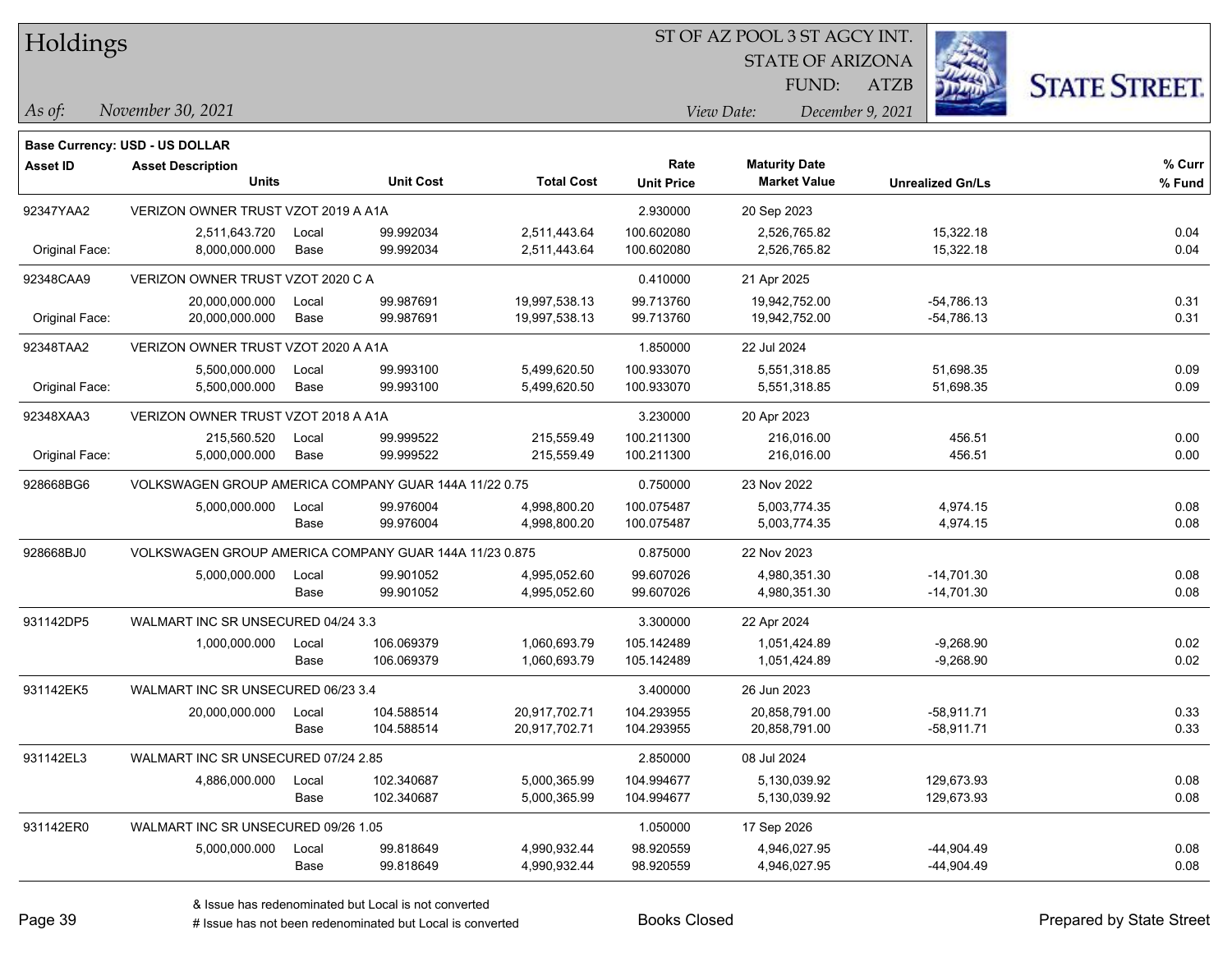| Holdings                  |                                                  |               |                                                           |                              |                          | ST OF AZ POOL 3 ST AGCY INT. |                            |                          |
|---------------------------|--------------------------------------------------|---------------|-----------------------------------------------------------|------------------------------|--------------------------|------------------------------|----------------------------|--------------------------|
|                           |                                                  |               |                                                           |                              |                          | <b>STATE OF ARIZONA</b>      |                            |                          |
|                           |                                                  |               |                                                           |                              |                          | FUND:                        | <b>ATZB</b>                | <b>STATE STREET.</b>     |
| As of:                    | November 30, 2021                                |               |                                                           |                              |                          | View Date:                   | December 9, 2021           |                          |
|                           | Base Currency: USD - US DOLLAR                   |               |                                                           |                              |                          |                              |                            |                          |
| <b>Asset ID</b>           | <b>Asset Description</b>                         |               |                                                           |                              | Rate                     | <b>Maturity Date</b>         |                            | % Curr                   |
|                           | <b>Units</b>                                     |               | <b>Unit Cost</b>                                          | <b>Total Cost</b>            | <b>Unit Price</b>        | <b>Market Value</b>          | <b>Unrealized Gn/Ls</b>    | % Fund                   |
| 931422AH2                 | WALGREEN CO COMPANY GUAR 09/22 3.1               |               |                                                           |                              | 3.100000                 | 15 Sep 2022                  |                            |                          |
|                           | 6,682,000.000                                    | Local         | 101.950466                                                | 6,812,330.11                 | 101.978669               | 6,814,214.66                 | 1,884.55                   | 0.11                     |
|                           |                                                  | Base          | 101.950466                                                | 6,812,330.11                 | 101.978669               | 6,814,214.66                 | 1,884.55                   | 0.11                     |
| 931427AU2                 | WALGREENS BOOTS ALLIANCE SR UNSECURED 11/23 0.95 |               |                                                           |                              | 0.950000                 | 17 Nov 2023                  |                            |                          |
|                           | 3,000,000.000                                    | Local         | 99.985238                                                 | 2,999,557.14                 | 99.747800                | 2,992,434.00                 | $-7,123.14$                | 0.05                     |
|                           |                                                  | Base          | 99.985238                                                 | 2,999,557.14                 | 99.747800                | 2,992,434.00                 | $-7,123.14$                | 0.05                     |
| 94106LAY5                 | WASTE MANAGEMENT INC COMPANY GUAR 09/22 2.9      |               |                                                           |                              | 2.900000                 | 15 Sep 2022                  |                            |                          |
|                           | 1,625,000.000                                    | Local         | 101.190654                                                | 1,644,348.13                 | 101.226566               | 1,644,931.70                 | 583.57                     | 0.03                     |
|                           |                                                  | Base          | 101.190654                                                | 1,644,348.13                 | 101.226566               | 1,644,931.70                 | 583.57                     | 0.03                     |
| 94106LBL2                 | WASTE MANAGEMENT INC COMPANY GUAR 11/25 0.75     |               |                                                           |                              | 0.750000                 | 15 Nov 2025                  |                            |                          |
|                           | 5,000,000.000                                    | Local         | 99.865146                                                 | 4,993,257.28                 | 97.460744                | 4,873,037.20                 | $-120,220.08$              | 0.08                     |
|                           |                                                  | Base          | 99.865146                                                 | 4,993,257.28                 | 97.460744                | 4,873,037.20                 | $-120,220.08$              | 0.08                     |
| 95000U2C6                 | WELLS FARGO + COMPANY SR UNSECURED 01/24 3.75    |               |                                                           |                              | 3.750000                 | 24 Jan 2024                  |                            |                          |
|                           | 5,000,000.000                                    | Local         | 99.922287                                                 | 4,996,114.34                 | 105.434930               | 5,271,746.50                 | 275,632.16                 | 0.08                     |
|                           |                                                  | Base          | 99.922287                                                 | 4,996,114.34                 | 105.434930               | 5,271,746.50                 | 275,632.16                 | 0.08                     |
| 95000U2T9                 | WELLS FARGO + COMPANY SR UNSECURED 05/25 VAR     |               |                                                           |                              | 0.805000                 | 19 May 2025                  |                            |                          |
|                           | 7,000,000.000                                    | Local         | 100.000000                                                | 7,000,000.00                 | 99.094796                | 6,936,635.72                 | $-63,364.28$               | 0.11                     |
|                           |                                                  | Base          | 100.000000                                                | 7,000,000.00                 | 99.094796                | 6,936,635.72                 | $-63,364.28$               | 0.11                     |
| 98163LAA8                 | WORLD OMNI AUTO RECEIVABLES TR WOART 2021 B A1   |               |                                                           |                              | 0.110250                 | 16 May 2022                  |                            |                          |
| Original Face:            | 0.030<br>8,750,000.000                           | Local<br>Base | 100.000000<br>100.000000                                  | 0.03<br>0.03                 | 100.000000<br>100.000000 | 0.03<br>0.03                 | 0.00<br>0.00               | 0.00<br>0.00             |
|                           |                                                  |               |                                                           |                              |                          |                              |                            |                          |
| 98163LAB6                 | WORLD OMNI AUTO RECEIVABLES TR WOART 2021 B A2   |               |                                                           |                              | 0.200000                 | 15 Jul 2024                  |                            |                          |
| Original Face:            | 4,935,807.450<br>5,250,000.000                   | Local<br>Base | 99.997221<br>99.997221                                    | 4,935,670.29<br>4,935,670.29 | 99.906150<br>99.906150   | 4,931,175.19<br>4,931,175.19 | $-4,495.10$<br>$-4,495.10$ | 0.08<br>0.08             |
|                           |                                                  |               |                                                           |                              |                          |                              |                            |                          |
| <b>US DOLLAR Total</b>    |                                                  |               |                                                           |                              |                          |                              |                            |                          |
|                           | 2,035,401,613.270                                | Local         |                                                           | 2,046,417,738.89             |                          | 2,036,330,019.87             | -10,087,719.02             | 31.86                    |
| Original Face:            | 494,059,328.000                                  | Base          |                                                           | 2,046,417,738.89             |                          | 2,036,330,019.87             | -10,087,719.02             | 31.86                    |
| <b>FIXED INCOME Total</b> |                                                  |               |                                                           |                              |                          |                              |                            |                          |
|                           | 2,035,401,613.270                                | Base          |                                                           | 2,046,417,738.89             |                          | 2,036,330,019.87             | $-10,087,719.02$           | 31.86                    |
|                           |                                                  |               | & Issue has redenominated but Local is not converted      |                              |                          |                              |                            |                          |
| Page 40                   |                                                  |               | # Issue has not been redenominated but Local is converted |                              | <b>Books Closed</b>      |                              |                            | Prepared by State Street |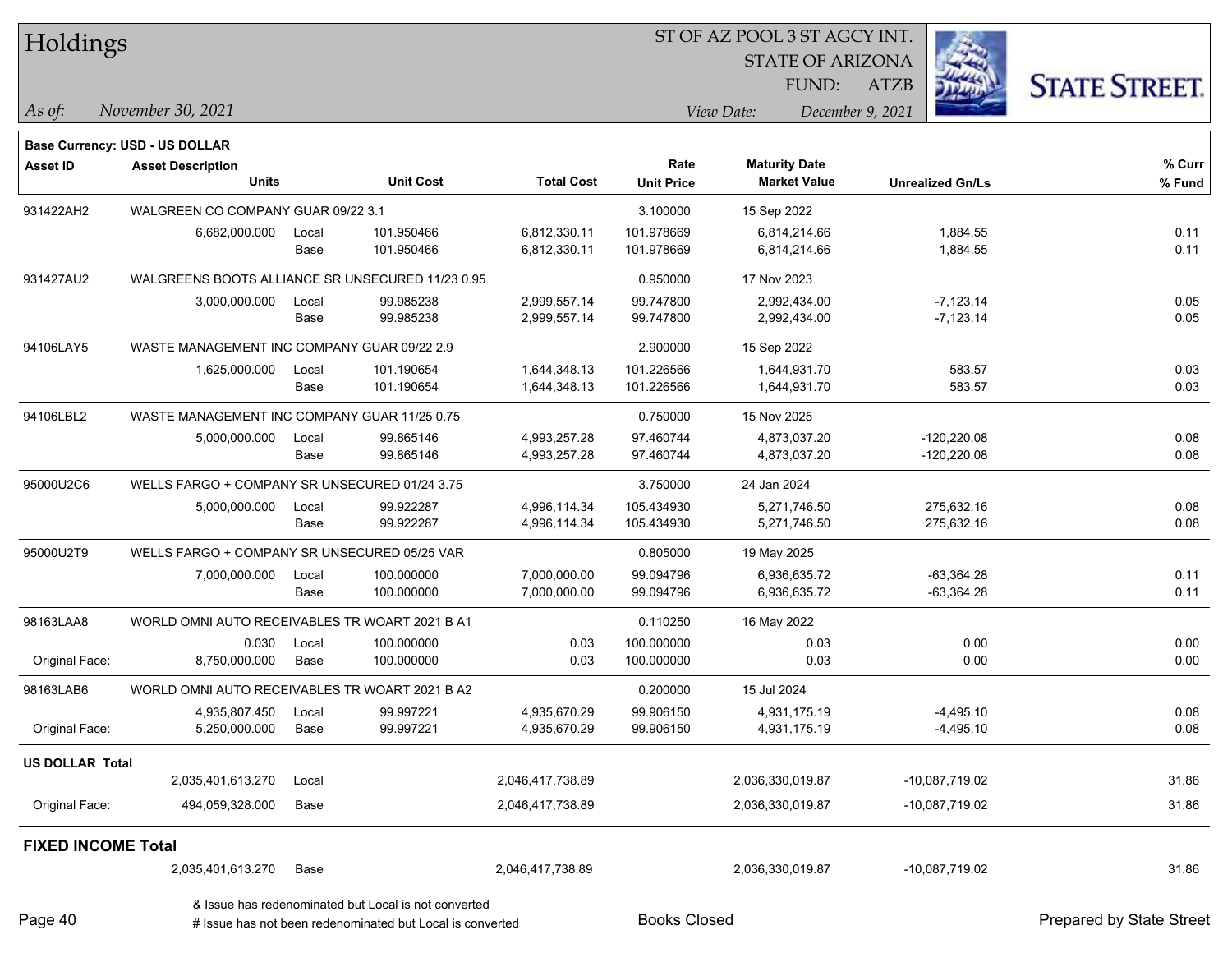| Holdings       |                                       |                  |                   | ST OF AZ POOL 3 ST AGCY INT.<br><b>STATE OF ARIZONA</b><br>FUND: | <b>ATZB</b>          |                  | <b>STATE STREET.</b>    |        |
|----------------|---------------------------------------|------------------|-------------------|------------------------------------------------------------------|----------------------|------------------|-------------------------|--------|
| $\vert$ As of: | November 30, 2021                     |                  |                   |                                                                  | View Date:           | December 9, 2021 |                         |        |
|                | <b>Base Currency: USD - US DOLLAR</b> |                  |                   |                                                                  |                      |                  |                         |        |
| Asset ID       | <b>Asset Description</b>              |                  |                   | Rate                                                             | <b>Maturity Date</b> |                  |                         | % Curr |
|                | <b>Units</b>                          | <b>Unit Cost</b> | <b>Total Cost</b> | <b>Unit Price</b>                                                | <b>Market Value</b>  |                  | <b>Unrealized Gn/Ls</b> | % Fund |
| Original Face: | 494,059,328.000                       |                  |                   |                                                                  |                      |                  |                         |        |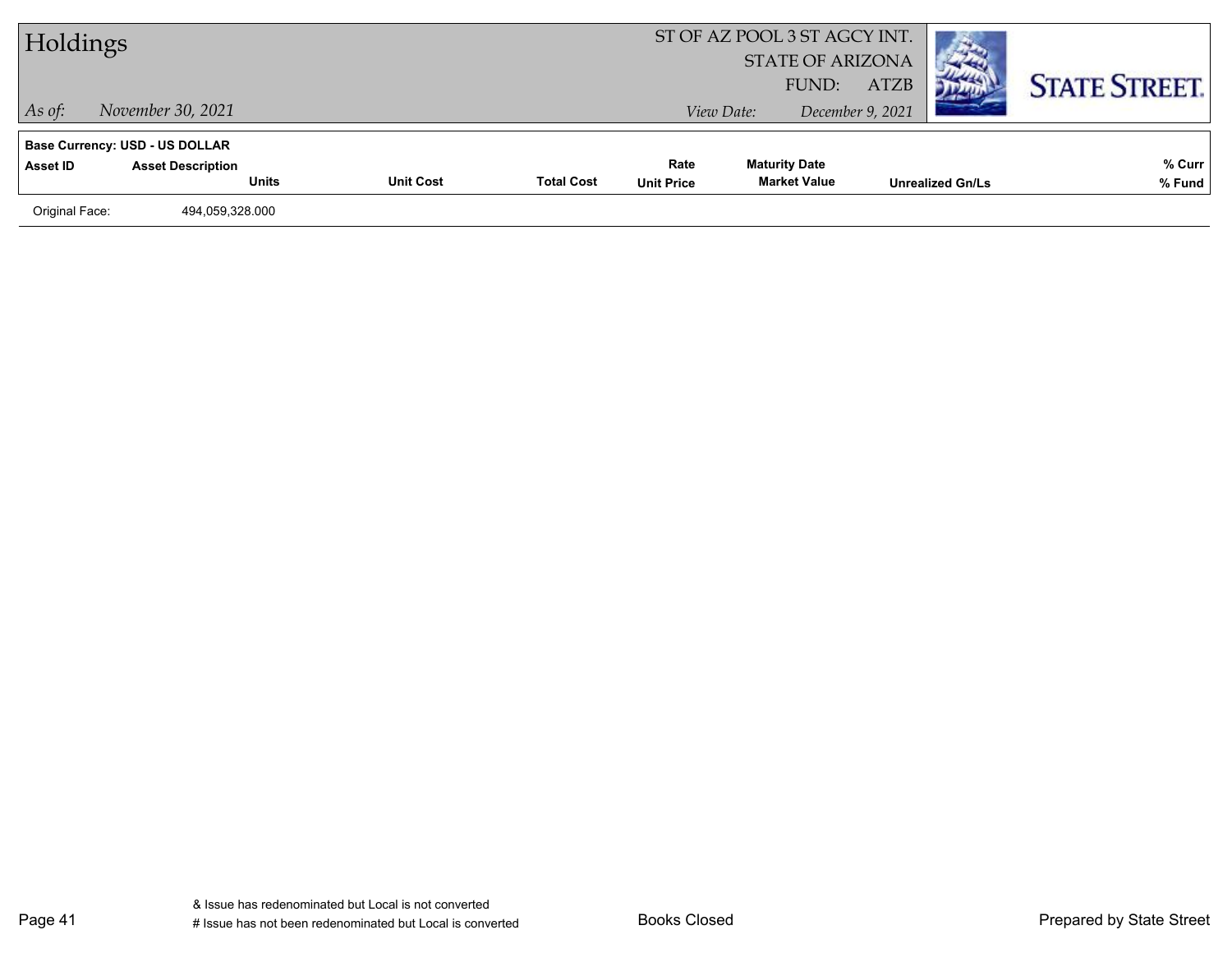| Holdings                            |                                                                                   |      |                  |                   |                           |                  | ST OF AZ POOL 3 ST AGCY INT.<br><b>STATE OF ARIZONA</b> |             |                         |                      |
|-------------------------------------|-----------------------------------------------------------------------------------|------|------------------|-------------------|---------------------------|------------------|---------------------------------------------------------|-------------|-------------------------|----------------------|
| $\vert$ As of:                      | November 30, 2021                                                                 |      |                  |                   |                           | View Date:       | FUND:<br>December 9, 2021                               | <b>ATZB</b> |                         | <b>STATE STREET.</b> |
| Asset ID                            | <b>Base Currency: USD - US DOLLAR</b><br><b>Asset Description</b><br><b>Units</b> |      | <b>Unit Cost</b> | <b>Total Cost</b> | Rate<br><b>Unit Price</b> |                  | <b>Maturity Date</b><br><b>Market Value</b>             |             | <b>Unrealized Gn/Ls</b> | % Curr<br>% Fund     |
| <b>FUND Total</b><br>Original Face: | 6,390,999,490.040<br>494.059.328.000                                              | Base |                  | 6,401,194,069.12  |                           | 6,390,879,076.87 |                                                         |             | $-10,314,992.25$        | 100.00               |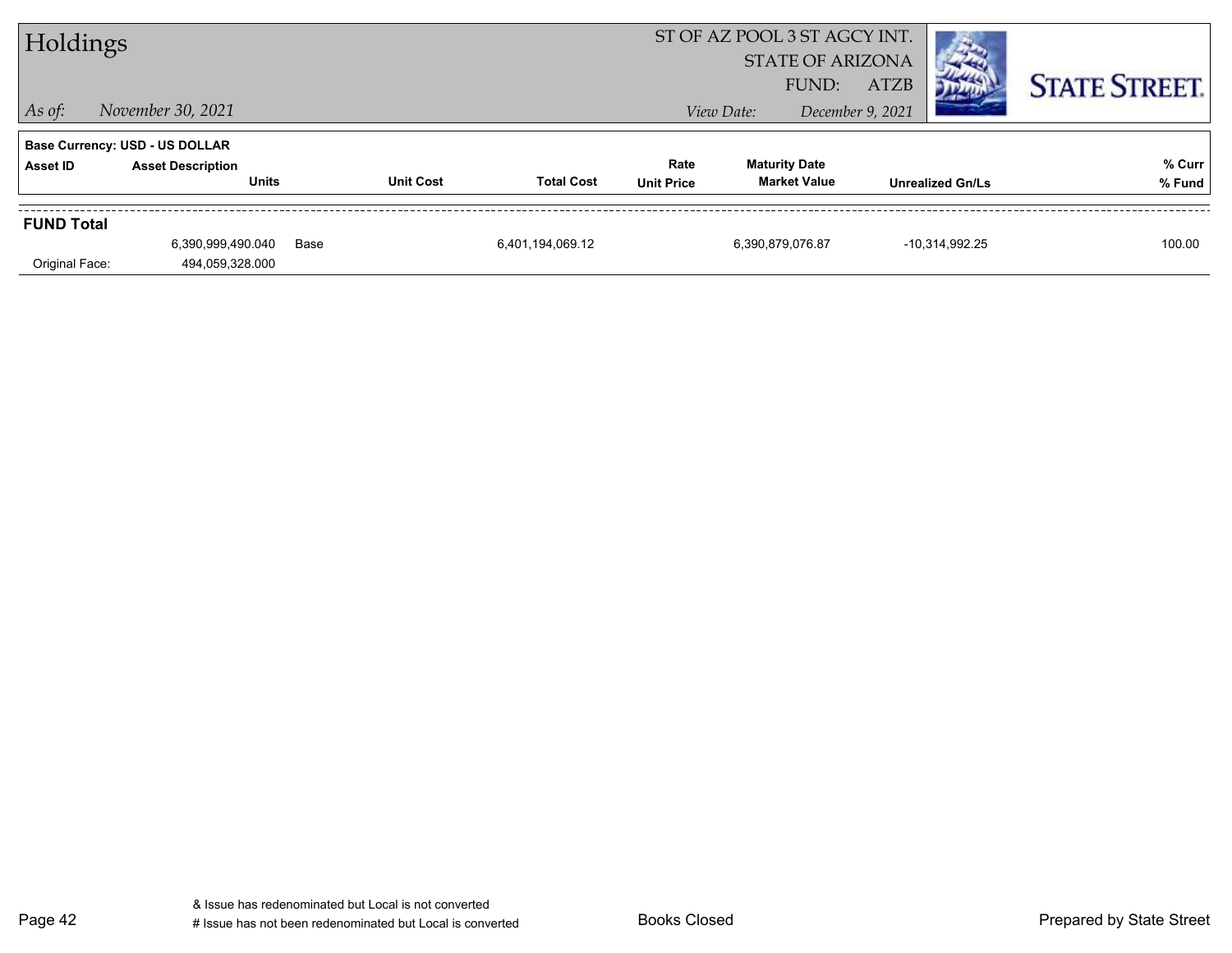# Holdings

### Currency Summary

*As of: November 30, 2021*

## ST OF AZ POOL 3 ST AGCY INT.

 STATE OF ARIZONAFUND:

ATZB



*View Date:December 9, 2021*

#### **Base Currency:USD - US DOLLAR**

|                        |                   |       |                   |                     | % Currency |                         |                          |                           |
|------------------------|-------------------|-------|-------------------|---------------------|------------|-------------------------|--------------------------|---------------------------|
|                        | <b>Units</b>      |       | <b>Total Cost</b> | <b>Market Value</b> | % Fund     | <b>Unreal Sec Gn/Ls</b> | <b>Unreal Curr Gn/Ls</b> | <b>Total Unreal Gn/Ls</b> |
| <b>US DOLLAR</b>       |                   |       |                   |                     |            |                         | Exchange Rate:           | 1.000000                  |
| <b>CASH</b>            |                   |       |                   |                     |            |                         |                          |                           |
|                        | $-0.030$          | Local | $-0.03$           | $-0.03$             | 0.00       | 0.00                    |                          | 0.00                      |
|                        |                   | Base  | $-0.03$           | $-0.03$             | 0.00       | 0.00                    | 0.00                     | 0.00                      |
| <b>CASH EQUIVALENT</b> |                   |       |                   |                     |            |                         |                          |                           |
|                        | 4,355,597,876.800 | Local | 4,354,776,330.26  | 4,354,549,057.03    | 68.14      | $-227,273.23$           |                          | $-227,273.23$             |
|                        |                   | Base  | 4,354,776,330.26  | 4,354,549,057.03    | 68.14      | $-227,273.23$           | 0.00                     | $-227,273.23$             |
| <b>FIXED INCOME</b>    |                   |       |                   |                     |            |                         |                          |                           |
|                        | 2,035,401,613.270 | Local | 2,046,417,738.89  | 2,036,330,019.87    | 31.86      | -10,087,719.02          |                          | -10,087,719.02            |
| Original Face:         | 494,059,328.000   | Base  | 2,046,417,738.89  | 2,036,330,019.87    | 31.86      | -10,087,719.02          | 0.00                     | -10,087,719.02            |
| <b>US DOLLAR Total</b> |                   |       |                   |                     |            |                         |                          |                           |
|                        | 6,390,999,490.040 | Local | 6,401,194,069.12  | 6,390,879,076.87    | 100.00     | $-10,314,992.25$        |                          | $-10,314,992.25$          |
| Original Face:         | 494,059,328.000   | Base  | 6,401,194,069.12  | 6,390,879,076.87    | 100.00     | $-10,314,992.25$        | 0.00                     | $-10,314,992.25$          |
| <b>FUND Total</b>      |                   |       |                   |                     |            |                         |                          |                           |
|                        | 6,390,999,490.040 | Base  | 6,401,194,069.12  | 6,390,879,076.87    | 100.00     | $-10,314,992.25$        | 0.00                     | $-10,314,992.25$          |
| Original Face:         | 494,059,328.000   |       |                   |                     |            |                         |                          |                           |
|                        |                   |       |                   |                     |            |                         |                          |                           |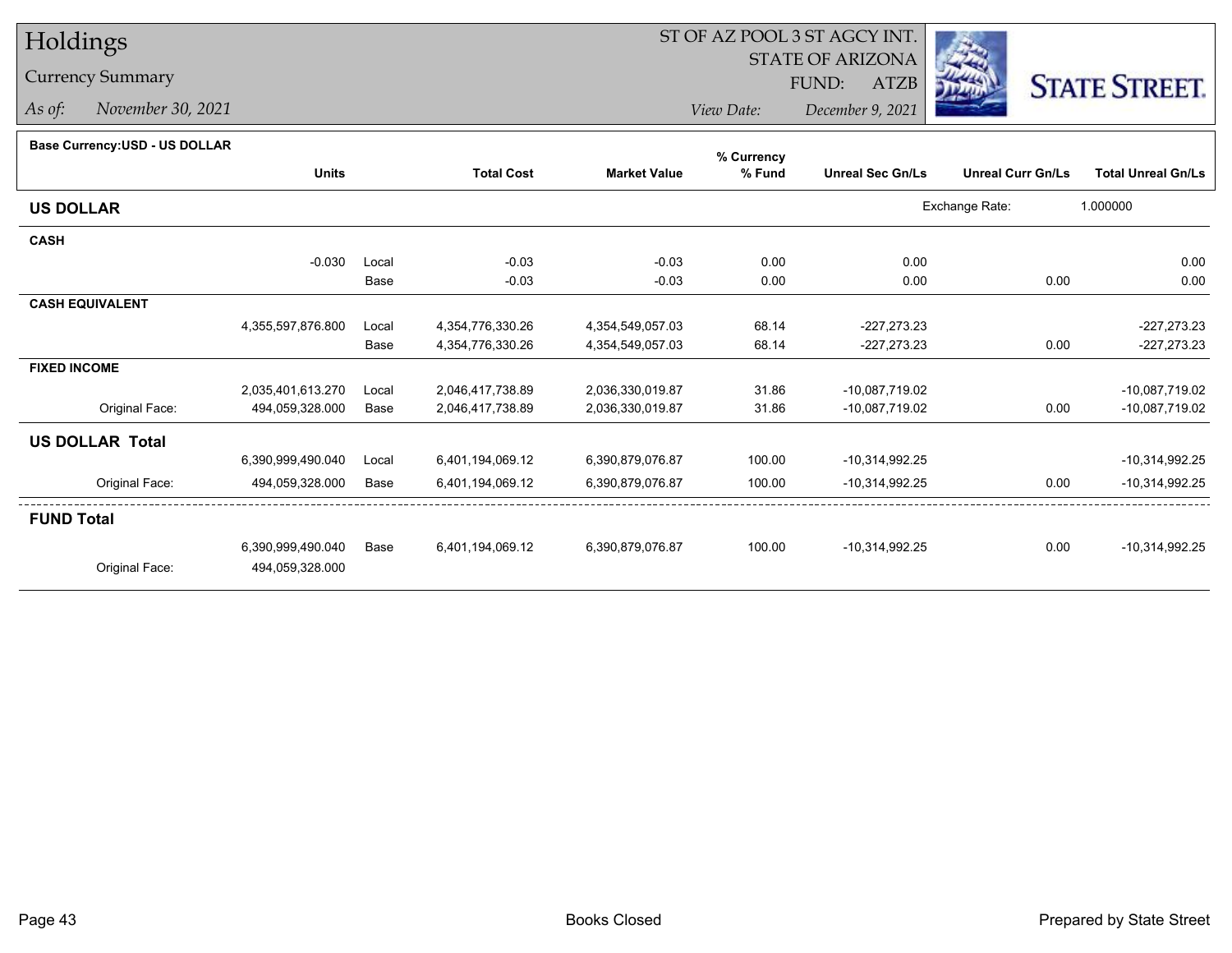| Holdings             |                                |                   |                     | ST OF AZ POOL 3 ST AGCY INT. |                         |                          |                           |
|----------------------|--------------------------------|-------------------|---------------------|------------------------------|-------------------------|--------------------------|---------------------------|
|                      |                                |                   |                     |                              | <b>STATE OF ARIZONA</b> |                          |                           |
| <b>Asset Summary</b> |                                |                   |                     |                              | FUND:<br><b>ATZB</b>    |                          | <b>STATE STREET.</b>      |
| As of:               | November 30, 2021              |                   |                     | View Date:                   | December 9, 2021        |                          |                           |
|                      | Base Currency: USD - US DOLLAR |                   |                     |                              |                         |                          |                           |
|                      | <b>Units</b>                   | <b>Total Cost</b> | <b>Market Value</b> | % Fund                       | <b>Unreal Sec Gn/Ls</b> | <b>Unreal Curr Gn/Ls</b> | <b>Total Unreal Gn/Ls</b> |
| <b>CASH</b>          |                                |                   |                     |                              |                         |                          |                           |
| US DOLLAR            |                                |                   |                     |                              |                         |                          |                           |
|                      | $-0.030$                       | $-0.03$           | $-0.03$             | 0.00                         | 0.00                    | 0.00                     | 0.00                      |
| <b>CASH Total</b>    |                                |                   |                     |                              |                         |                          |                           |
|                      | $-0.030$                       | $-0.03$           | $-0.03$             | 0.00                         | 0.00                    | 0.00                     | 0.00                      |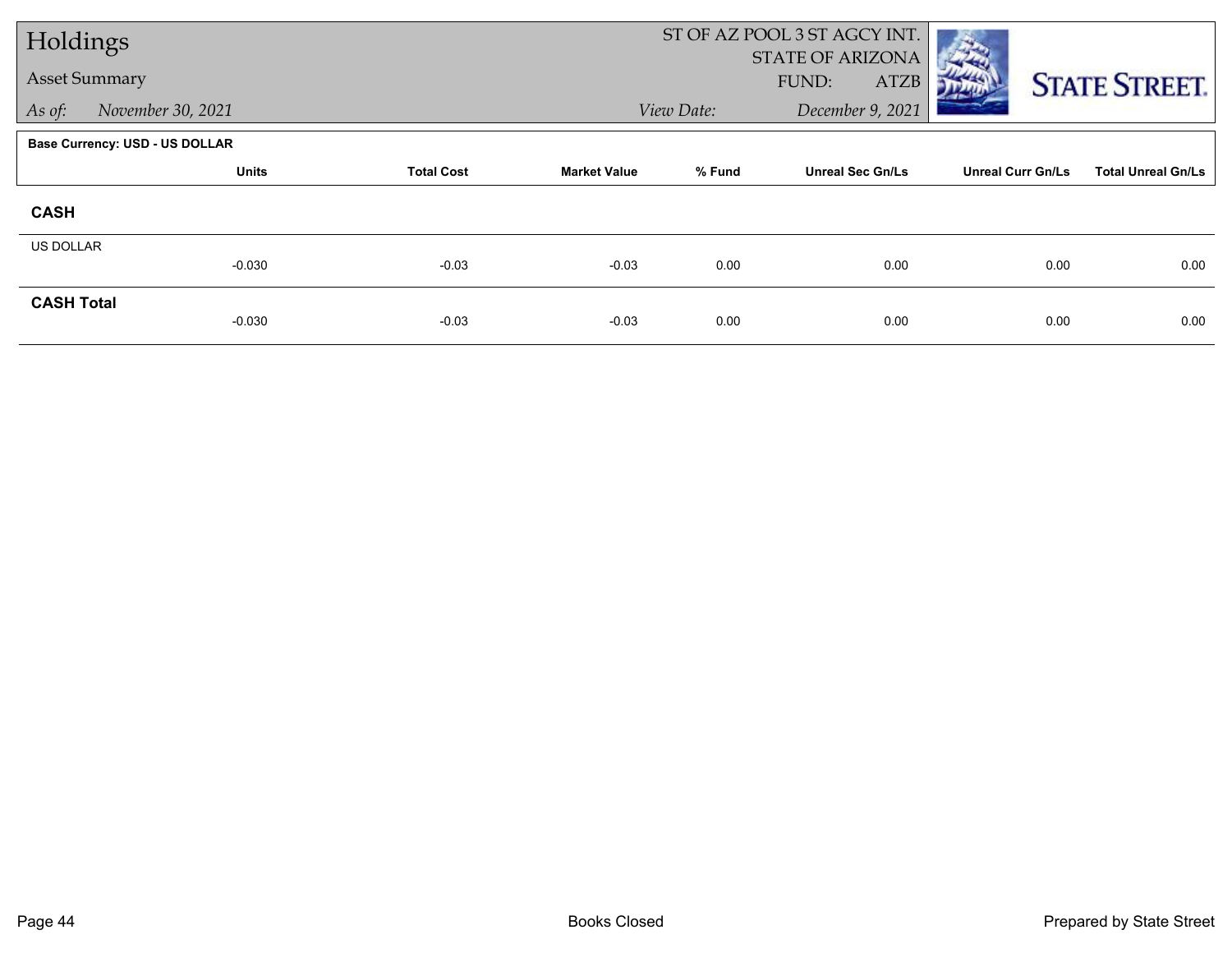| Holdings         |                                       |                   |                     | ST OF AZ POOL 3 ST AGCY INT. |                             |                          |                           |
|------------------|---------------------------------------|-------------------|---------------------|------------------------------|-----------------------------|--------------------------|---------------------------|
|                  |                                       |                   |                     |                              | <b>STATE OF ARIZONA</b>     |                          |                           |
|                  | <b>Asset Summary</b>                  |                   |                     |                              | <b>ATZB</b><br><b>FUND:</b> |                          | <b>STATE STREET.</b>      |
| As of:           | November 30, 2021                     |                   |                     | View Date:                   | December 9, 2021            |                          |                           |
|                  | <b>Base Currency: USD - US DOLLAR</b> |                   |                     |                              |                             |                          |                           |
|                  | <b>Units</b>                          | <b>Total Cost</b> | <b>Market Value</b> | % Fund                       | <b>Unreal Sec Gn/Ls</b>     | <b>Unreal Curr Gn/Ls</b> | <b>Total Unreal Gn/Ls</b> |
|                  | <b>CASH EQUIVALENT</b>                |                   |                     |                              |                             |                          |                           |
| <b>US DOLLAR</b> |                                       |                   |                     |                              |                             |                          |                           |
|                  | 4,355,597,876.800                     | 4,354,776,330.26  | 4,354,549,057.03    | 68.14                        | $-227,273.23$               | 0.00                     | $-227,273.23$             |
|                  | <b>CASH EQUIVALENT Total</b>          |                   |                     |                              |                             |                          |                           |
|                  | 4,355,597,876.800                     | 4,354,776,330.26  | 4,354,549,057.03    | 68.14                        | $-227,273.23$               | 0.00                     | $-227,273.23$             |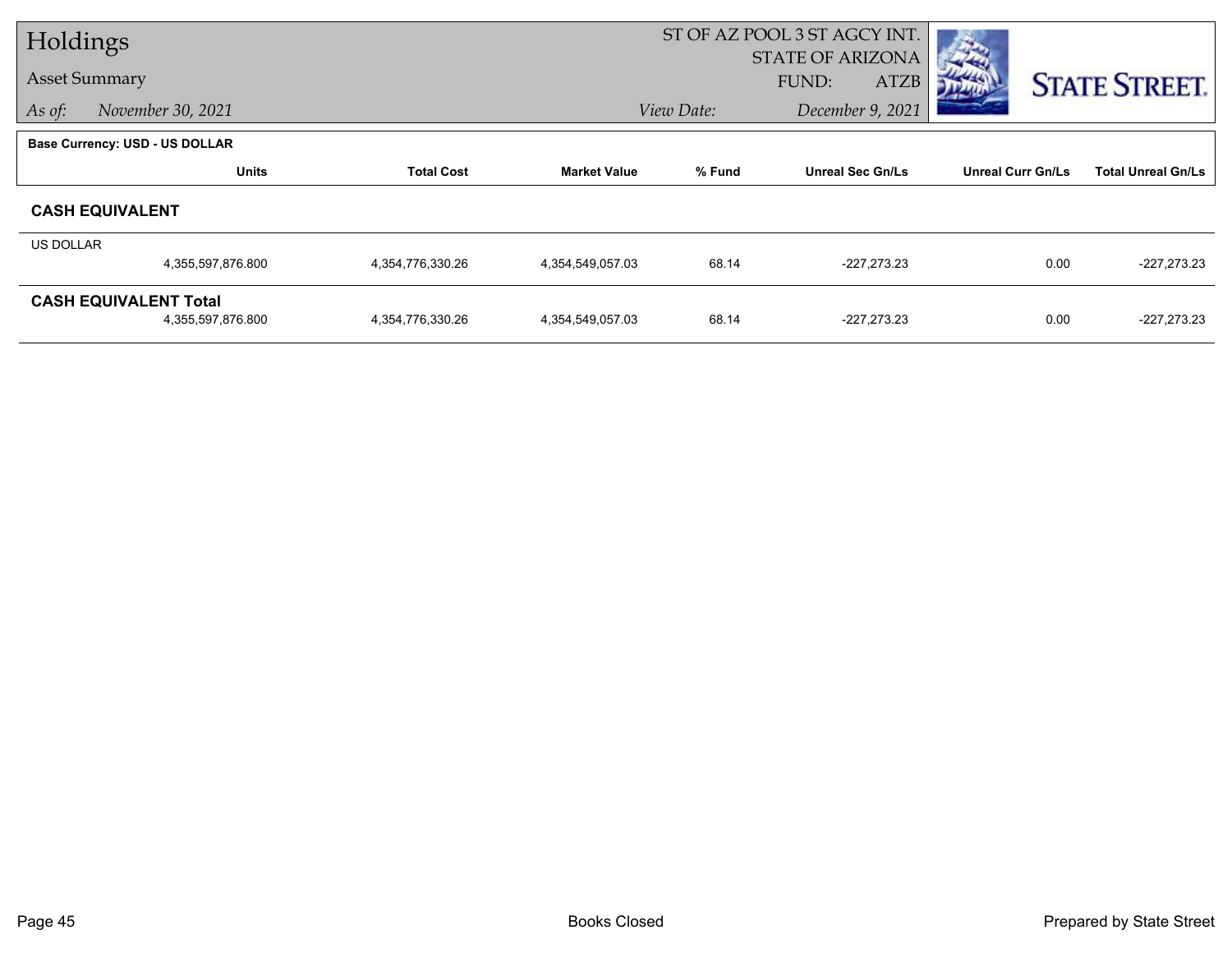| Holdings                  |                                |                   | ST OF AZ POOL 3 ST AGCY INT. |                         |                         |                          |                           |  |
|---------------------------|--------------------------------|-------------------|------------------------------|-------------------------|-------------------------|--------------------------|---------------------------|--|
|                           |                                |                   |                              | <b>STATE OF ARIZONA</b> |                         |                          |                           |  |
| <b>Asset Summary</b>      |                                |                   |                              | FUND:<br><b>ATZB</b>    |                         | <b>STATE STREET.</b>     |                           |  |
| As of:                    | November 30, 2021              |                   |                              | View Date:              | December 9, 2021        |                          |                           |  |
|                           | Base Currency: USD - US DOLLAR |                   |                              |                         |                         |                          |                           |  |
|                           | <b>Units</b>                   | <b>Total Cost</b> | <b>Market Value</b>          | % Fund                  | <b>Unreal Sec Gn/Ls</b> | <b>Unreal Curr Gn/Ls</b> | <b>Total Unreal Gn/Ls</b> |  |
|                           | <b>FIXED INCOME</b>            |                   |                              |                         |                         |                          |                           |  |
| US DOLLAR                 |                                |                   |                              |                         |                         |                          |                           |  |
|                           | 2,035,401,613.270              | 2,046,417,738.89  | 2,036,330,019.87             | 31.86                   | -10,087,719.02          | 0.00                     | -10,087,719.02            |  |
| <b>FIXED INCOME Total</b> |                                |                   |                              |                         |                         |                          |                           |  |
|                           | 2,035,401,613.270              | 2,046,417,738.89  | 2,036,330,019.87             | 31.86                   | -10,087,719.02          | 0.00                     | -10,087,719.02            |  |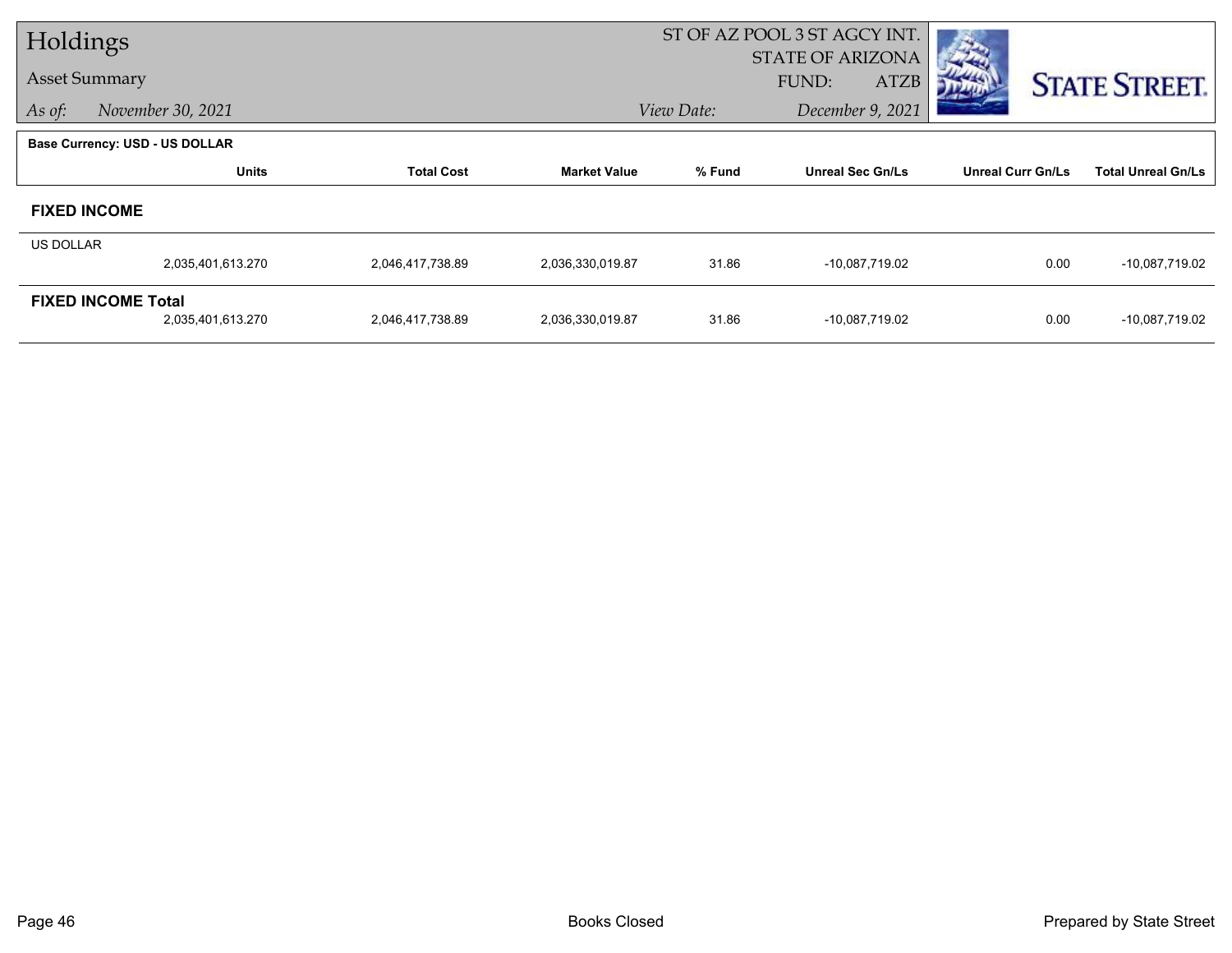| Holdings                              |                      |                   |                     | ST OF AZ POOL 3 ST AGCY INT. |                         |                   |                           |  |
|---------------------------------------|----------------------|-------------------|---------------------|------------------------------|-------------------------|-------------------|---------------------------|--|
|                                       |                      |                   |                     | <b>STATE OF ARIZONA</b>      |                         |                   |                           |  |
|                                       | <b>Asset Summary</b> |                   |                     | <b>ATZB</b><br>FUND:         |                         |                   | <b>STATE STREET.</b>      |  |
| As of:                                | November 30, 2021    |                   |                     | View Date:                   | December 9, 2021        |                   |                           |  |
| <b>Base Currency: USD - US DOLLAR</b> |                      |                   |                     |                              |                         |                   |                           |  |
|                                       | <b>Units</b>         | <b>Total Cost</b> | <b>Market Value</b> | % Fund                       | <b>Unreal Sec Gn/Ls</b> | Unreal Curr Gn/Ls | <b>Total Unreal Gn/Ls</b> |  |
| <b>FUND Total</b>                     |                      |                   |                     |                              |                         |                   |                           |  |
|                                       | 6,390,999,490.040    | 6,401,194,069.12  | 6,390,879,076.87    | 100.00                       | -10.314.992.25          | 0.00              | -10.314.992.25            |  |